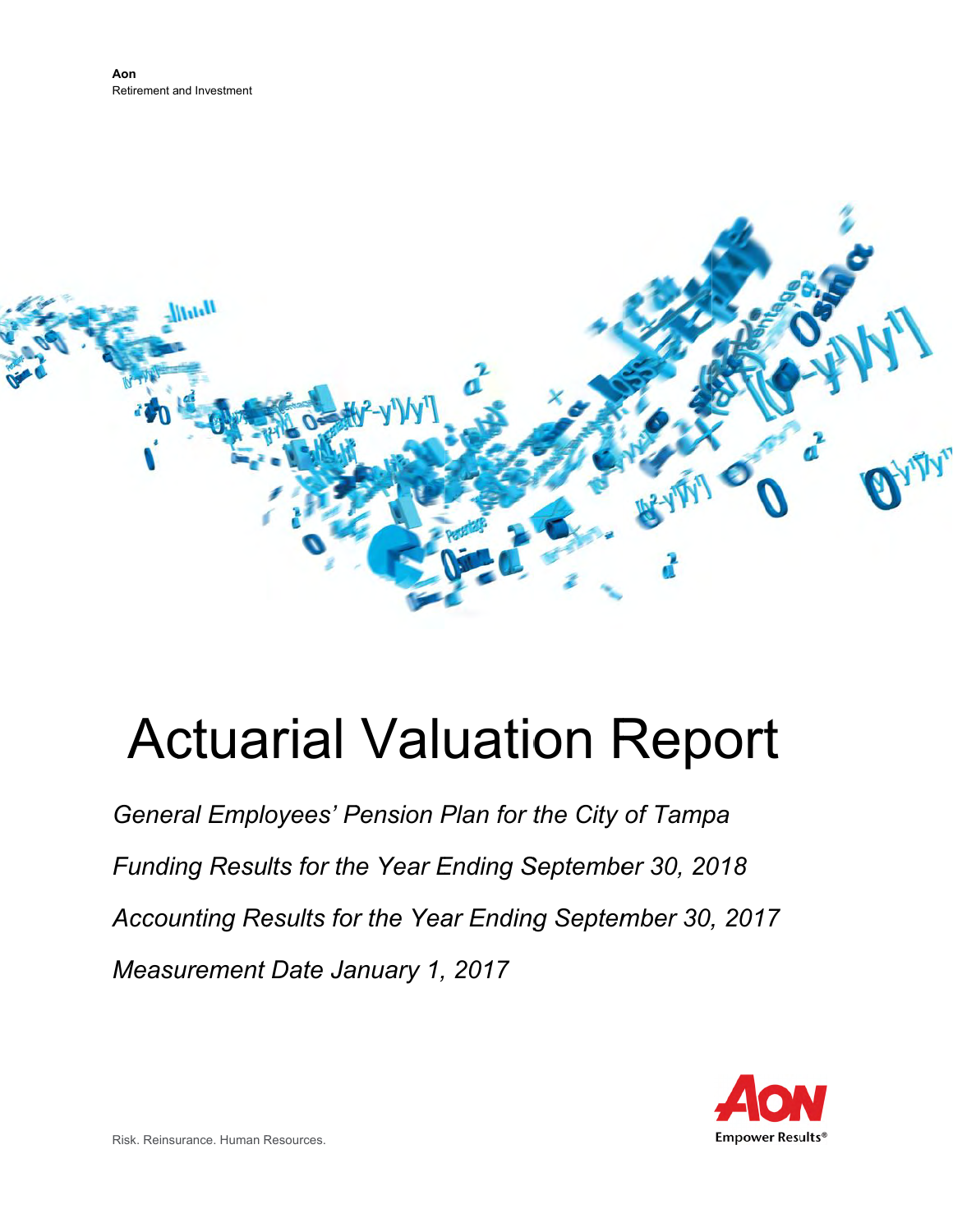## Introduction

This report documents the results of the actuarial valuation for the of the General Employees' Pension Plan for the City of Tampa for the plan sponsor and for the Board of the General Employees' Pension Plan. The results presented are for fiscal year ending September 30, 2017 for accounting and fiscal year ending September 30, 2018 for funding. The plan is a single-employer plan and does not issue a separate financial statement. As a result, all reporting requirements are included in the employer's financial statement. These results are based on a Measurement Date of January 1, 2017. The information provided in this report is intended strictly for documenting information relating to city and plan disclosure and reporting requirements and plan funding.

Determinations for purposes other than the financial accounting requirements may be significantly different from the results in this report. Thus, the use of this report for purposes other than those expressed here may not be appropriate.

This valuation has been conducted in accordance with generally accepted actuarial principles and practices, including the applicable Actuarial Standards of Practice as issued by the Actuarial Standards Board. In addition, the valuation results are based on our understanding of the financial accounting and reporting requirements under U.S. Generally Accepted Accounting Principles as set forth in Government Accounting Standards Board Statement 68 (GASB 68) including any guidance or interpretations provided by the Company and/or its audit partners prior to the issuance of this report. The information in this report is not intended to supersede or supplant the advice and interpretations of the Company's auditors.

Future actuarial measurements may differ significantly from the current measurements presented in this report due (but not limited to) to such factors as the following:

- Plan experience differing from that anticipated by the economic or demographic assumptions;
- Changes in actuarial methods or in economic or demographic assumptions;
- Increases or decreases expected as part of the natural operation of the methodology used for these measurements (such as the end of an amortization period); and
- Changes in plan provisions or applicable law.

Due to the limited scope of our assignment, we did not perform an analysis of the potential range of such future measurements.

Funded status measurements shown in this report are determined based on various measures of plan assets and liabilities. For entity and plan disclosure and reporting purposes, funded status is determined using plan assets measured at market value. Plan liabilities are measured based on the interest rates and other assumptions summarized in the Actuarial Assumptions and Methods section of this report.

These funded status measurements may not be appropriate for assessing the sufficiency of plan assets to cover the estimated cost of settling the plan's benefit obligations, and funded status measurements for the City of Tampa and plan disclosure and reporting purposes may not be appropriate for assessing the need for or the amount of future contributions.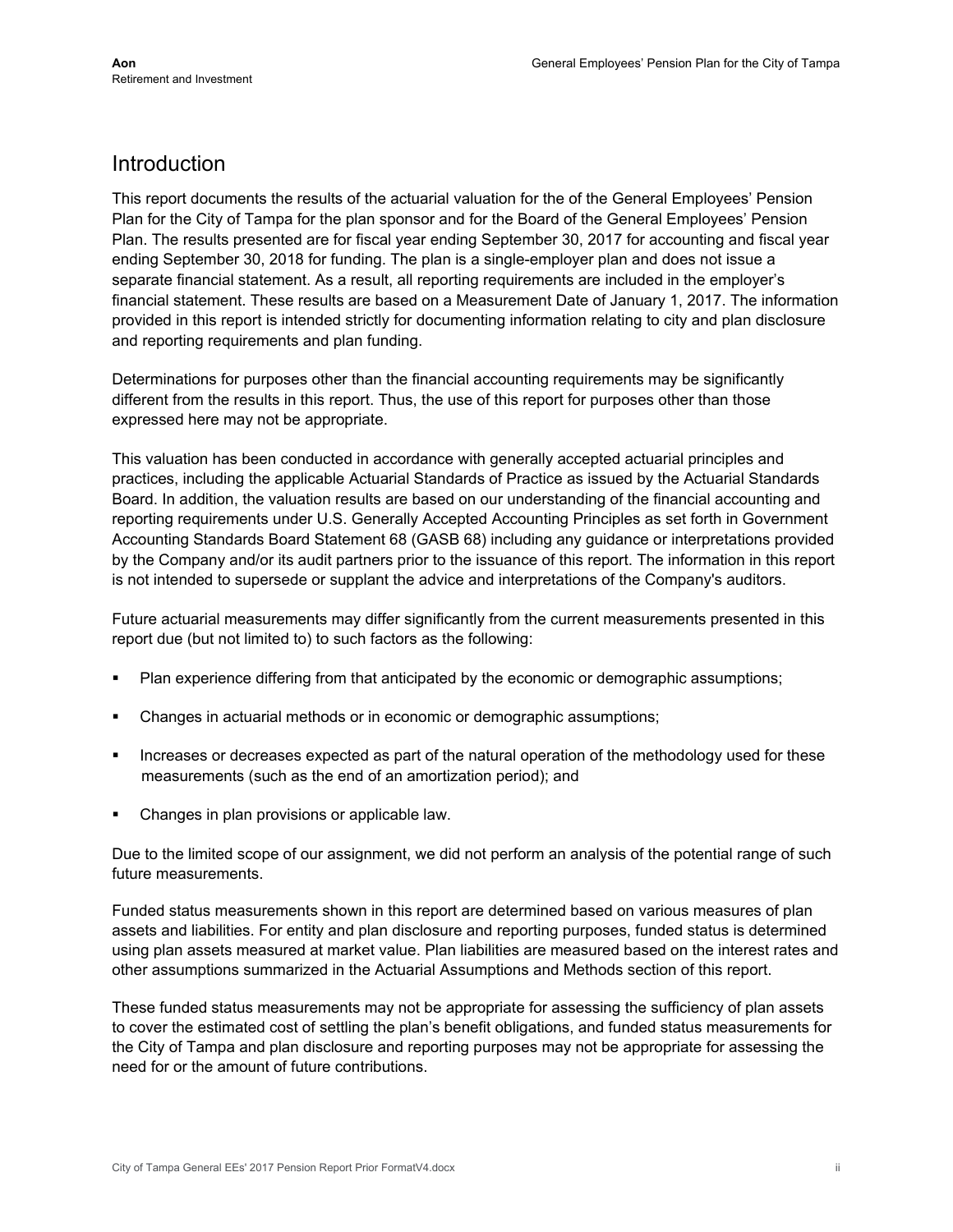In conducting the valuation, we have relied on personnel, plan design, and asset information supplied by City of Tampa as of the valuation date. While we cannot verify the accuracy of all the information, the supplied information was reviewed for consistency and reasonableness. As a result of this review, we have no reason to doubt the substantial accuracy or completeness of the information and believe that it has produced appropriate results.

respect to these assumptions, and it is our belief that the assumptions represent reasonable expectations The actuarial assumptions and methods used in this valuation are described in the Actuarial Assumptions and Methods section of this report. City of Tampa selected the economic and demographic assumptions and prescribed them for use for purposes of compliance with GASB 68. Aon provided guidance with of anticipated plan experience.

The undersigned is familiar with the near-term and long-term aspects of pension valuations and collectively meets the Qualification Standards of the American Academy of Actuaries necessary to render the actuarial opinions contained herein. The information provided in this report is dependent upon various factors as documented throughout this report, which may be subject to change. Each section of this report is considered to be an integral part of the actuarial opinions.

To our knowledge, no colleague of Aon providing services to City of Tampa has any material direct or indirect financial interest in the City of Tampa. Thus, we believe there is no relationship existing that might affect our capacity to prepare and certify this actuarial report for the City of Tampa.

This actuarial valuation and/or cost determination was prepared and completed by the undersigned or under my direct supervision, and I acknowledge responsibility for the results. To the best of my knowledge, the results are complete and accurate, and in my opinion, the techniques and assumptions used are reasonable and meet the requirements and intent of Part VII, Chapter 112, Florida Statutes. There is no benefit or expense to be provided by the plan and/or paid from the plan's assets for which liabilities or current costs have not been established or otherwise taken into account in the valuation. All known events or trends which may require a material increase in plan costs or required contribution rates have been taken into account in the valuation.

Stephen LOuld

Stephen Lambert-Oswald, FSA, EA Aon 1.813.636.3084 Stephen.lambert.oswald@aonhewitt.com

June 15, 2017

Note - On March 9, 2018, page 20 was corrected to show the correct amortization amounts for 2019 and 2020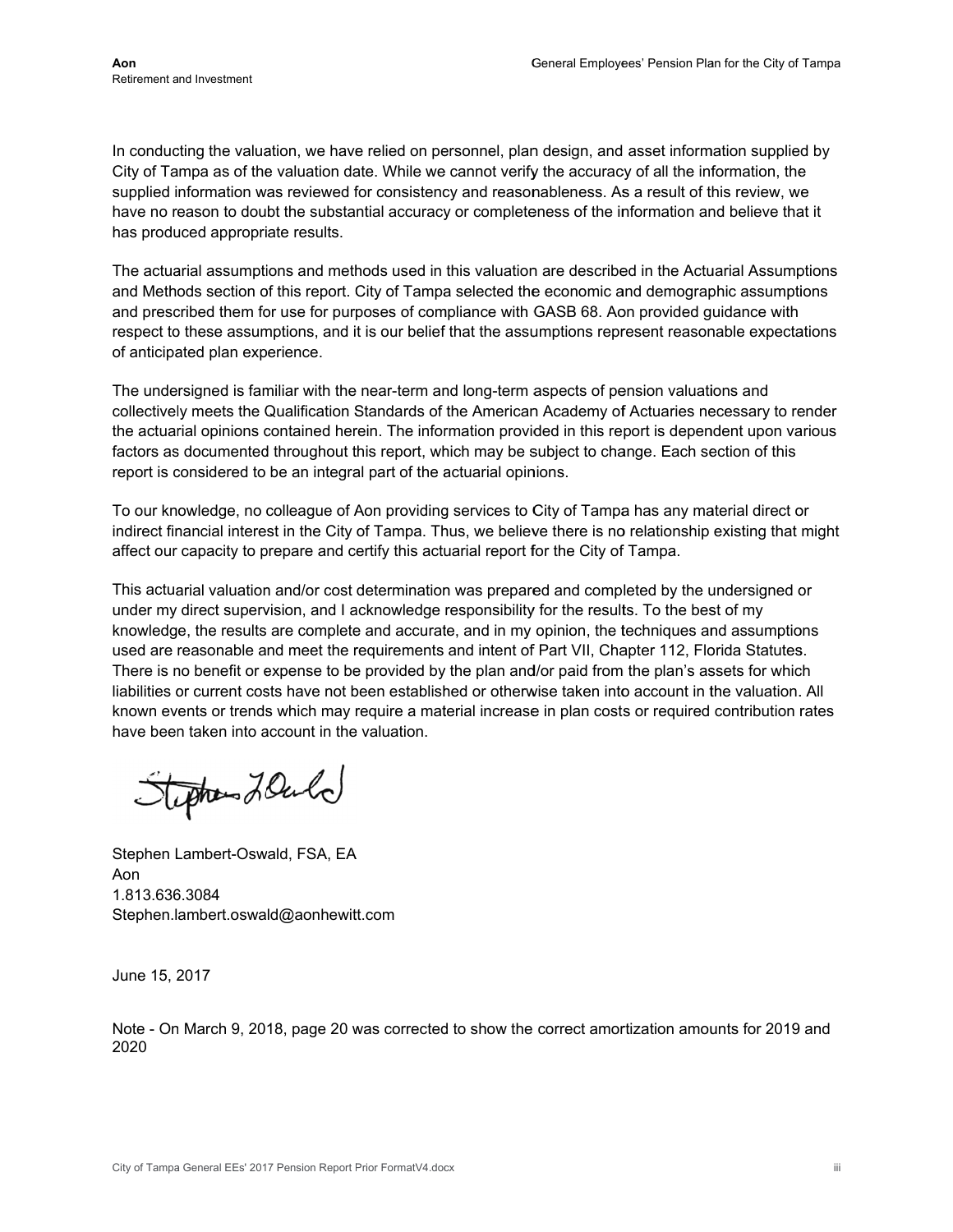## Table of Contents

| <b>Discussion of Results</b>                                   | $\mathbf{1}$ |
|----------------------------------------------------------------|--------------|
| <b>Funding Requirements</b>                                    |              |
| <b>Calculation Details and Recommended Contribution</b>        | 5            |
| Projected Unfunded Actuarial Accrued Liability                 | 8            |
| <b>Past Excess Contributions Account</b>                       | 9            |
| <b>Market Value of Assets</b>                                  | 10           |
| <b>Actuarial Value of Assets</b>                               | 13           |
| Reconciliation of DROP                                         | 14           |
| <b>Accounting Requirements</b>                                 |              |
| Development of Net Pension Expense                             | 16           |
| Gain/Loss                                                      | 18           |
| Deferred Outflows/Inflows                                      | 19           |
| Reconciliation of Net Pension Liability                        | 21           |
| Sensitivity                                                    | 22           |
| Disclosure-Changes in Net Pension Liability and Related Ratios | 23           |
| <b>State Requirements</b>                                      | 26           |
| <b>Appendix</b>                                                |              |
| <b>Participant Data</b>                                        | 32           |
| <b>Asset Allocation</b>                                        | 37           |
| <b>Actuarial Assumptions and Methods</b>                       | 39           |
| Actuarial Assumptions and Methods-Discussion                   | 43           |
| Plan Provisions                                                | 45           |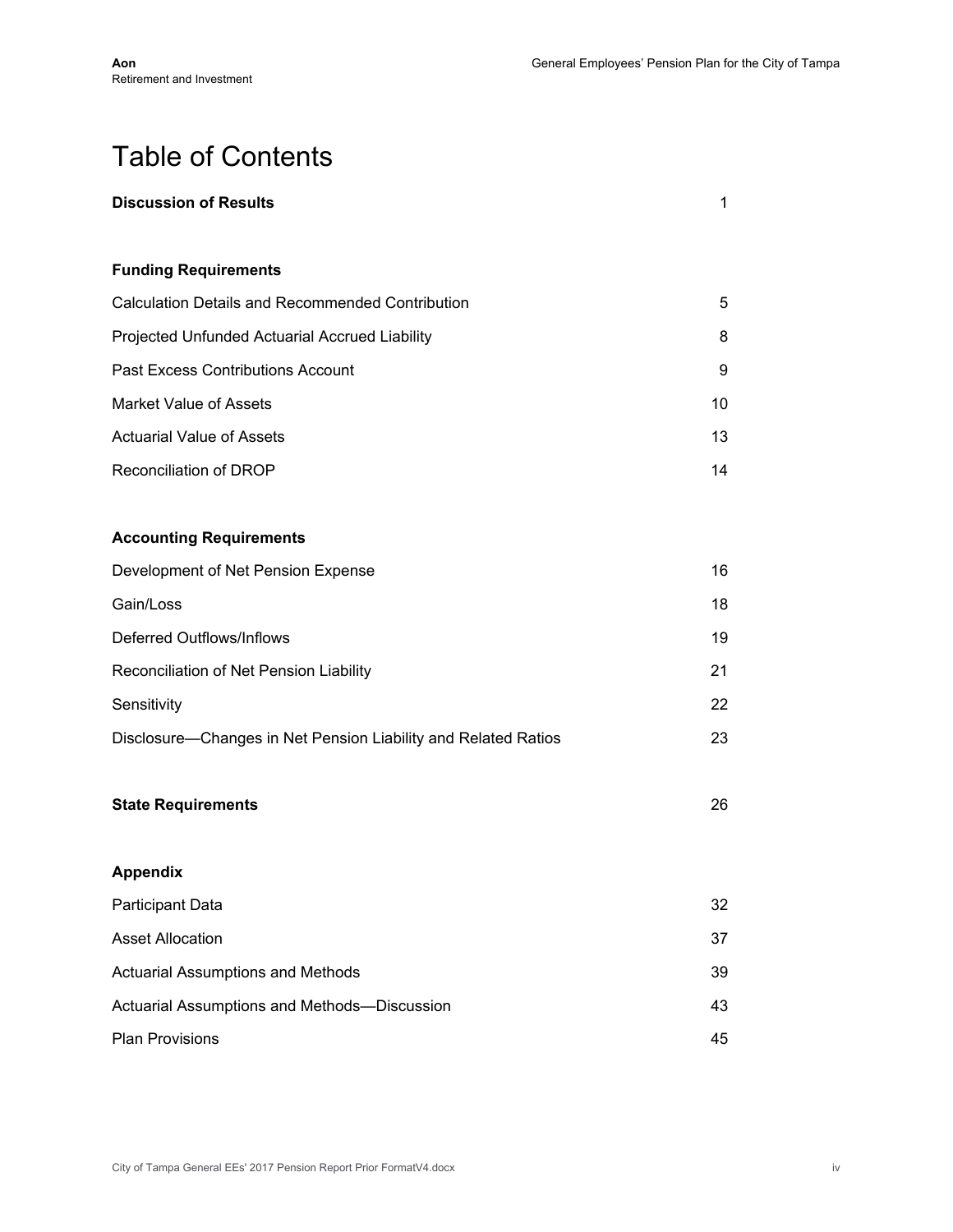## Discussion of Results

The results of the actuarial valuation of the City of Tampa General Employees' Pension Plan as of January 1, 2017, are contained in this report. The actuarial valuation is based upon census data and trust fund financial statements provided to us by the City.

#### **Assumption Changes**

None.

#### **Plan Changes**

No plan changes were recognized this year.

#### **Required Contribution**

The State minimum required contribution is developed on pages 5 and 6. The required contribution increased from \$18,520,923 to \$20,190,042, i.e., an increase of \$1,669,119. These figures are net of Past Excess Contributions, i.e., contributions actually made for prior years above or below the required levels.

|                                                                                   | <b>Plan Year Ended</b> |              |              |
|-----------------------------------------------------------------------------------|------------------------|--------------|--------------|
|                                                                                   | 09/30/2016             | 09/30/2017   | 09/30/2018   |
|                                                                                   |                        |              |              |
| State Minimum Required Contribution Paid Quarterly <sup>1</sup>                   | \$13,254,983           | \$18,520,923 | \$20,190,042 |
| Percent of Participants' Compensation                                             | 10.3%                  | 13.6%        | 14.3%        |
| State Minimum Required Contribution Paid at<br>Beginning of the Year <sup>1</sup> | \$12,754,619           | \$17,821,775 | \$19,427,886 |
| Percent of Participants' Compensation                                             | $9.9\%$                | 13.0%        | 13.8%        |

One component of change each year in the minimum required contribution is the reimbursement of plan expenses. The actual expenses for the year ended December 31, 2016, were \$4,107,109. This becomes the estimated expense provision for fiscal year end 2018. The make-up provision was an additional \$554,109. Thus the total provision for expenses is \$4,661,218, which is more than the fiscal year end 2017 expense. The minimum required contribution also increased this year due to the change in the past excess contribution.

#### **Actuarial Experience**

The investment return on the Actuarial Value of Assets was 8.3% for the year ended December 31, 2016 – compared to the assumed rate of return of 8.0% annually. The market value return was 6.8%. Investment experience compounded over the last 5 years has been approximately 9.0% per year. Compensation for continuing participants increased 3.7% on average – compared to the assumed graded salary increase that averages approximately 4.5% annually. Compensation increases compounded over the last 5 years have been approximately 2.6% per year.

 $1$  The City has adopted the "Percentage Method" rather than the "Dollar Method." This means that the actual required contribution is not this number, which is based on projected Participants' Compensation Below Maximum Assumed Retirement Age (age 70). Rather it is to be based on the percent shown and actual Participants' Compensation Below Maximum Assumed Retirement Age for that Plan Year.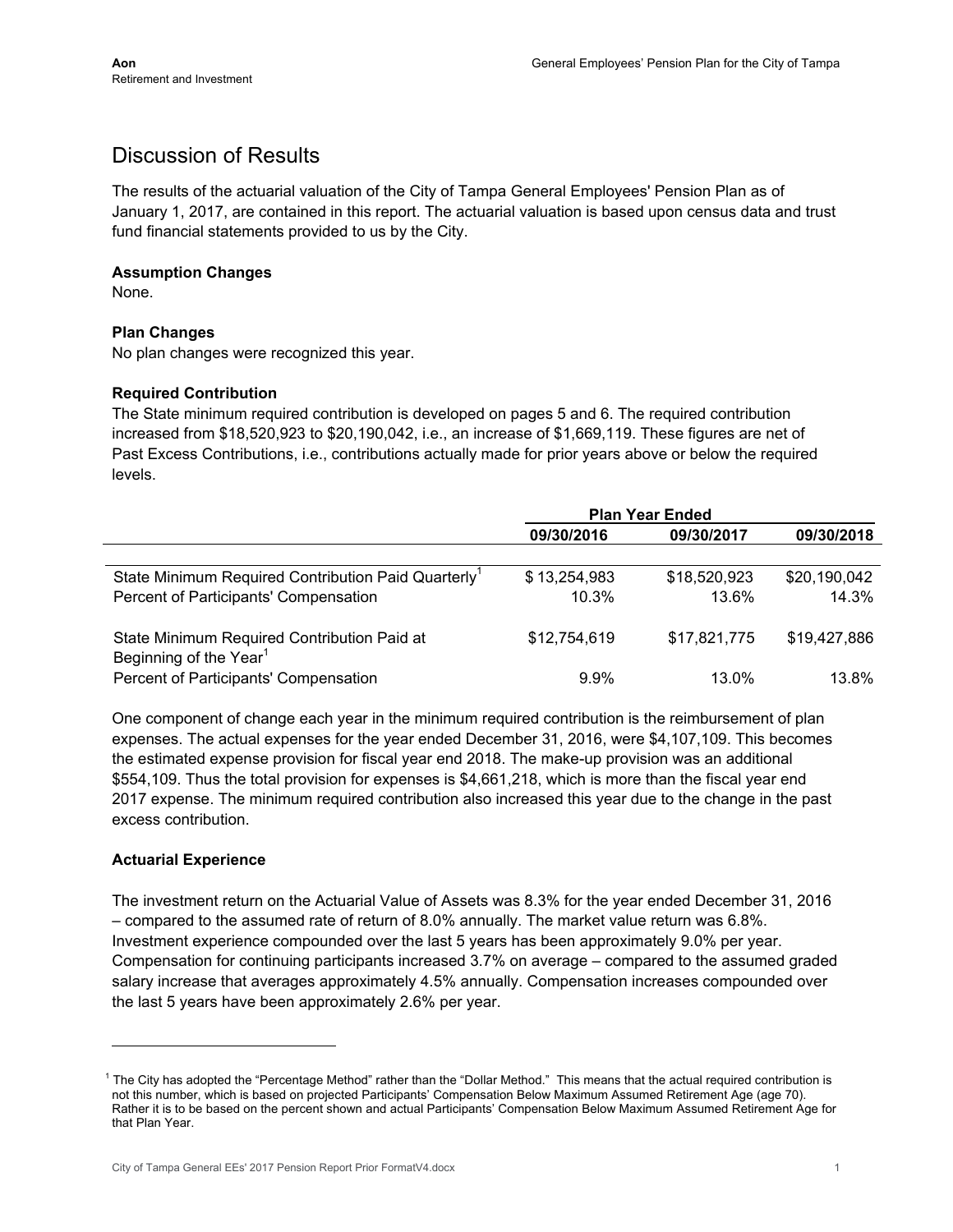The following table summarizes the factors which affected the valuation results, along with their approximate impact:

|                                                    | <b>Impact on Present Value of</b><br><b>Benefits or Actuarial Value</b><br>of Assets (000's) | <b>Impact on Required</b><br>Contribution (000's) |
|----------------------------------------------------|----------------------------------------------------------------------------------------------|---------------------------------------------------|
| Expected Increase due to Expected Payroll Increase | N/A                                                                                          | \$<br>495                                         |
| Investment Performance greater than Expected       | 2,157<br>\$                                                                                  | (317)                                             |
| Compensation Increases less than Expected          | (1,921)                                                                                      | (282)                                             |
| Change in Plan Expenses and Make-up                | N/A                                                                                          | 789                                               |
| Change in Past Excess Contributions                | N/A                                                                                          | 2,040                                             |
| <b>Updating Assumptions</b>                        | 0                                                                                            | 0                                                 |
| All Other Experience                               | (7, 184)                                                                                     | (1,056)                                           |
|                                                    |                                                                                              | \$1,669                                           |

#### **Funded Status**

A traditional measure of the Funded Status (the method required under GASB 67/68) uses the Entry Age Normal Accrued Liability. This accrued liability equals the Present Value of Benefits less the Present Value of Future Entry Age Normal Costs. (See the description of the entry age normal method on the "Actuarial Cost Method" pages herein.) This accrued liability is independent of the actual plan assets and therefore may be a more reasonable "mile post" of how funded the Plan should be. It recognizes future compensation increases and is a measure of where the level of assets should be to date if all participants are proportionately funded over their individual careers as a level percentage of each participant's compensation. Table below shows the funded status comparing the Entry Age Normal liability to both the Market Value and Actuarial Value of Assets:

|                                    |                | 01/01/2016  |    | 01/01/2017    |
|------------------------------------|----------------|-------------|----|---------------|
| Entry Age Normal Accrued Liability | S.             | 740,288,368 |    | \$751,364,846 |
| Market Value of Assets             | \$ 657,493,326 |             | S. | 665,837,528   |
| <b>Funded Ratio</b>                |                | 88.8%       |    | 88.6%         |
| <b>Actuarial Value of Assets</b>   | \$ 680,403,789 |             |    | \$700,320,299 |
| <b>Funded Ratio</b>                |                | 91.9%       |    | 93.2%         |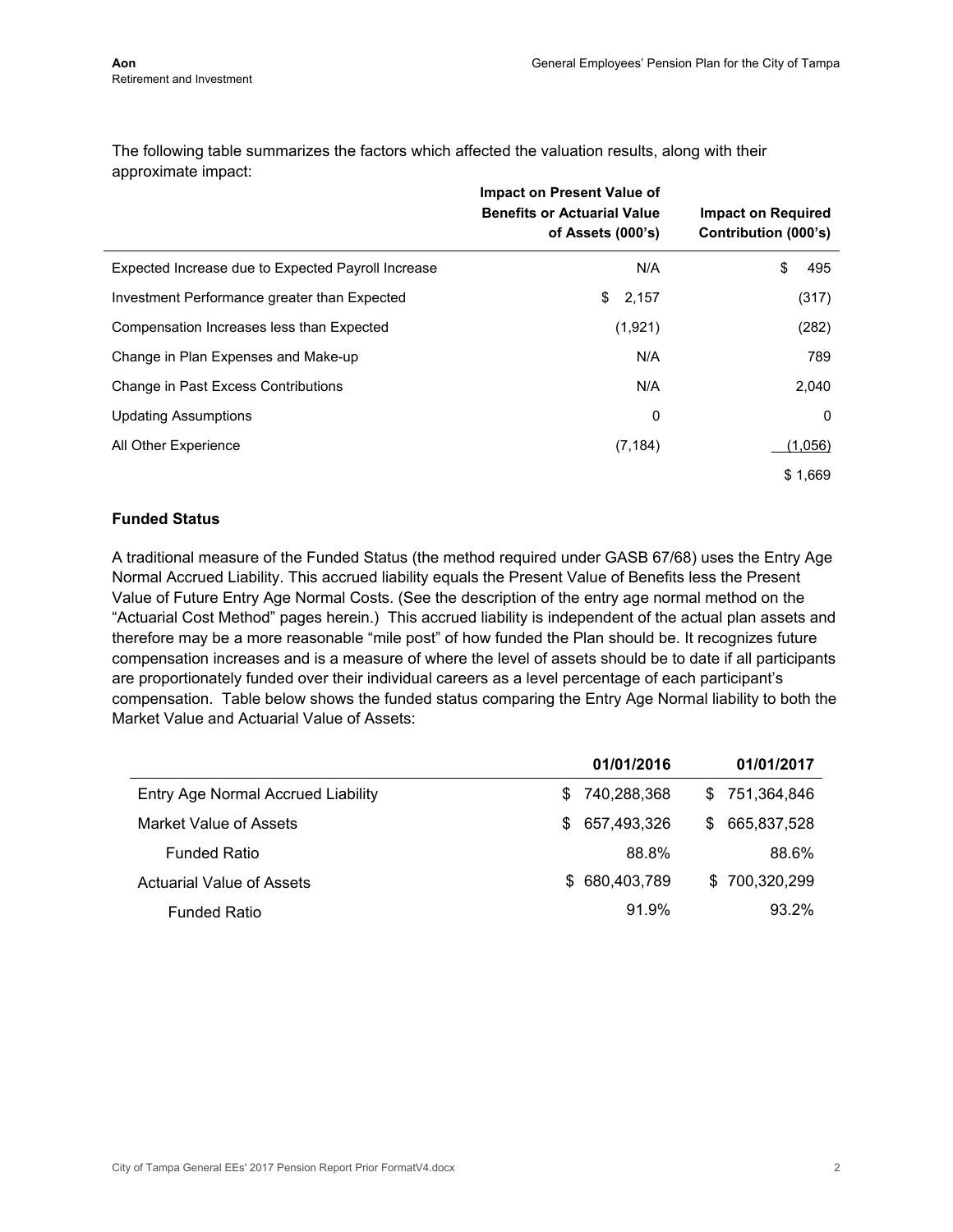years of Service or which are attributable to employee contributions. Another measure of the Funded Status of a defined benefit plan is the level of funding of the Accumulated Plan Benefits and Vested Benefits. Accumulated Plan Benefits are those future benefit payments that are attributable to employees' service rendered prior to the valuation date based on employees' actual pay histories (or estimates thereof). This measurement of benefits does not take into account the effect of potential future salary increases. Vested Benefits are those benefits which become non-forfeitable after 6

|                                                            | $01/01/2016$ <sup>1</sup> | $01/01/2017$ <sup>1</sup> |
|------------------------------------------------------------|---------------------------|---------------------------|
| Actuarial Value of Assets                                  | \$ 680,403,789            | \$700,320,299             |
| Actuarial Present Value of Accumulated Plan Benefits       |                           |                           |
| <b>Total Vested Benefits</b>                               | \$679,907,478             | \$688,557,329             |
| Percent Funded                                             | 100.1%                    | 101.7%                    |
| Total Actuarial Present Value of Accumulated Plan Benefits | \$ 683,502,274            | \$693,783,551             |
| <b>Percent Funded</b>                                      | 99.5%                     | 100.9%                    |

<sup>1</sup> Includes DROP Balance.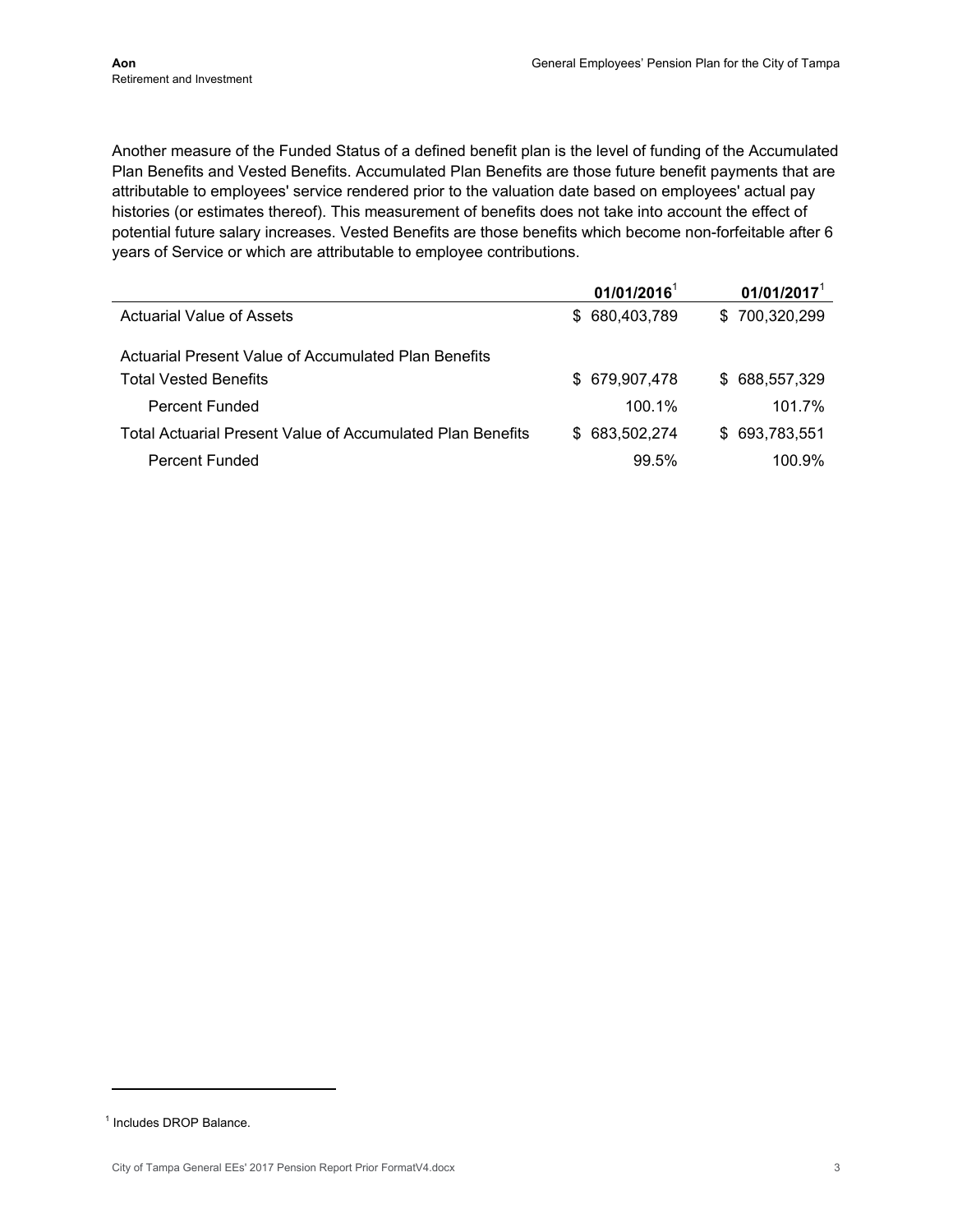## Funding Requirements

Retirement and Investment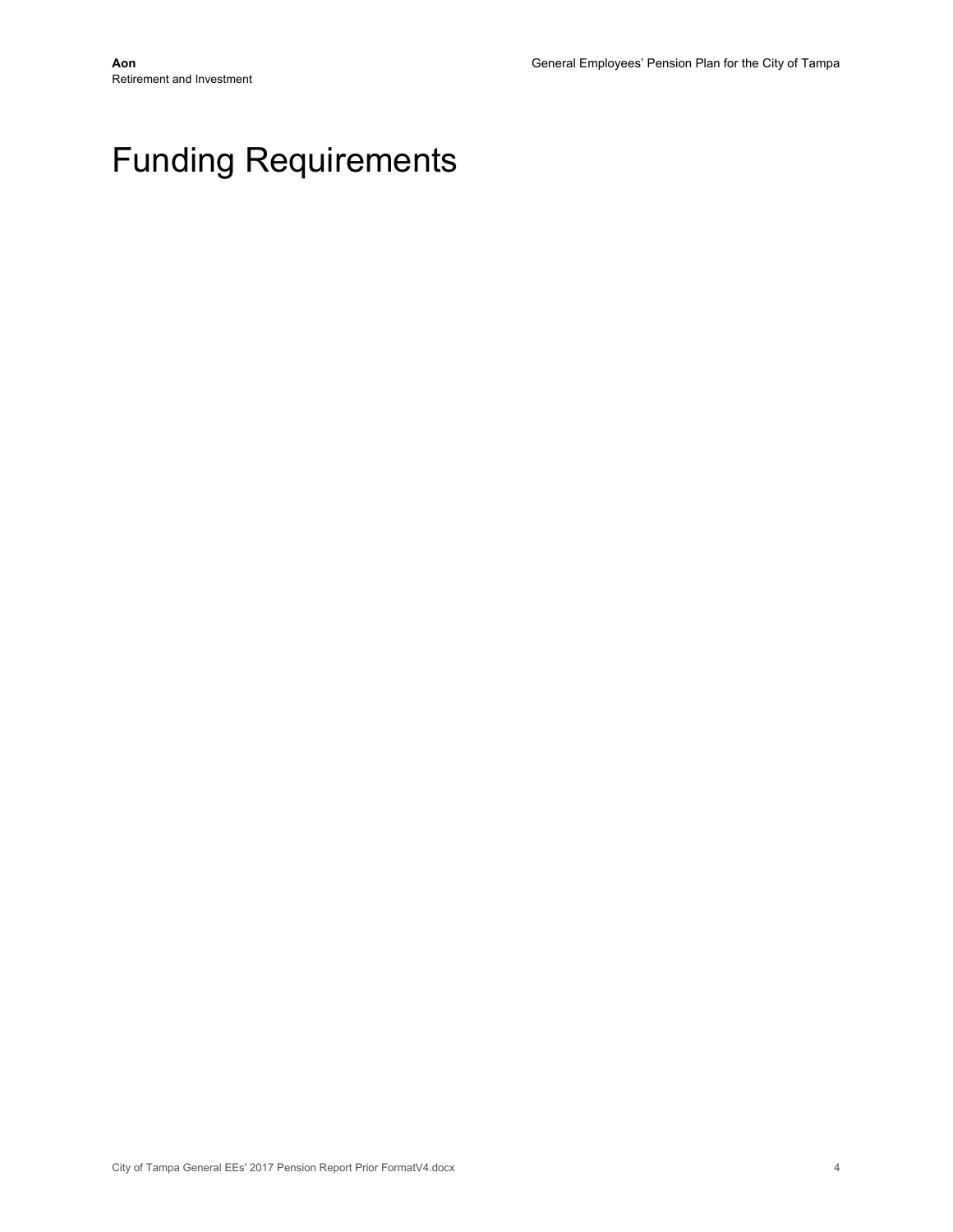## Development of Normal Cost

|     |                                                                                                                                                                                                                            |                      | 01/01/2016                                                                          |          | 01/01/2017                                                                          |
|-----|----------------------------------------------------------------------------------------------------------------------------------------------------------------------------------------------------------------------------|----------------------|-------------------------------------------------------------------------------------|----------|-------------------------------------------------------------------------------------|
| 1.  | Number of Participants<br><b>Active Members</b><br><b>Terminated Members with Vested Benefits</b><br><b>Retired Members and Beneficiaries</b><br><b>Disabled Members</b>                                                   |                      | 2,329<br>558<br>2,090<br>78                                                         |          | 2,367<br>580<br>2,118<br>81                                                         |
|     | <b>TOTAL</b>                                                                                                                                                                                                               |                      | 5,055                                                                               |          | 5,146                                                                               |
| 2.  | Participants' Compensation<br>a. Under Maximum Assumed Retirement Age<br>b. Beyond Maximum Assumed Retirement Age<br>c. Total Compensation                                                                                 | \$<br>$\mathfrak{L}$ | 133,927,257<br>395,063<br>134,322,320                                               | \$<br>\$ | 138,394,848<br>614,124<br>139,008,972                                               |
| 3.  | <b>Present Value of Benefits</b><br><b>Active Members</b><br><b>Terminated Members with Vested Benefits</b><br><b>Retired Members and Beneficiaries</b><br><b>Disabled Members</b><br><b>DROP Balances</b><br><b>TOTAL</b> | \$<br>\$             | 242,619,624<br>30,738,951<br>486,343,977<br>11,099,280<br>16,245,568<br>787,047,401 | \$<br>\$ | 249,105,448<br>33,866,661<br>489,902,260<br>11,332,123<br>15,321,225<br>799,527,717 |
| 4.  | Unfunded Frozen Initial Liability                                                                                                                                                                                          | \$                   | 5,546,696                                                                           | \$       | 6,879,836                                                                           |
| 5.  | <b>Actuarial Value of Assets</b>                                                                                                                                                                                           | \$                   | 680,403,789                                                                         | \$       | 700,320,299                                                                         |
| 6.  | Present Value of Future Employee Contributions                                                                                                                                                                             | \$                   | 42,965                                                                              | \$       | 18,624                                                                              |
| 7.  | Present Value of Future City Normal Costs<br>$= (3) - (4) - (5) - (6)$ (Not less than \$0)                                                                                                                                 | \$                   | 101,053,950                                                                         | \$       | 92,308,958                                                                          |
| 8.  | Present Value of Future Compensation                                                                                                                                                                                       | \$                   | 973,753,200                                                                         | \$       | 998,016,499                                                                         |
| 9.  | Normal Cost Rate = $(7) \div (8) \times 1.03923$                                                                                                                                                                           |                      | 10.78%                                                                              |          | 9.61%                                                                               |
| 10. | Projected Participants' Compensation for the<br>Upcoming Plan Year = $(2a) \times 1.02$                                                                                                                                    | \$                   | 136,605,802                                                                         | \$       | 141, 162, 745                                                                       |
| 11. | <b>City Normal Cost Payable Quarterly</b><br>$= (9) \times (10)$                                                                                                                                                           | \$                   | 14,726,105                                                                          | \$       | 13,565,740                                                                          |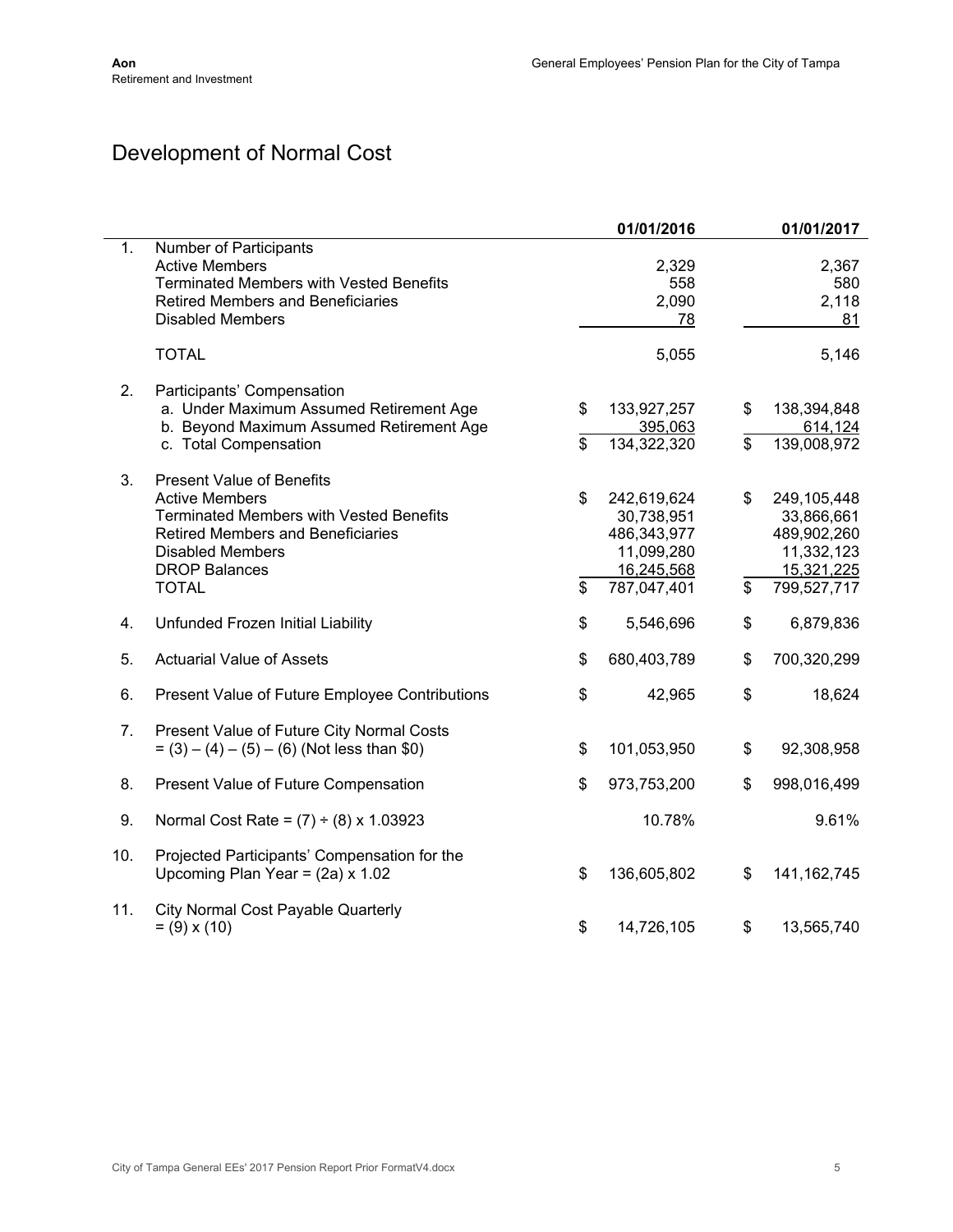## State Minimum Required Contribution

|                |                                                                                                                 | <b>Plan Year Ending</b> |            |    |            |    |            |
|----------------|-----------------------------------------------------------------------------------------------------------------|-------------------------|------------|----|------------|----|------------|
|                |                                                                                                                 |                         | 09/30/2016 |    | 09/30/2017 |    | 09/30/2018 |
| 1.             | Normal Cost Payable Quarterly                                                                                   | \$                      | 9,467,408  | \$ | 14,726,105 | \$ | 13,565,740 |
| 2.             | Annual Amortization of Frozen<br>Initial Liability Payable Quarterly                                            | \$                      | 1,206,211  | \$ | 1,206,211  | \$ | 1,206,211  |
| 3.             | Expenses                                                                                                        |                         |            |    |            |    |            |
|                | <b>Current Year Estimate (Equal</b><br>to the Second Prior Calendar Year's<br>Actual Expenses)                  | \$                      | 3,553,000  | \$ | 3,570,999  | \$ | 4,107,109  |
| 4.             | Make up for Shortfall in Second<br>Prior Plan Year's Estimate                                                   |                         | 468,000    |    | 300,999    |    | 554,109    |
|                | Total                                                                                                           | \$                      | 4,021,000  | \$ | 3,871,998  | \$ | 4,661,218  |
| 5.             | Subtotal                                                                                                        | \$                      | 14,694,619 | \$ | 19,804,314 | \$ | 19,433,169 |
|                | % of Pay                                                                                                        |                         | 11.4%      |    | 14.5%      |    | 13.8%      |
| 6.             | Past Excess Contributions Account,<br>plus Interest                                                             | \$                      | 1,439,636  | \$ | 1,283,391  | \$ | (756, 873) |
| 7 <sub>1</sub> | Minimum Required Contribution by<br>City for Fiscal Year if Paid Quarterly<br>$= (5) - (6)$ , not less than \$0 | \$                      | 13,254,983 | \$ | 18,520,923 | \$ | 20,190,042 |
|                | % of Pay                                                                                                        |                         | 10.3%      |    | 13.6%      |    | 14.3%      |
| 8.             | Minimum Required Contribution by<br>City for Fiscal Year if Paid at<br>Beginning of the Year                    | \$                      | 12,754,619 | \$ | 17,821,775 | \$ | 19,427,886 |
|                | % of Pay                                                                                                        |                         | 9.9%       |    | 13.0%      |    | 13.8%      |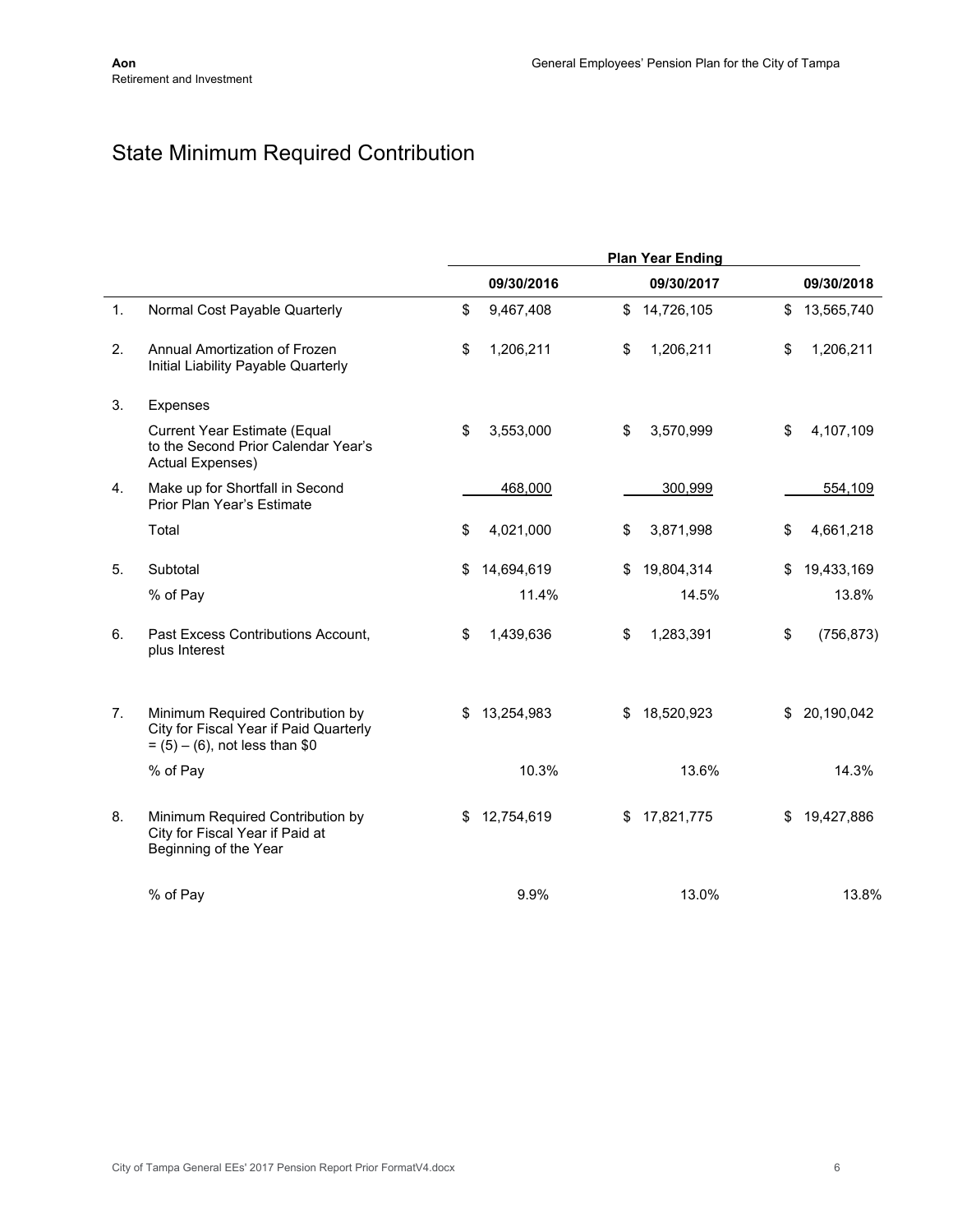### History of Unfunded Frozen Initial and Supplemental Liabilities

|                                  | <b>Initial</b><br><b>Date</b> | <b>Initial</b><br><b>Amount</b><br>to be<br><b>Amortized</b> | <b>Beginning</b><br>Amortization<br><b>Period</b> | Original<br>Amortization<br>Period<br>(Years) | Years<br>Remaining | <b>Plan Year</b><br><b>Beginning</b><br>Annual<br>Amortization<br>Amount | <b>Unamortized</b><br><b>Balance at</b><br><b>Valuation Date</b> |
|----------------------------------|-------------------------------|--------------------------------------------------------------|---------------------------------------------------|-----------------------------------------------|--------------------|--------------------------------------------------------------------------|------------------------------------------------------------------|
| Benefit Improvement <sup>1</sup> | 01/01/04                      | \$577,178                                                    | 10/01/04                                          | 15.0000                                       | 2.7500             | 66,146<br>\$                                                             | 178,066<br>\$                                                    |
| Benefit Improvement <sup>2</sup> | 01/01/05                      | 4,908,273                                                    | 10/01/05                                          | 17.1566                                       | 5.1566             | 525,506                                                                  | 2,633,603                                                        |
| Benefit Improvement <sup>3</sup> | 01/01/06                      | 5,365,251                                                    | 10/01/06                                          | 17.5000                                       | 7.2500             | 569,025                                                                  | 3,311,294                                                        |
|                                  |                               |                                                              |                                                   |                                               |                    | \$1,160,677                                                              |                                                                  |

| 1. Unamortized Balance as of 01/01/17           | \$6,122,963 |
|-------------------------------------------------|-------------|
| 2. Past Excess Contributions Account            | (756, 873)  |
| 3. Remaining Unfunded Liabilities = $(1) - (2)$ | \$6.879.836 |

<sup>&</sup>lt;sup>1</sup> Decreased vesting requirements for Division B participants from 10 years to 6 years and increased the cost-of-living adjustment from 2% to 2.2% for Division A participants and from 1% to 1.2% for Division B participants.

 $^{2}$  Increased benefit multiplier for Division B participants from 1.1% to 1.15%.

<sup>&</sup>lt;sup>3</sup> Increased benefit multiplier for Division B participants from 1.15% to 1.20%.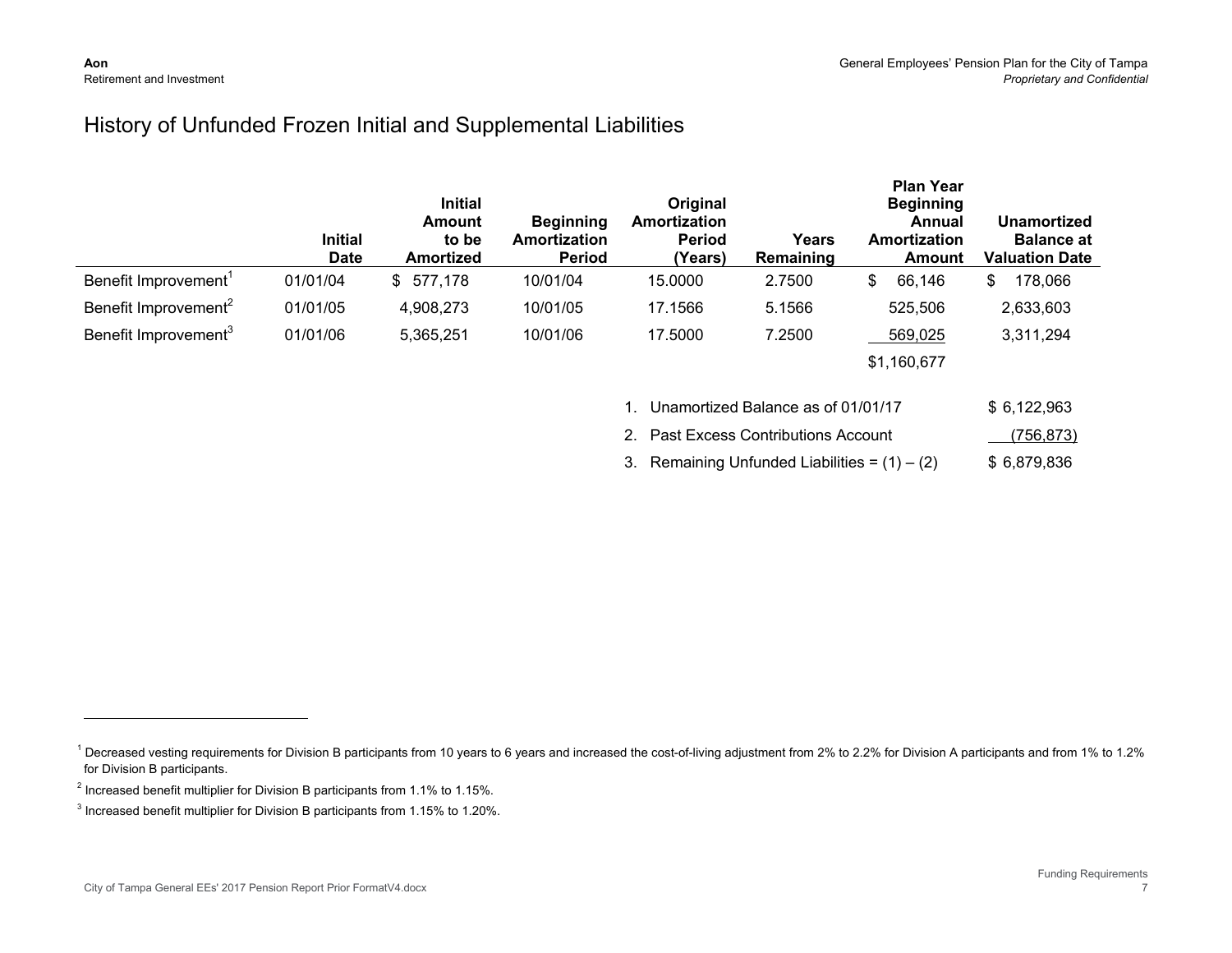## Schedule Illustrating the Amortization of Unfunded Liabilities Existing this Date—Projected Unfunded Actuarial Accrued Liability

| January 1 | Liability     |
|-----------|---------------|
| 2017      | \$6,879,836   |
| 2018      | \$5,359,269   |
| 2019      | \$4,534,479   |
| 2020      | \$3,651,312   |
| 2021      | \$2,761,324   |
| 2022      | \$1.800.137   |
| 2023      | \$<br>746.334 |
| 2024      | \$<br>191,494 |
| 2025      | \$<br>0       |

The first figure is the Unfunded Actuarial Accrued Liability as of the current valuation date. For each year thereafter, the preceding year's Unfunded Liability is reduced by the annual amortization payment and adjusted with interest at 8.00% per annum.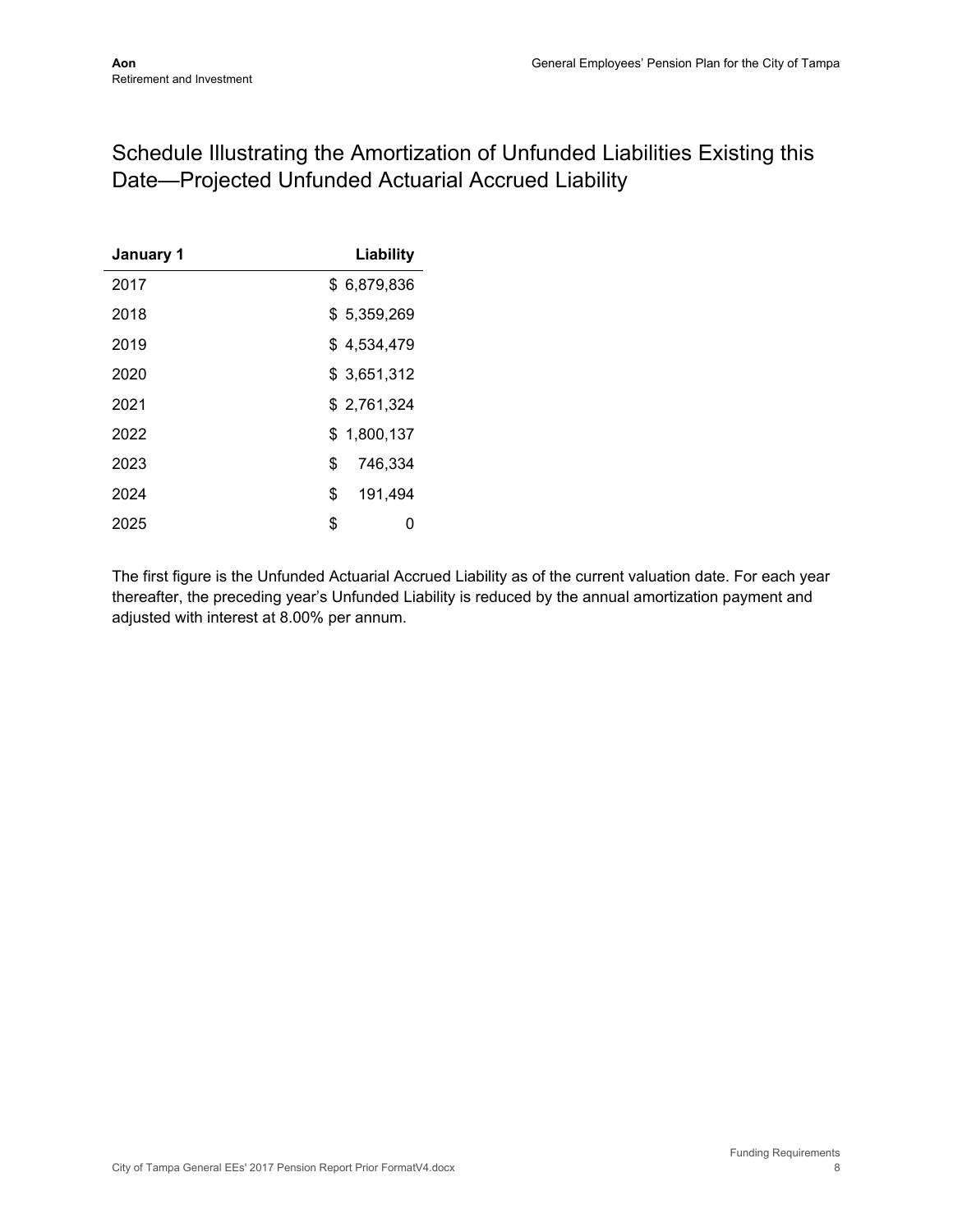## Past Excess Contributions Account

|                                                    | 09/30/2015       | 09/30/2016       |
|----------------------------------------------------|------------------|------------------|
| <b>CHARGES</b>                                     |                  |                  |
| Required City Contribution, per State <sup>1</sup> | \$<br>17,971,964 | \$<br>15,807,667 |
| Interest                                           | 705,040          | 620,135          |
| <b>TOTAL CHARGES</b>                               | \$<br>18,677,004 | \$<br>16,427,802 |
| <b>CREDITS</b>                                     |                  |                  |
| <b>Excess Contribution Brought Forward</b>         | \$<br>1,412,202  | \$<br>1,258,934  |
| City Contribution <sup>2</sup>                     | 17,047,000       | 13,264,540       |
| Interest                                           | 1,476,736        | 1,161,878        |
| <b>TOTAL CREDITS</b>                               | \$<br>19,935,938 | \$<br>15,685,352 |
| <b>PROJECTION TO NEXT VALUATION DATE</b>           |                  |                  |
| Balance as of 09/30                                | \$<br>1,258,934  | \$<br>(742, 450) |
| Interest on Balance for One Quarter                | 24,457           | (14, 423)        |
| Balance as of 12/31                                | \$<br>1,283,391  | \$<br>(756, 873) |

<sup>&</sup>lt;sup>1</sup> Required contribution shown is the amount required before past excess contribution credit is applied.

 $2$  Employer contribution made beginning of the year.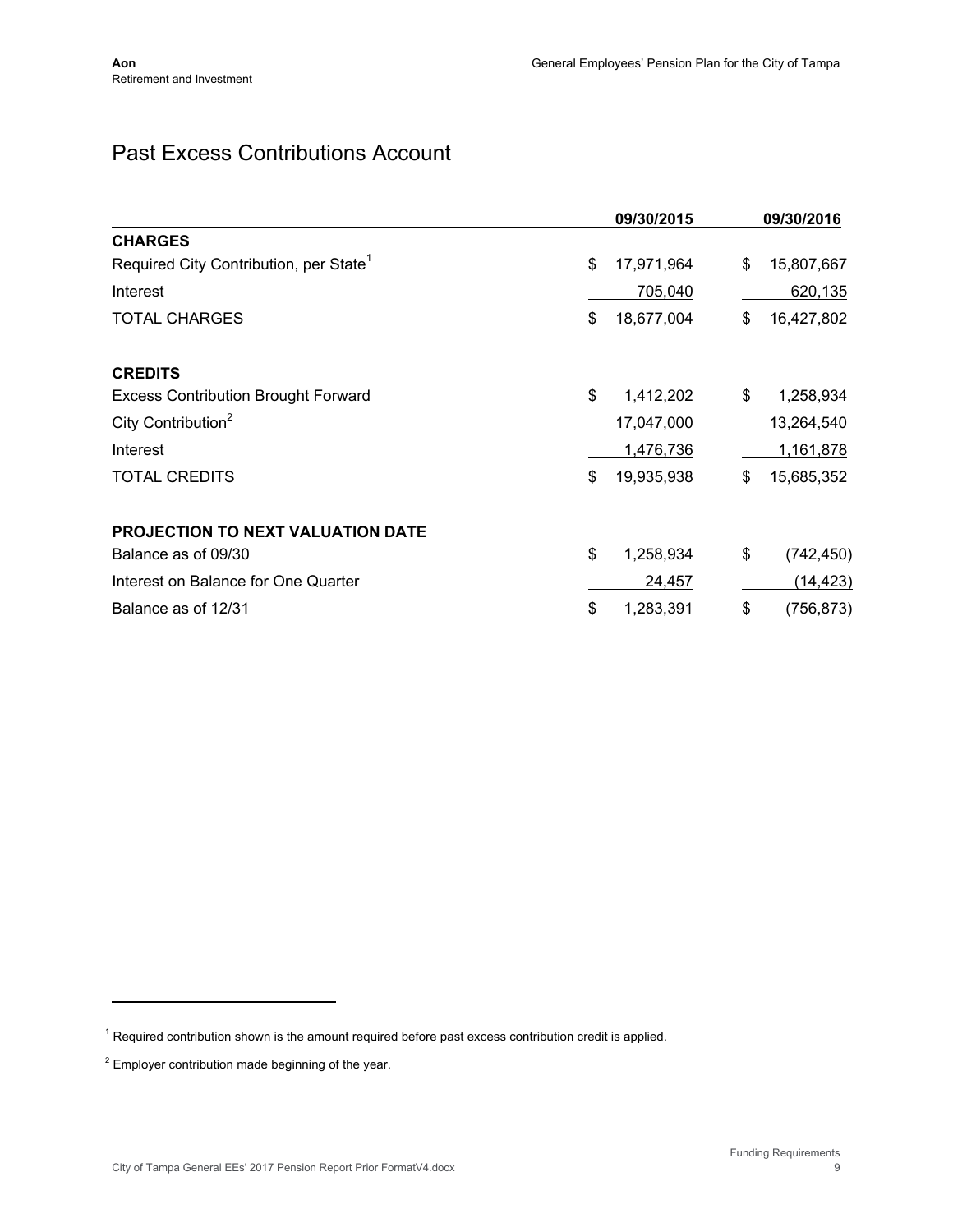## Market Value of Assets

|                                             | 01/01/16      | 01/01/17        |
|---------------------------------------------|---------------|-----------------|
| <b>Assets</b>                               |               |                 |
| Cash & Cash Equivalents                     | \$16,238,377  | \$11,760,561    |
| Interest and Dividends Receivable           | 1,207,728     | 1,344,927       |
| Debt and Other Interest Bearing Investments | 175,695,090   | 180,764,719     |
| <b>Equity Securities</b>                    | 426,872,564   | 432,354,444     |
| <b>Real Estate Investments</b>              | 38,351,895    | 40,345,283      |
| <b>Accounts Receivable</b>                  | 115,947       | 466,598         |
| Receivable Contribution                     | 0             | 0               |
| <b>Total Assets</b>                         | \$658,481,601 | \$667,036,532   |
| <b>Liabilities and Fund Balance</b>         |               |                 |
| Liabilities:                                |               |                 |
| <b>Accounts Payable</b>                     | \$<br>988,276 | \$<br>1,165,731 |
| <b>Accrued Liabilities</b>                  | 0             | 33,273          |
| <b>Total Liabilities</b>                    | \$<br>988,276 | \$<br>1,199,004 |
| <b>Total Fund Balances</b>                  | \$657,493,325 | \$665,837,528   |
| <b>Total Liabilities and Fund Balances</b>  | \$658,481,601 | \$667,036,532   |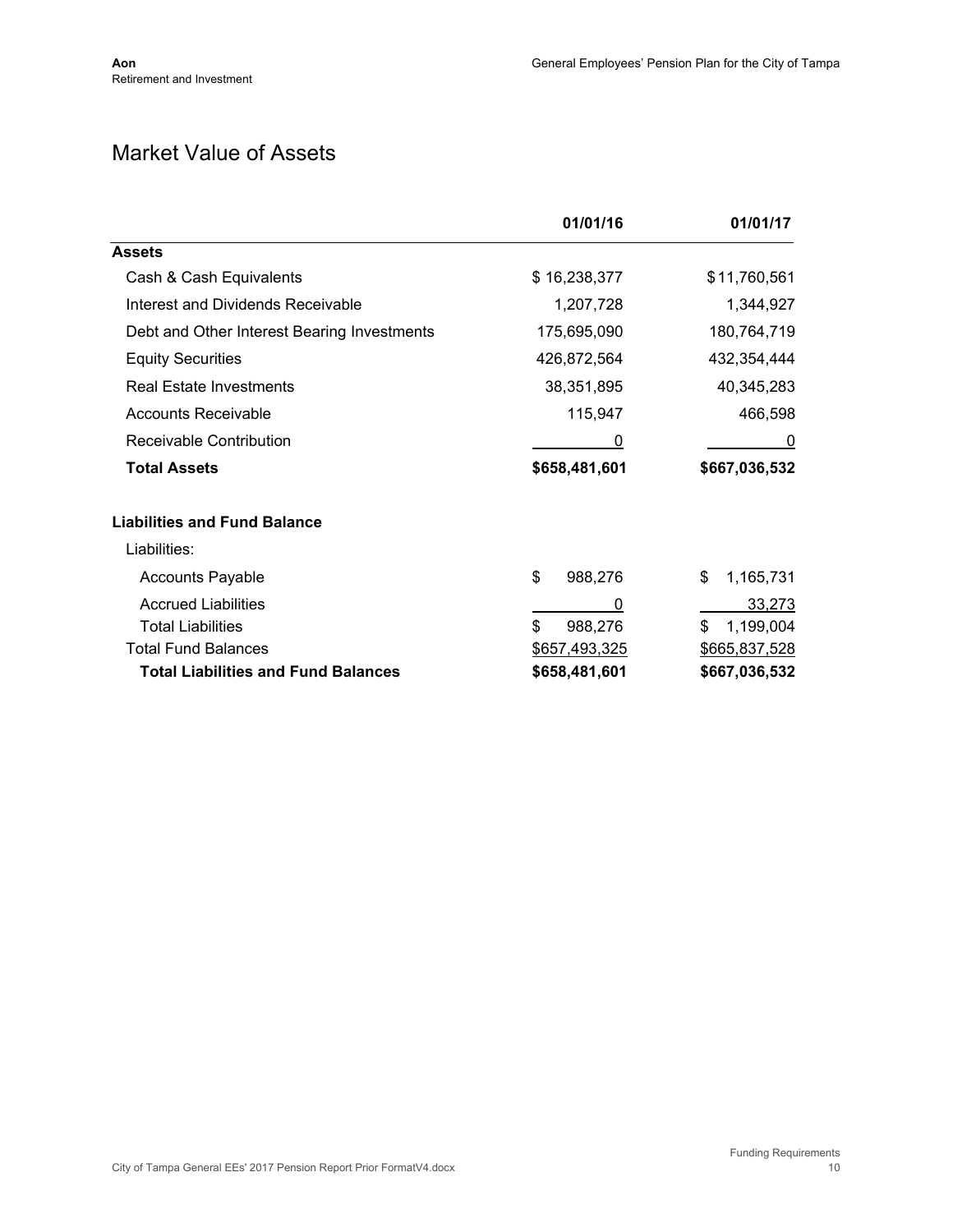## Reconciliation of Assets

## January 1, 2016 – December 31, 2016

|                                       | <b>Actuarial Value</b> |             | <b>Market Value</b> |             |
|---------------------------------------|------------------------|-------------|---------------------|-------------|
| <b>Revenues</b>                       |                        |             |                     |             |
| <b>City Contributions</b>             | \$                     | 17,000,000  | \$                  | 17,000,000  |
| <b>Employee Contributions</b>         |                        | 38,435      |                     | 38,435      |
| Interest and Dividends                |                        | 10,653,976  |                     | 10,653,976  |
| Unrealized Gains (Losses)             |                        | 17,251,170  |                     | 5,678,862   |
| Realized Gains (Losses)               |                        | 26,885,959  |                     | 26,885,959  |
| <b>Total Revenues</b>                 | \$                     | 71,829,540  | \$                  | 60,257,232  |
|                                       |                        |             |                     |             |
|                                       |                        |             |                     |             |
| <b>Expenses</b>                       |                        |             |                     |             |
| <b>Pension Payments</b>               | \$                     | 47,805,921  | \$                  | 47,805,921  |
| <b>Administrative Expenses</b>        |                        | 4,107,109   |                     | 4,107,109   |
| <b>Total Expenses</b>                 | \$                     | 51,913,030  | \$                  | 51,913,030  |
| Net Income                            | \$                     | 19,916,510  | \$                  | 8,344,202   |
| Fund Balances, beginning of plan year | \$                     | 680,403,789 | \$                  | 657,493,326 |
| Fund Balances, end of plan year       | \$                     | 700,320,299 | \$                  | 665,837,528 |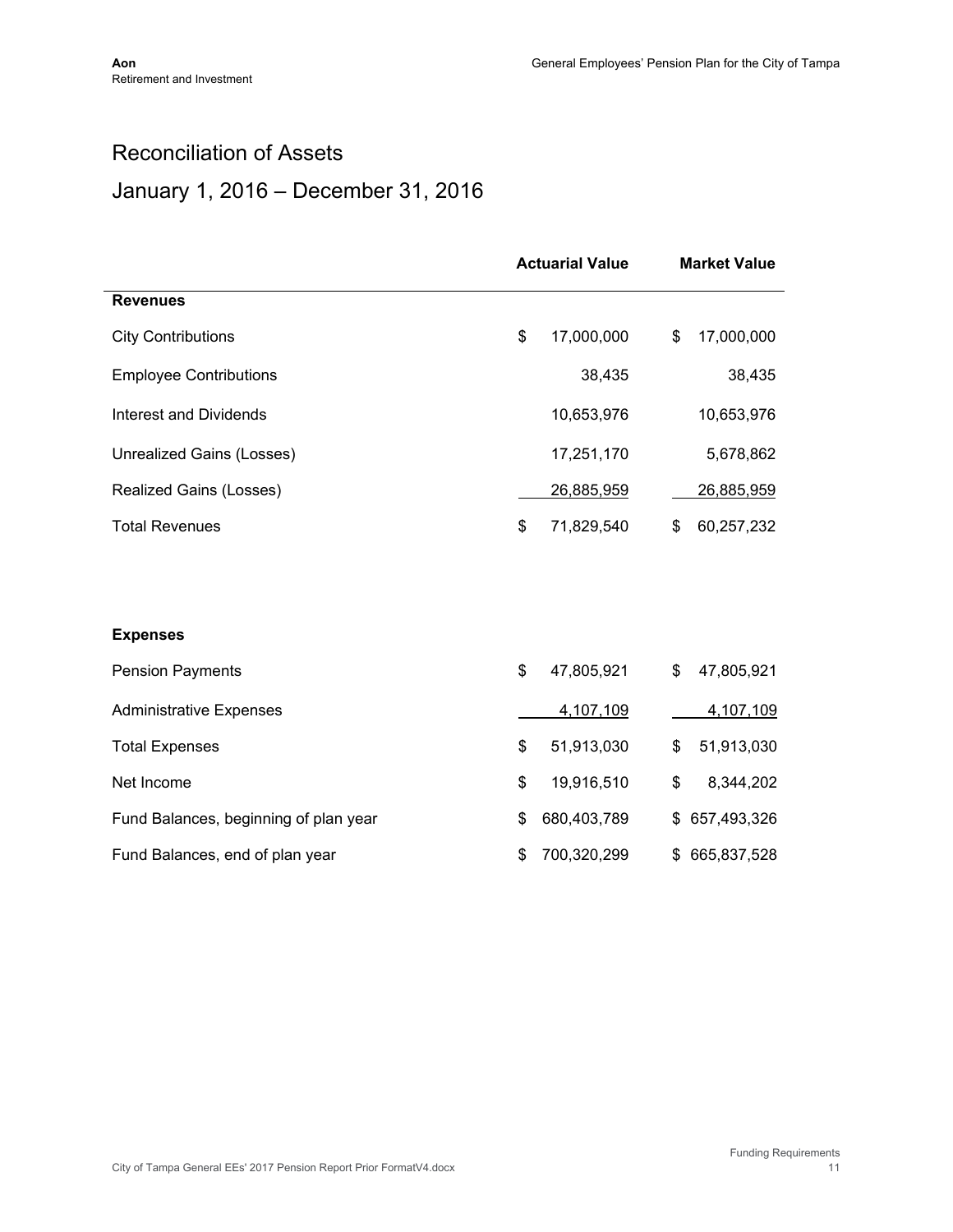## Investment Gain /(Loss)

| 1.  | Date of Actuarial Value of Assets:                                                                                                                                                                                                 | 1/1/2017                                                               | 1/1/2016                                                               | 1/1/2015                                                               | 1/1/2014                                                              |
|-----|------------------------------------------------------------------------------------------------------------------------------------------------------------------------------------------------------------------------------------|------------------------------------------------------------------------|------------------------------------------------------------------------|------------------------------------------------------------------------|-----------------------------------------------------------------------|
| 2.  | Market Value as of Prior Year<br>(including receivable contributions)                                                                                                                                                              | \$657,493,325                                                          | \$692,569,516                                                          | \$687,504,000                                                          | \$585,179,000                                                         |
| 3.  | Receivable Contribution included above                                                                                                                                                                                             | \$<br>$\mathbf 0$                                                      | \$<br>$\mathbf 0$                                                      | \$<br>$\mathbf 0$                                                      | \$<br>0                                                               |
| 4.  | Market Value Excluding Receivable (2) - (3)                                                                                                                                                                                        | \$657,493,325                                                          | \$692,569,516                                                          | \$687,504,000                                                          | \$585,179,000                                                         |
| 5.  | <b>Employer &amp; Employee Contributions</b><br>(made for the year, i.e., excluding the<br>receivable contribution, item (3), but<br>including contributions made after the end<br>of the year with no expected return<br>thereon) | \$17,038,435                                                           | \$13,326,410                                                           | \$19,065,000                                                           | \$41,735,000                                                          |
| 6.  | <b>Benefit Distributions</b>                                                                                                                                                                                                       | \$47,805,921                                                           | \$45,411,498                                                           | \$45,790,842                                                           | \$45,223,000                                                          |
| 7.  | <b>Administrative Expenses</b>                                                                                                                                                                                                     | 4,107,109<br>\$                                                        | 3,570,999<br>\$                                                        | 3,553,000<br>S                                                         | 3,366,000<br>\$                                                       |
| 8.  | Expected Return %                                                                                                                                                                                                                  | 8.00%                                                                  | 8.00%                                                                  | 8.00%                                                                  | 8.00%                                                                 |
|     | a. Item (4) for 1 year<br>b. Item $(3)$ & $(5)$ for partial year<br>c. Item $(6)$ for $1/2$ year<br>d. Item $(7)$ for $1/2$ year                                                                                                   | \$52,599,466<br>1,361,508<br>(1,875,449)<br>(161, 124)<br>\$51,924,401 | \$55,405,561<br>1,063,590<br>(1,781,515)<br>(140, 092)<br>\$54,547,544 | \$55,000,320<br>1,521,896<br>(1,796,397)<br>(139, 386)<br>\$54,586,433 | \$46,814,320<br>1,637,284<br>(1,774,120)<br>(132,050)<br>\$46,545,434 |
| 9.  | <b>Expected Market Value</b><br>$(2)+(5)-(6)-(7)+(8)$                                                                                                                                                                              | \$674,543,131                                                          | \$711,460,973                                                          | \$711,811,591                                                          | \$624,870,434                                                         |
| 10. | Actual Market Value this Year<br>(including receivable contributions)                                                                                                                                                              | \$665,837,528                                                          | \$657,493,325                                                          | \$692,569,516                                                          | \$687,504,000                                                         |
| 11. | Investment Gain/(Loss) from Experience                                                                                                                                                                                             | \$(8,705,603)                                                          | \$(53,967,648)                                                         | \$(19,242,075)                                                         | \$62,633,566                                                          |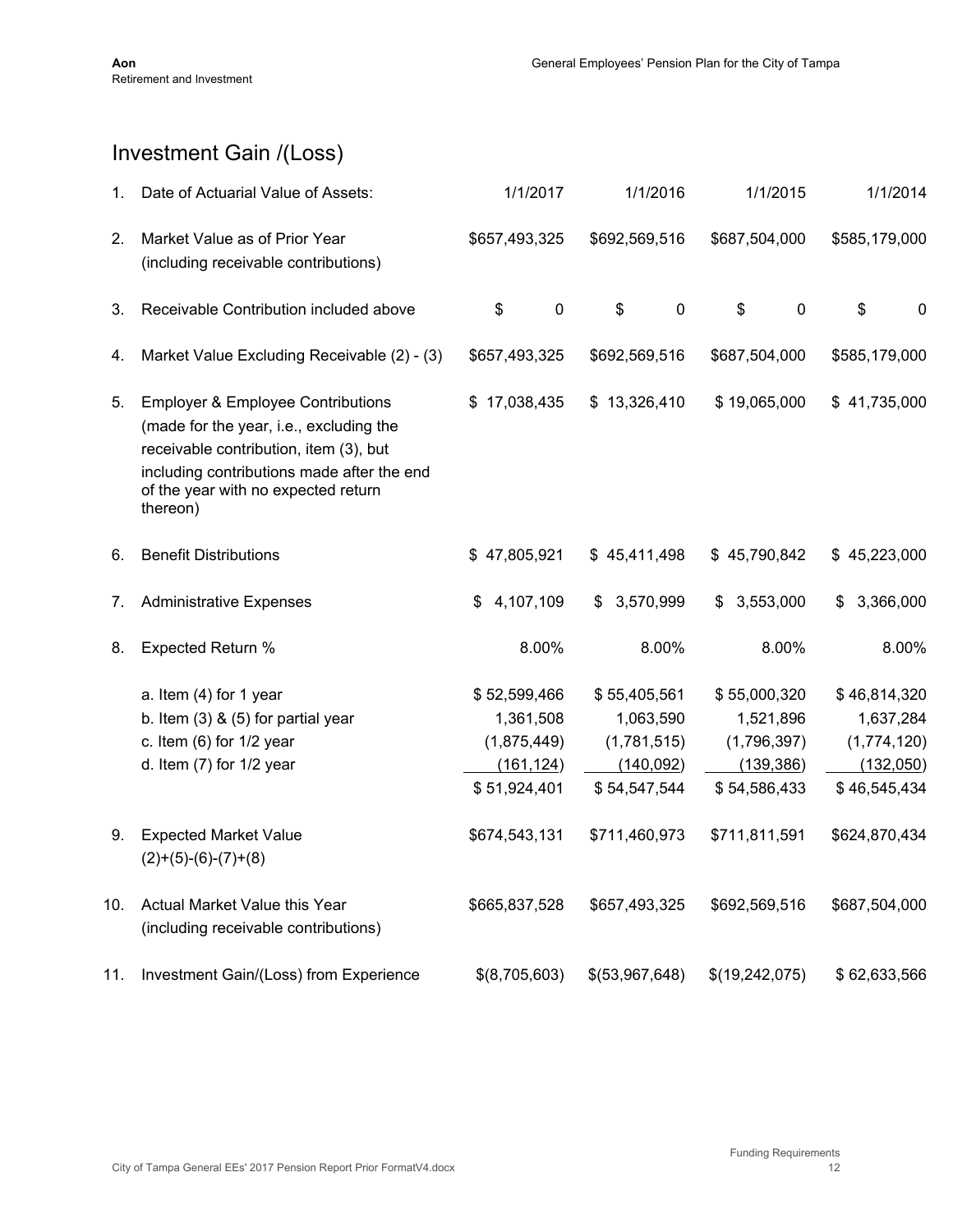## Actuarial Value of Assets

| 5-year Smoothed Market Value without Phase-in |                                                      |                                              |                                                |                                                          | <b>January 1, 2017</b>                                         |
|-----------------------------------------------|------------------------------------------------------|----------------------------------------------|------------------------------------------------|----------------------------------------------------------|----------------------------------------------------------------|
| 1.                                            |                                                      | <b>Market Value of Assets</b>                | \$665,837,528                                  |                                                          |                                                                |
| 2.                                            |                                                      |                                              | Investment Gains/(Losses) for Four Prior Years |                                                          |                                                                |
|                                               | a.<br>b.<br>C.<br>d.                                 | $Jan-16$<br>$Jan-15$<br>$Jan-14$<br>$Jan-13$ |                                                |                                                          | \$ (8,705,603)<br>(53,967,648)<br>(19, 242, 075)<br>62,633,566 |
| 3.                                            |                                                      |                                              | Unrecognized Investment Gains/(Losses)         |                                                          |                                                                |
|                                               | a.<br>b.<br>C.<br>d.                                 | Jan-16<br>Jan-15<br>Jan-14<br>$Jan-13$       | 80%<br>60%<br>40%<br>20%                       | of $(2)(a)$<br>of $(2)(b)$<br>of $(2)(c)$<br>of $(2)(d)$ | \$ (6,964,482)<br>(32, 380, 589)<br>(7,664,413)<br>12,526,713  |
|                                               | e.                                                   | Total:                                       | $(a)+(b)+(c)+(d)$                              |                                                          | \$ (34, 482, 771)                                              |
| 4.                                            | Preliminary Actuarial Value of Assets = (1) - (3)(e) |                                              |                                                |                                                          | \$700,320,299                                                  |
| 5.                                            |                                                      |                                              | Adjustment to be within 20% of market value    |                                                          | \$                                                             |
| 6.                                            |                                                      | Actuarial Value of Assets = $(4) + (5)$      | \$700,320,299                                  |                                                          |                                                                |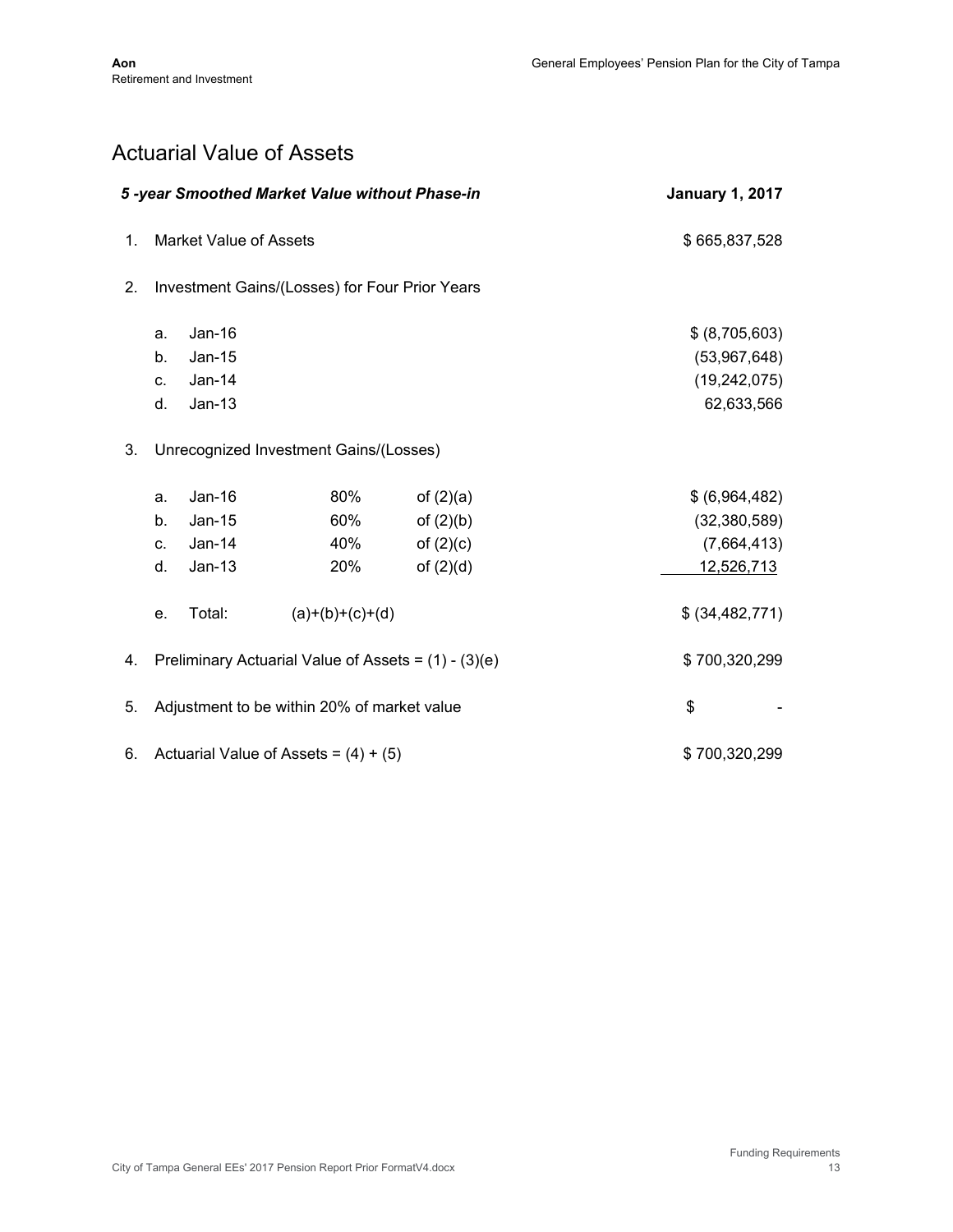## Reconciliation of DROP Participants and Assets

|                                  | <b>Division A</b> | <b>Division B</b> |
|----------------------------------|-------------------|-------------------|
| 1/1/2016<br>Participants as of   | 43                | 142               |
| New DROP Members                 | 3                 | 36                |
| New DROP's, Withdrew during Year | 0                 | 0                 |
| All Other Withdrawals            | (11)              | (39)              |
| Corrections                      | 0                 | O                 |
| Participants as of<br>1/1/2017   | 35                | 139               |

|              |                      | Total         |
|--------------|----------------------|---------------|
| Assets as of | 1/1/2016             | \$16,245,568  |
|              | Payments into DROP   | 4,401,927     |
|              | Earnings             | 792,411       |
|              | <b>Distributions</b> | (6, 119, 661) |
|              | <b>Expenses</b>      | (3,270)       |
|              | Adjustments          | 4,250         |
| Assets as of | 1/1/2017             | \$15,321,225  |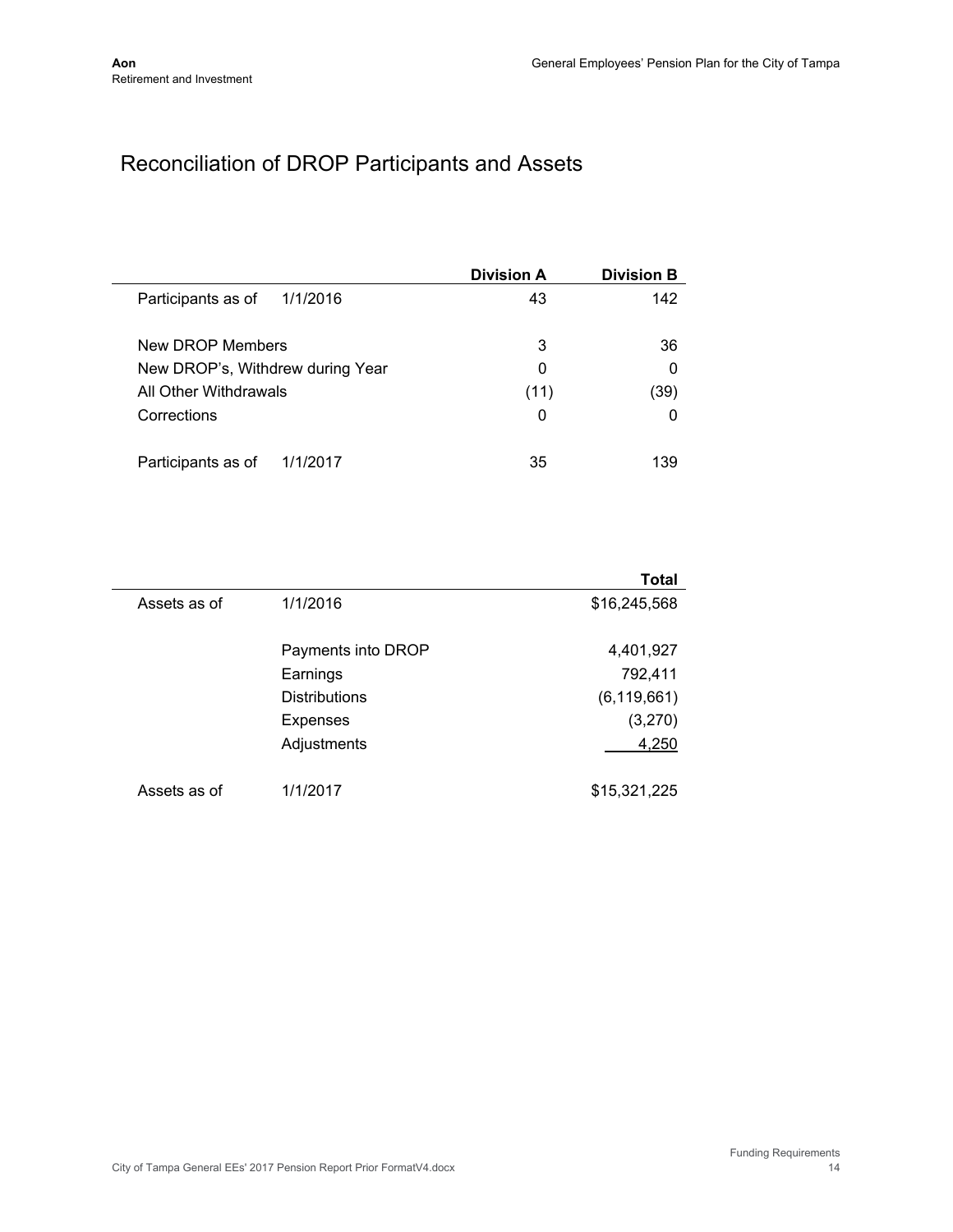## Accounting Requirements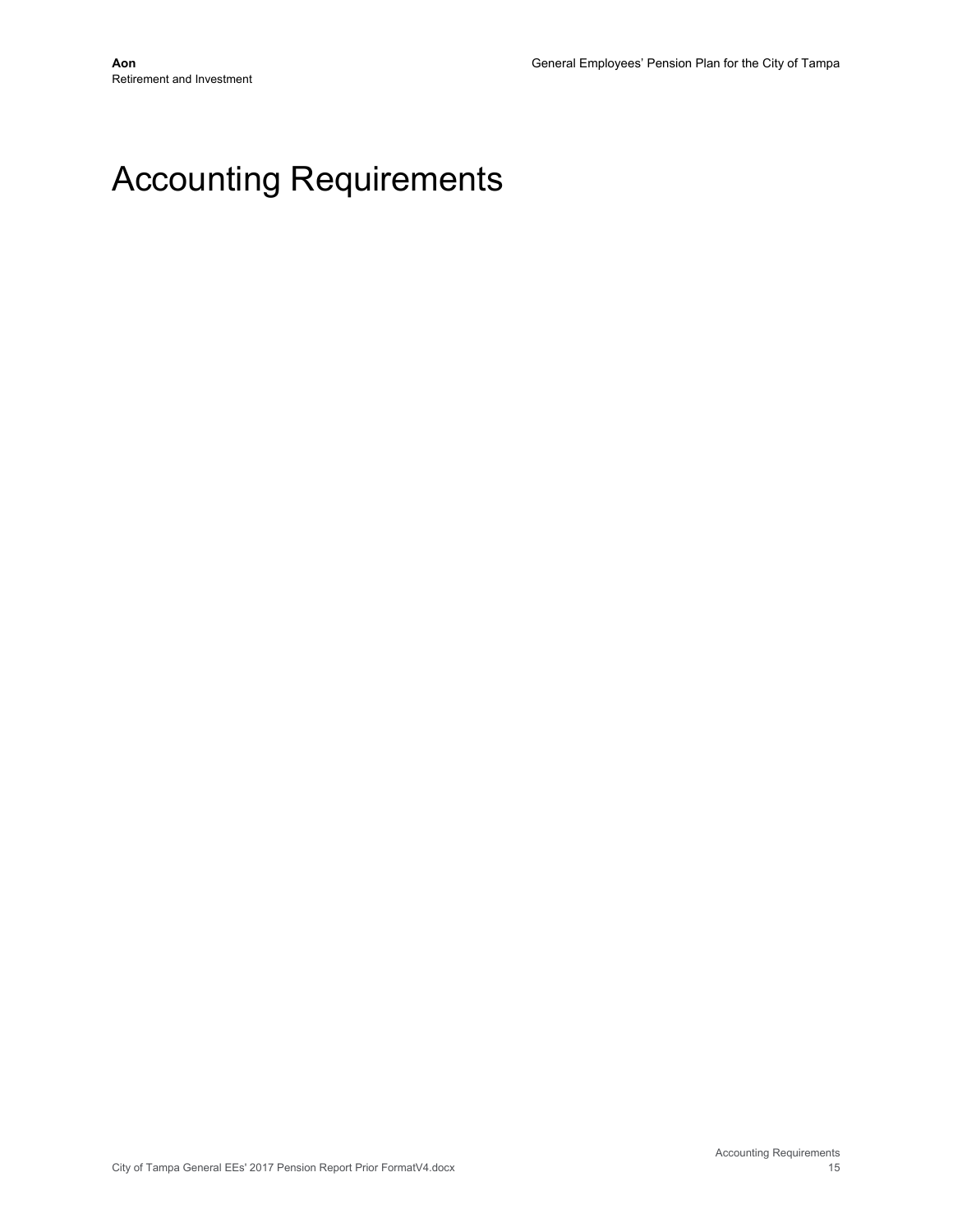## Development of GASB 68 Net Pension Expense<sup>1</sup>

#### Calculation Details

The following table illustrates the Net Pension Liability under GASB 68.

|     |                                                                               | <b>Fiscal Year</b><br>End<br>09/30/2016 | <b>Fiscal Year</b><br>End<br>09/30/2017 |
|-----|-------------------------------------------------------------------------------|-----------------------------------------|-----------------------------------------|
| (1) | <b>Total Pension Liability</b>                                                | \$740,042,522                           | \$751,141,662                           |
| (2) | <b>Plan Fiduciary Net Position</b>                                            | 657,493,325                             | 665,837,528                             |
| (3) | <b>Net Pension Liability</b>                                                  | \$82,549,197                            | \$85,304,134                            |
| (4) | Plan Fiduciary Net Position as a Percentage of the Total<br>Pension Liability | 88.85%                                  | 88.64%                                  |

The following table illustrates the pension expense under GASB 68.

|     |                                   | <b>Fiscal Year Ending</b><br><b>September 30, 2016</b> | <b>Fiscal Year Ending</b><br><b>September 30, 2017</b> |
|-----|-----------------------------------|--------------------------------------------------------|--------------------------------------------------------|
| (1) | Service Cost                      | \$<br>6,178,852                                        | \$<br>6,751,373                                        |
| (2) | Interest Cost                     | \$54,397,153                                           | 57,831,275<br>\$                                       |
| (3) | <b>Expected Investment Return</b> | \$ (53,713,986)                                        | \$ (50,864,482)                                        |
| (4) | <b>Employee Contributions</b>     | \$<br>(61, 870)                                        | \$<br>(38, 435)                                        |
| (5) | <b>Admin Expense</b>              | \$<br>3,570,999                                        | \$<br>4,107,109                                        |
| (6) | Plan Changes                      | \$<br>0                                                | \$<br>0                                                |
| (7) | Amortization of Unrecognized      |                                                        |                                                        |
|     | Liability (Gain)/Loss<br>(a)      | \$<br>(5,028,403)                                      | (6,522,505)<br>\$                                      |
|     | (b)<br>Asset (Gain)/Loss          | 13,845,402                                             | 15,374,539                                             |
|     | (c)<br><b>Assumption Changes</b>  | 8,961,800                                              | 8,961,800                                              |
| (8) | <b>Total Expense</b>              | 28,149,947<br>\$                                       | 35,600,674<br>\$.                                      |

 $^1$  The plan uses a 9 month lookback for GASB 68 reporting. As a result, figures shown as of September 30 are for the period January 1 through December 31.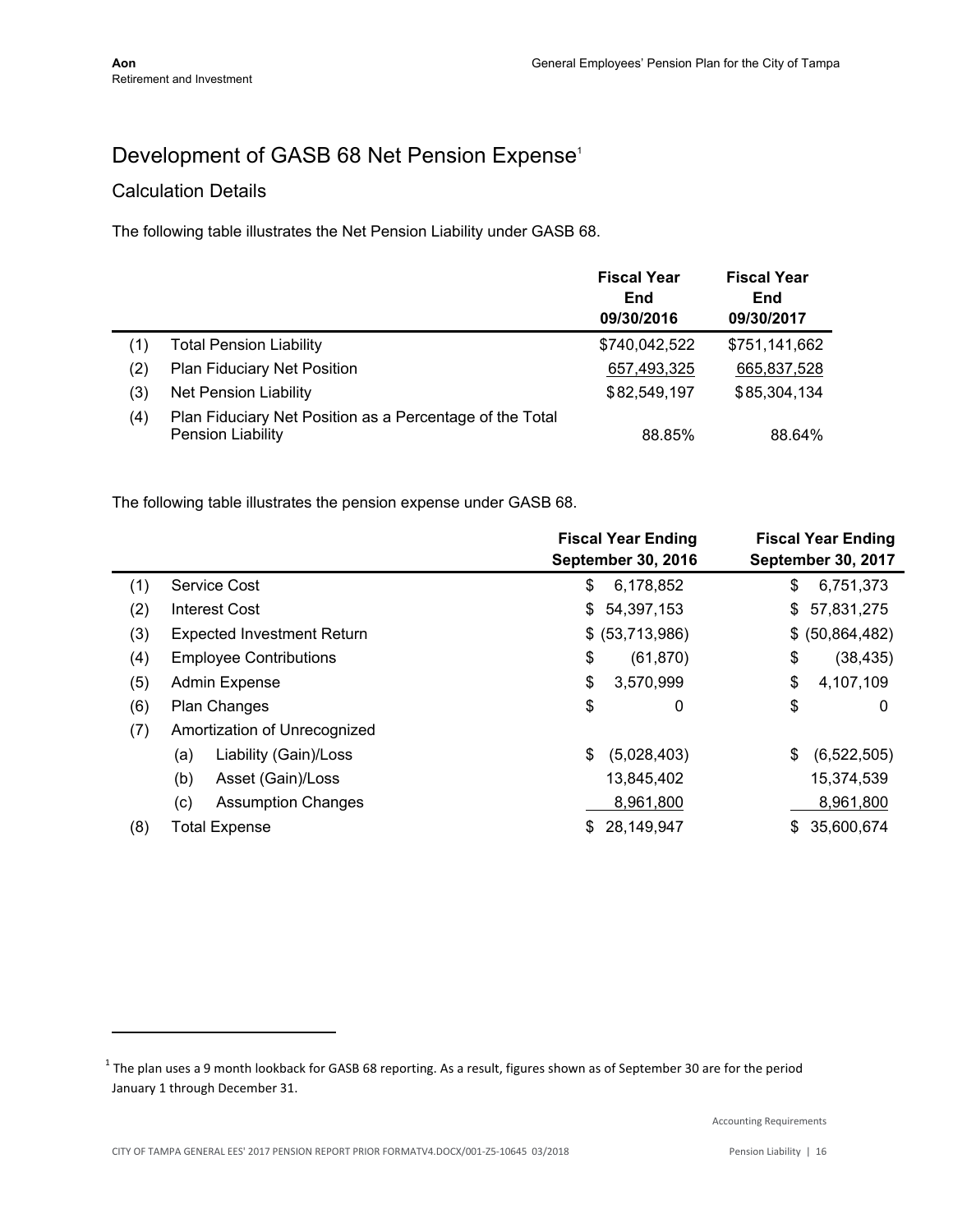## Expense Component Development<sup>1</sup>

Shown below are details regarding the calculation of Service and Interest Cost components of the Expense.

|     |     |                                                    | <b>Fiscal Year End</b><br>09/30/2016 |               | <b>Fiscal Year End</b><br>09/30/2017 |               |
|-----|-----|----------------------------------------------------|--------------------------------------|---------------|--------------------------------------|---------------|
| (1) |     | Development of Service Cost:                       |                                      |               |                                      |               |
|     | (a) | Normal Cost at Measurement Date                    | \$                                   | 6,178,852     | \$                                   | 6,751,373     |
| (2) |     | Development of Interest Cost:                      |                                      |               |                                      |               |
|     | (a) | <b>Total Pension Liability at Measurement Date</b> |                                      | \$696,491,313 |                                      | \$740,042,522 |
|     | (b) | Normal Cost at Measurement Date                    | \$                                   | 6,178,852     | \$                                   | 6,751,373     |
|     | (c) | <b>Actual Benefit Payments</b>                     | \$                                   | 45,411,498    | \$                                   | 47,805,921    |
|     | (d) | <b>Discount Rate</b>                               |                                      | 8.00%         |                                      | 8.00%         |
|     | (e) | <b>Interest Cost</b>                               | \$                                   | 54,397,153    | \$                                   | 57,831,275    |
| (3) |     | Development of Expected Investment Return:         |                                      |               |                                      |               |
|     | (a) | Plan Fiduciary Net Position at Measurement Date    |                                      | \$692,569,000 |                                      | \$657,493,325 |
|     | (b) | Actual Contributions-Employer                      | \$                                   | 13,264,540    | \$                                   | 17,000,000    |
|     | (c) | Actual Contributions-Employee                      | \$                                   | 61,870        | \$                                   | 38,435        |
|     | (d) | <b>Actual Benefit Payments</b>                     | \$                                   | 45,411,498    | \$                                   | 47,805,921    |
|     | (e) | <b>Administrative Expenses</b>                     | \$                                   | 3,570,999     | \$                                   | 4,107,109     |
|     | (f) | Other                                              | \$                                   | $\pmb{0}$     | \$                                   | $\mathbf 0$   |
|     | (g) | <b>Expected Return on Assets</b>                   |                                      | 8.00%         |                                      | 8.00%         |
|     | (h) | <b>Expected Return</b>                             | \$                                   | 53,713,986    | \$                                   | 50,864,482    |

 $^1$  The plan uses a 9 month lookback for GASB 68 reporting. As a result, figures shown as of September 30 are for the period January 1 through December 31.

Accounting Requirements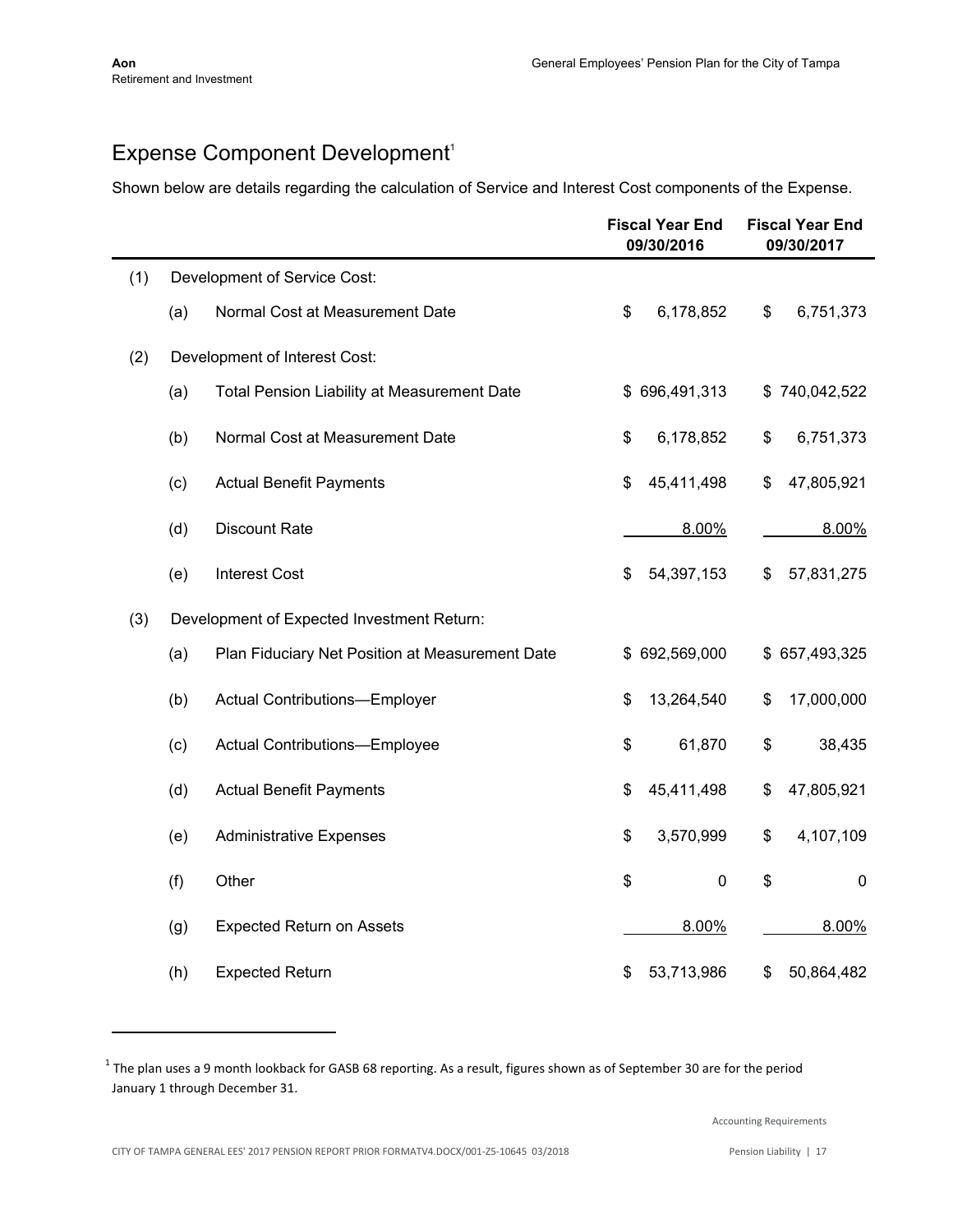## Liability (Gain)/Loss<sup>1</sup>

The following table illustrates the liability gain/loss under GASB 68.

|      |                                            | <b>Fiscal Year End</b><br><b>September 30, 2016</b> |             | <b>Fiscal Year End</b><br>September 30, 2017 |             |
|------|--------------------------------------------|-----------------------------------------------------|-------------|----------------------------------------------|-------------|
| (1)  | Pension Liability Prior Measurement Date   | \$                                                  | 696,491,313 | \$                                           | 740,042,522 |
| (2)  | <b>Service Cost</b>                        | \$                                                  | 6,178,852   | \$                                           | 6,751,373   |
| (3)  | <b>Interest Cost</b>                       | \$                                                  | 54,397,153  | \$                                           | 57,831,275  |
| (4)  | <b>Plan Changes</b>                        | \$                                                  | 0           | \$                                           | 0           |
| (5)  | <b>Assumption Changes</b>                  | \$                                                  | 29,092,119  | \$                                           | 0           |
| (6)  | <b>Benefit Payments</b>                    | \$                                                  | 45,411,498  | \$                                           | 47,805,921  |
| (7)  | <b>Expected Pension Liability</b>          | \$                                                  | 740,747,939 | \$                                           | 756,819,249 |
| (8)  | <b>Actual Pension Liability</b>            |                                                     | 740,042,522 |                                              | 751,141,662 |
| (9)  | Pension Liability (Gain)/Loss              | \$                                                  | (705, 417)  | \$                                           | (5,677,587) |
| (10) | Average Future working Life Expectancy     |                                                     | 3.85        |                                              | 3.80        |
| (11) | Pension Liability (Gain)/Loss Amortization | \$                                                  | (183, 225)  | \$                                           | (1,494,102) |

## Asset (Gain)/Loss<sup>1</sup>

The following table illustrates the asset gain loss under GASB 68.

|      |                                        | <b>Fiscal Year End</b> |                           | <b>Fiscal Year End</b>    |             |  |
|------|----------------------------------------|------------------------|---------------------------|---------------------------|-------------|--|
|      |                                        |                        | <b>September 30, 2016</b> | <b>September 30, 2017</b> |             |  |
| (1)  | Pension Asset Prior Measurement Date   | \$                     | 692,569,000               | \$                        | 657,493,325 |  |
| (2)  | Contributions-Employer and Employee    | \$                     | 13,326,410                | \$                        | 17,038,435  |  |
| (3)  | <b>Expected Investment Income</b>      | \$                     | 53,713,986                | \$                        | 50,864,482  |  |
| (4)  | <b>Benefit Payments</b>                | \$                     | 45,411,498                | \$                        | 47,805,921  |  |
| (5)  | <b>Administrative Expense</b>          | \$                     | 3,570,999                 | \$                        | 4,107,109   |  |
| (6)  | Other                                  | \$                     | 0                         | \$                        | 0           |  |
| (7)  | <b>Expected Pension Asset</b>          | \$                     | 710,626,899               | \$                        | 673,483,212 |  |
| (8)  | <b>Actual Pension Asset</b>            |                        | 657,493,325               |                           | 665,837,528 |  |
| (9)  | Pension Asset (Gain)/Loss              | \$                     | 53, 133, 574              | \$                        | 7,645,684   |  |
| (10) | <b>Amortization Factor</b>             |                        | 5                         |                           | 5           |  |
| (11) | Pension Asset (Gain)/Loss Amortization | \$                     | 10,626,715                | \$                        | 1,529,137   |  |

 $^1$  The plan uses a 9 month lookback for GASB 68 reporting. As a result, figures shown as of September 30 are for the period January 1 through December 31.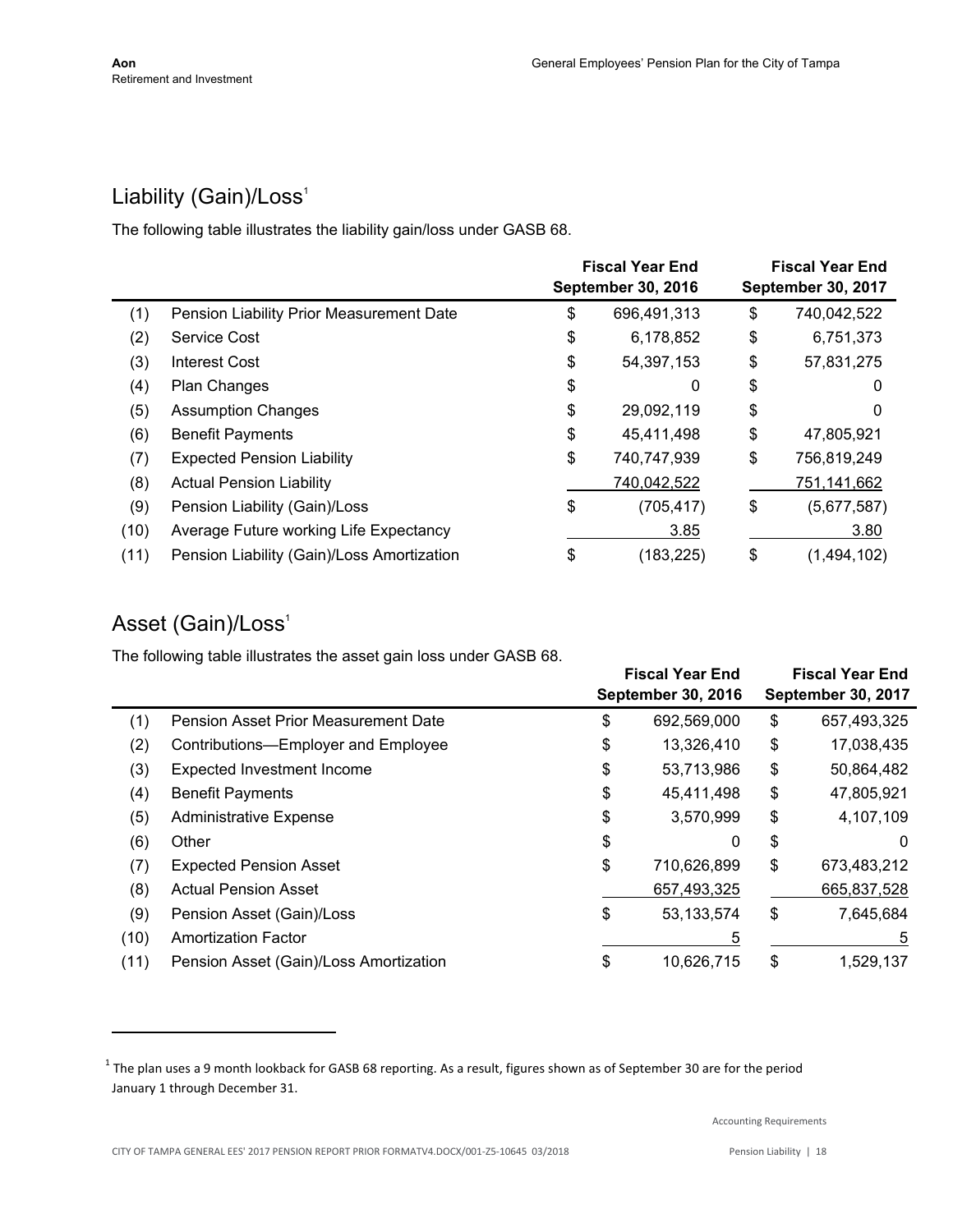## Deferred Outflows/Inflows<sup>1</sup>

The following table illustrates the Deferred Inflows and Outflows at the end of the fiscal year under GASB 68.

|     |       |                                                                                           | <b>Deferred</b> |     |                         |
|-----|-------|-------------------------------------------------------------------------------------------|-----------------|-----|-------------------------|
|     |       |                                                                                           | <b>Outflows</b> |     | <b>Deferred Inflows</b> |
| (1) |       | Difference between actual and expected experience                                         |                 |     |                         |
|     | (a)   | Measurement Date January 1, 2015                                                          | \$<br>0         | \$  | (4,457,563)             |
|     | (b)   | Measurement Date January 1, 2016                                                          | \$<br>0         | \$  | (338, 967)              |
|     | (c)   | Measurement Date January 1, 2017                                                          | \$<br>0         | \$  | (4, 183, 485)           |
| (2) |       | <b>Assumption Changes</b>                                                                 |                 |     |                         |
|     | (a)   | Measurement Date January 1, 2015                                                          | \$<br>1,292,973 | \$  | $\mathbf 0$             |
|     | (b)   | Measurement Date January 1, 2016                                                          | \$13,979,329    | \$  | $\mathbf 0$             |
|     | (c)   | Measurement Date January 1, 2017                                                          | \$<br>0         | \$  | $\mathbf 0$             |
| (3) |       | Net Difference Between Expected and Actual Earnings on<br><b>Pension Plan Investments</b> |                 |     |                         |
|     | (a)   | Measurement Date January 1, 2015                                                          | \$<br>6,437,375 | \$  | $\Omega$                |
|     | (b)   | Measurement Date January 1, 2016                                                          | \$31,880,144    | \$  | $\Omega$                |
|     | (c)   | Measurement Date January 1, 2017                                                          | \$<br>6,116,547 | \$  | $\mathbf 0$             |
| (4) | Total |                                                                                           | \$59,706,368    | \$. | (8,980,015)             |

 $^1$  The plan uses a 9 month lookback for GASB 68 reporting. As a result, figures shown as of September 30 are for the period January 1 through December 31.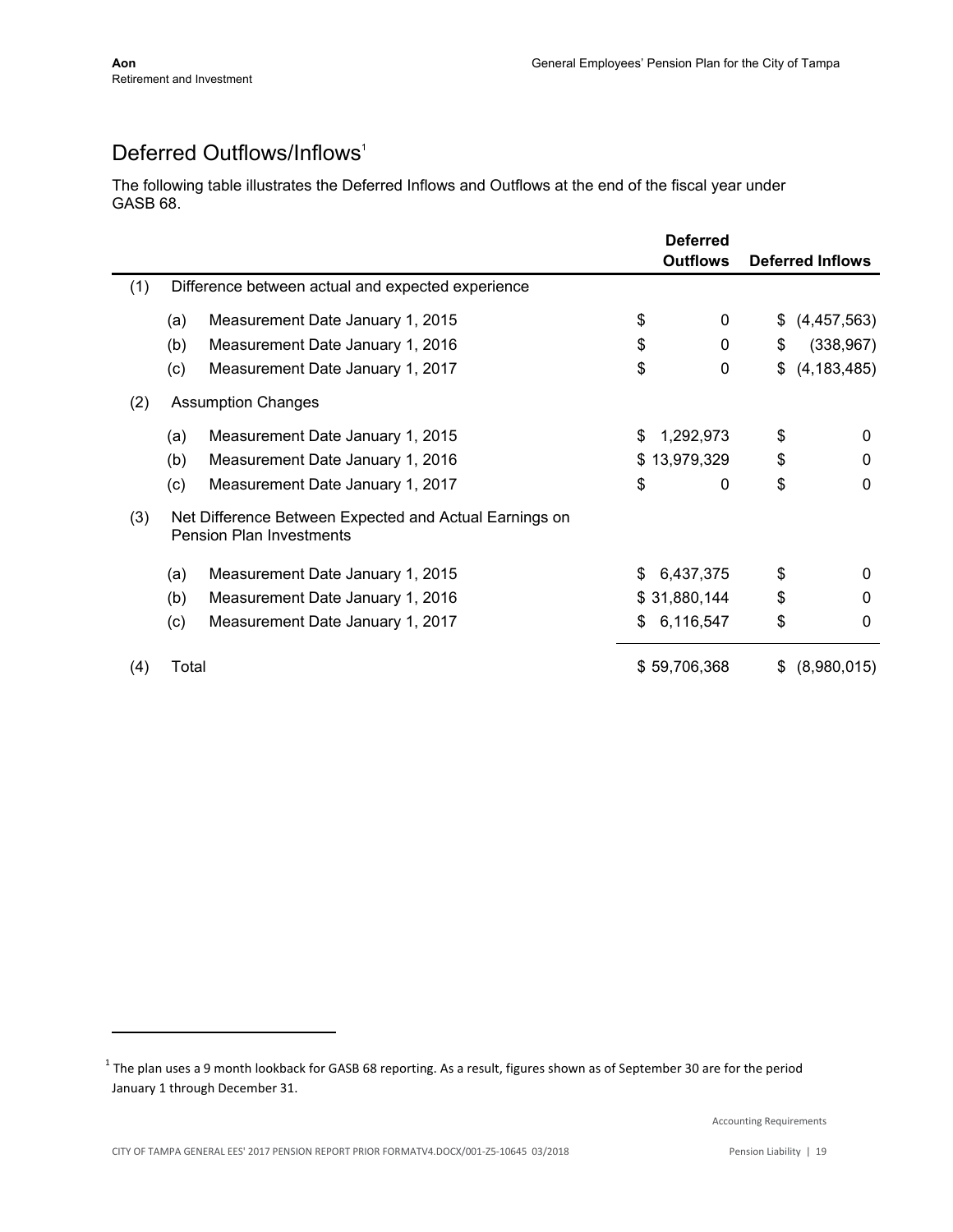## Amortization of Deferred Inflows/Outflows<sup>1</sup>

The table below lists the amortization bases included in the deferred inflows/outflows as of September 30, 2017.

| <b>Date</b>        |                                          |          | <b>Period</b> | <b>Balance</b>    |                   | Annual           |
|--------------------|------------------------------------------|----------|---------------|-------------------|-------------------|------------------|
| <b>Established</b> | <b>Type of Base</b>                      | Original | Remaining     | Original          | Remaining         | <b>Payment</b>   |
| 10/01/2014         | Liability (Gain)/Loss                    | 3.92     | 0.92          | \$(18,993,096)    | \$<br>(4,457,563) | \$ (4,845,178)   |
| 10/01/2015         | Liability (Gain)/Loss                    | 3.85     | 1.85          | \$<br>(705, 417)  | (338, 967)        | (183, 225)       |
| 10/01/2016         | Liability (Gain)/Loss                    | 3.80     | 2.80          | (5,677,587)<br>\$ | (4, 183, 485)     | (1,494,102)      |
| 10/01/2014         | <b>Assumption Changes</b><br>(Gain)/Loss | 3.92     | 0.92          | 5,509,188<br>\$   | 1,292,973         | 1,405,405        |
| 10/01/2015         | <b>Assumption Changes</b><br>(Gain)/Loss | 3.85     | 1.85          | \$29,092,119      | 13,979,329        | 7,556,395        |
| 10/01/2014         | Asset (Gain)/Loss                        | 5.00     | 2.00          | \$16,093,437      | 6,437,375         | 3,218,687        |
| 10/01/2015         | Asset (Gain)/Loss                        | 5.00     | 3.00          | \$53,133,574      | 31,880,144        | 10,626,715       |
| 10/01/2016         | Asset (Gain)/Loss                        | 5.00     | 4.00          | 7,645,684<br>\$   | 6,116,547         | <u>1,529,137</u> |
|                    | <b>Total Charges</b>                     |          |               |                   | \$50,726,353      | \$17,813,835     |

Amounts Recognized in the deferred outflows of resources and deferred inflows of resources related to pensions will be recognized in the pension expense as follows:

#### **Year Ended September 30<sup>2</sup> :**

| 2018       | \$18,089,016 |   |
|------------|--------------|---|
| 2019       | \$20,147,630 |   |
| 2020       | \$10,960,570 |   |
| 2021       | \$1,529,137  |   |
| 2022       | \$           | 0 |
| Thereafter | \$.          |   |

 $^1$  The plan uses a 9 month lookback for GASB 68 reporting. As a result, figures shown as of September 30 are for the period January 1 through December 31.

<sup>&</sup>lt;sup>2</sup> Corrected March 9, 2018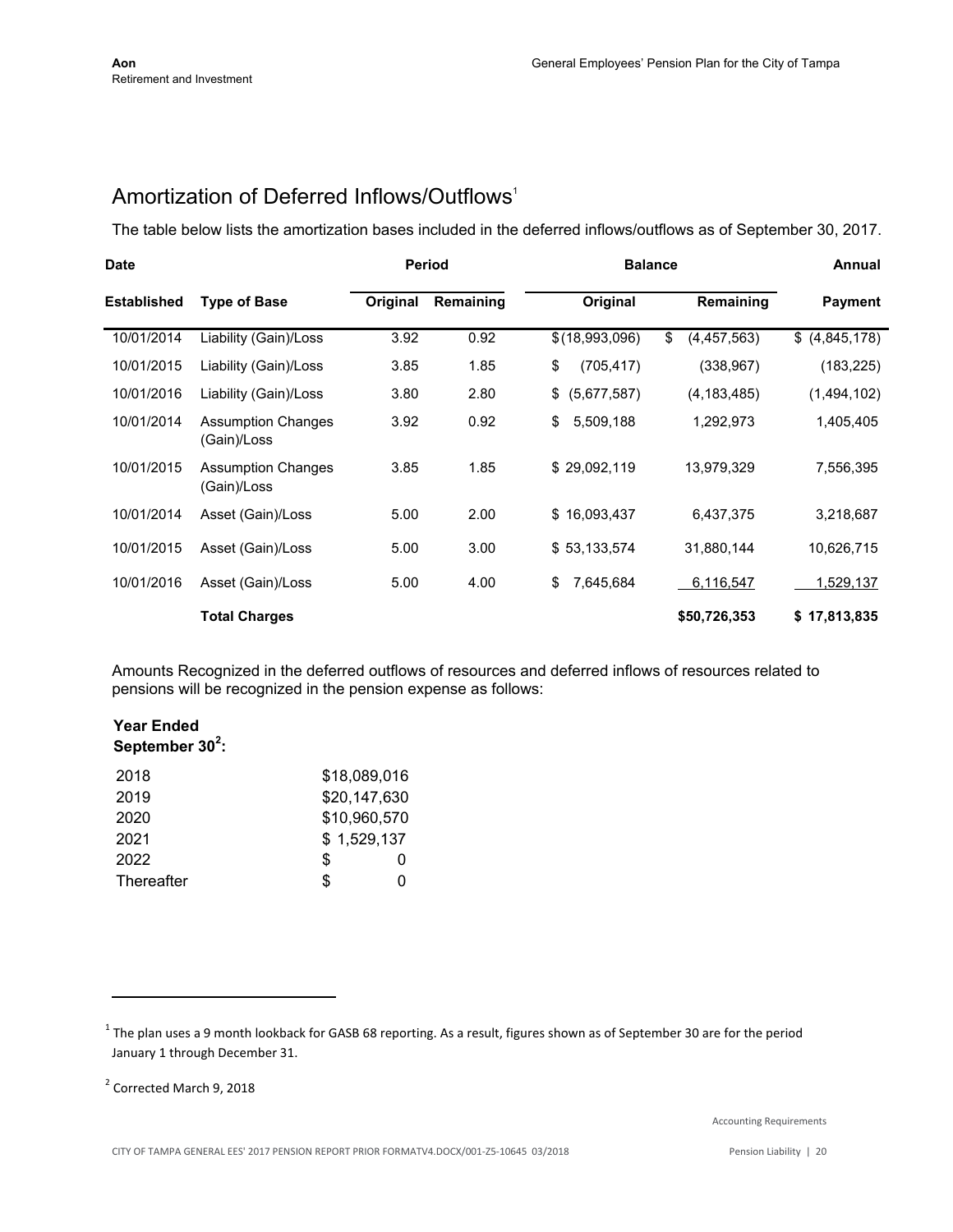## Reconciliation of Net Pension Liability<sup>1</sup>

Shown below are details regarding the Total Pension Liability, Plan Fiduciary Net Position, and Net Pension Liability for the Measurement Period from January 1, 2016 to January 1, 2017

|                                                                         |                      | Increase (Decrease)       |                              |
|-------------------------------------------------------------------------|----------------------|---------------------------|------------------------------|
|                                                                         | <b>Total Pension</b> | <b>Plan Fiduciary Net</b> |                              |
|                                                                         | Liability            | <b>Position</b>           | <b>Net Pension Liability</b> |
|                                                                         | (a)                  | (b)                       | $(c) = (a) - (b)$            |
| Balance recognized at 10/1/2016 (based<br>on 1/1/2016 Measurement Date) | 740,042,522<br>\$    | 657,493,325<br>\$         | \$<br>82,549,197             |
| Changes recognized for the fiscal year:                                 |                      |                           |                              |
| Service Cost                                                            | 6,751,373            | N/A                       | 6,751,373                    |
| Interest on the total pension liability                                 | 57,831,275           | N/A                       | 57,831,275                   |
| Changes of benefit terms                                                |                      | 0<br>N/A                  | 0                            |
| Differences between expected and<br>actual experience                   | (5,677,587)          | N/A                       | (5,677,587)                  |
| Changes of assumptions                                                  |                      | 0<br>N/A                  | $\mathbf 0$                  |
| Contributions from the employer                                         | N/A                  | 17,000,000                | (17,000,000)                 |
| Contributions from the employee                                         | N/A                  | 38,435                    | (38, 435)                    |
| Net investment income                                                   | N/A                  | 43,218,798                | (43, 218, 798)               |
| Benefit payments                                                        | (47,805,921)         | (47, 805, 921)            | $\Omega$                     |
| Administrative expense                                                  | N/A                  | (4, 107, 109)             | 4,107,109                    |
| Net Changes                                                             | 11,099,140           | 8,344,203                 | 2,754,937                    |
| Balance recognized at 9/30/2017 (based<br>on 1/1/2017 Measurement Date) | 751,141,662<br>\$    | 665,837,528<br>S          | 85,304,134<br>\$             |

 $^1$  The plan uses a 9 month lookback for GASB 68 reporting. As a result, figures shown as of September 30 are for the period January 1 through December 31.

Accounting Requirements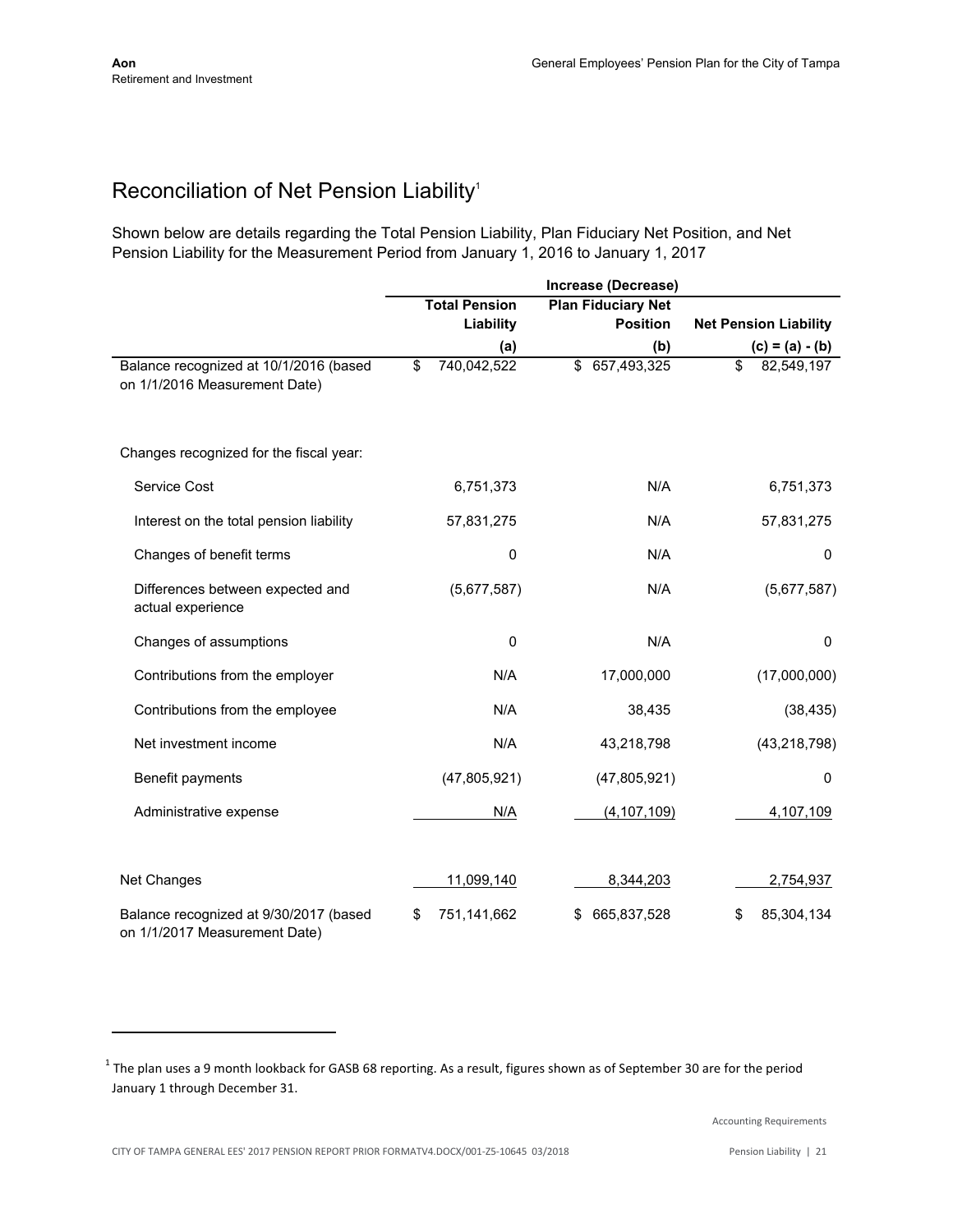## Sensitivity<sup>1</sup> GASB Requirements

The following table illustrates the impact of interest rate sensitivity on the Net Pension Liability for fiscal year end September 30, 2016:

|     |                                    | 1% Decrease<br>$(7.00\%)$ | <b>Current Rate</b><br>$(8.00\%)$ | 1% Increase<br>$(9.00\%)$ |
|-----|------------------------------------|---------------------------|-----------------------------------|---------------------------|
| (1) | <b>Total Pension Liability</b>     | \$823,265,059             | \$740,042,522                     | \$670,318,130             |
| (2) | <b>Plan Fiduciary Net Position</b> | 657,493,326               | 657,493,326                       | 657,493,326               |
| (3) | Net Pension Liability              | \$165,771,733             | \$82,549,196                      | \$12,824,804              |

The following table illustrates the impact of interest rate sensitivity on the Net Pension Liability for fiscal year end September 30, 2017:

|     |                                | 1% Decrease<br>$(7.00\%)$ | <b>Current Rate</b><br>$(8.00\%)$ | 1% Increase<br>$(9.00\%)$ |
|-----|--------------------------------|---------------------------|-----------------------------------|---------------------------|
| (1) | <b>Total Pension Liability</b> | \$834,962,486             | \$751,141,662                     | \$680,821,386             |
| (2) | Plan Fiduciary Net Position    | 665,837,528               | 665,837,528                       | 665,837,528               |
| (3) | <b>Net Pension Liability</b>   | \$169,124,958             | \$85,304,134                      | \$14,983,858              |

 $^1$  The plan uses a 9 month lookback for GASB 68 reporting. As a result, figures shown as of September 30 are for the period January 1 through December 31.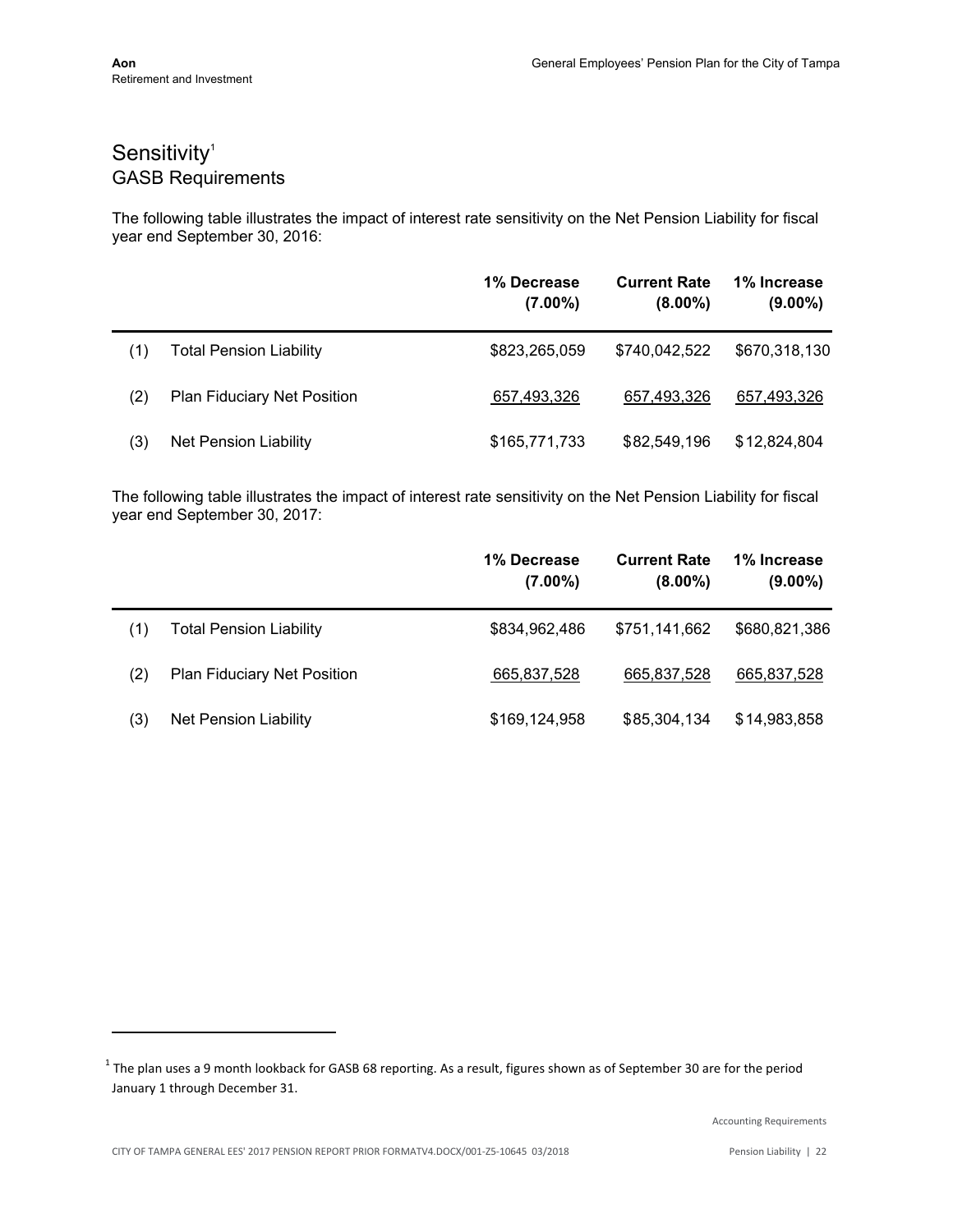## Disclosure—Changes in the Net Pension Liability and Related Ratios<sup>1</sup>

#### Changes in the Net Pension Liability and Related Ratios – RP2000, 8.0% Interest

GASB 68 is effective for fiscal year ending September 30, 2015. The follow exhibit is a 10 year history of change in Net Pension Liability.

|                                                                       |      | <b>Fiscal Year Ending</b> |      |      |      |      |               |                   |                  |                           |
|-----------------------------------------------------------------------|------|---------------------------|------|------|------|------|---------------|-------------------|------------------|---------------------------|
|                                                                       | 2008 | 2009                      | 2010 | 2011 | 2012 | 2013 | 2014          | 2015              | 2016             | 2017                      |
| <b>Total Pension Liability</b>                                        |      |                           |      |      |      |      |               |                   |                  |                           |
| Service Cost                                                          | N/A  | N/A                       | N/A  | N/A  | N/A  | N/A  | N/A           | \$<br>5,622,896   | \$<br>6,178,852  | 6,751,373<br>$\mathbb{S}$ |
| <b>Interest Cost</b>                                                  | N/A  | N/A                       | N/A  | N/A  | N/A  | N/A  | N/A           | \$54,286,720      | \$54,397,153     | \$57,831,275              |
| <b>Changes of Benefit Terms</b>                                       | N/A  | N/A                       | N/A  | N/A  | N/A  | N/A  | N/A           | \$<br>$\mathbf 0$ | 0<br>\$          | $\mathbf 0$<br>\$         |
| Differences Between Expected and Actual<br>Experiences                | N/A  | N/A                       | N/A  | N/A  | N/A  | N/A  | N/A           | \$(18,993,096)    | (705, 417)<br>\$ | \$ (5,677,587)            |
| <b>Changes of Assumptions</b>                                         | N/A  | N/A                       | N/A  | N/A  | N/A  | N/A  | N/A           | \$5,509,188       | \$29,092,119     | \$<br>$\mathbf 0$         |
| Benefit Payments, Including Refunds of                                |      |                           |      |      |      |      |               |                   |                  |                           |
| <b>Member Contributions</b>                                           | N/A  | N/A                       | N/A  | N/A  | N/A  | N/A  | N/A           | \$(45,791,000)    | \$(45,411,498)   | \$(47,805,921)            |
| Net Change in Total Pension Liability                                 | N/A  | N/A                       | N/A  | N/A  | N/A  | N/A  | N/A           | 634,708<br>\$     | \$43,551,209     | \$11,099,140              |
| <b>Total Pension Liability (Beginning)</b>                            | N/A  | N/A                       | N/A  | N/A  | N/A  | N/A  | N/A           | \$695,856,605     | \$696,491,313    | \$740,042,522             |
| <b>Total Pension Liability (Ending)</b>                               | N/A  | N/A                       | N/A  | N/A  | N/A  | N/A  | \$695,856,605 | \$696,491,313     | \$740,042,522    | \$751,141,662             |
| <b>Plan Fiduciary Net Position</b>                                    |      |                           |      |      |      |      |               |                   |                  |                           |
| Contributions-Employer                                                | N/A  | N/A                       | N/A  | N/A  | N/A  | N/A  | N/A           | \$17,047,000      | \$13,264,540     | \$17,000,000              |
| Contributions-Member                                                  | N/A  | N/A                       | N/A  | N/A  | N/A  | N/A  | N/A           | 81,000<br>\$      | \$.<br>61,870    | 38,435<br>\$              |
| Net Investment Income                                                 | N/A  | N/A                       | N/A  | N/A  | N/A  | N/A  | N/A           | \$ 37,277,445     | 580,412<br>\$.   | \$43,218,798              |
| Benefit Payments, Including Refunds of<br><b>Member Contributions</b> | N/A  | N/A                       | N/A  | N/A  | N/A  | N/A  | N/A           | \$(45,791,000)    | \$(45,411,498)   | \$(47,805,921)            |
| <b>Administrative Expense</b>                                         | N/A  | N/A                       | N/A  | N/A  | N/A  | N/A  | N/A           | $$$ $(3,549,445)$ | $$$ (3,570,999)  | \$(4, 107, 109)           |
| Other                                                                 | N/A  | N/A                       | N/A  | N/A  | N/A  | N/A  | N/A           | \$<br>$\mathbf 0$ | \$<br>0          | \$<br>$\mathbf 0$         |
| Net Change in Plan Fiduciary Net                                      |      |                           |      |      |      |      |               |                   |                  |                           |
| <b>Position</b>                                                       | N/A  | N/A                       | N/A  | N/A  | N/A  | N/A  | N/A           | \$5,065,000       | \$(35,075,675)   | \$8,344,203               |
| <b>Plan Fiduciary Net Position (Beginning)</b>                        | N/A  | N/A                       | N/A  | N/A  | N/A  | N/A  | N/A           | \$687,504,000     | \$692,569,000    | \$657,493,325             |
| <b>Plan Fiduciary Net Position (Ending)</b>                           | N/A  | N/A                       | N/A  | N/A  | N/A  | N/A  | \$687,504,000 | \$692,569,000     | \$657,493,325    | \$665,837,528             |
| <b>Net Pension Liability (Ending)</b>                                 | N/A  | N/A                       | N/A  | N/A  | N/A  | N/A  | \$8,352,605   | \$3,922,313       | \$ 82,549,197    | \$ 85,304,134             |
| Net Position as a % of Pension Liability                              | N/A  | N/A                       | N/A  | N/A  | N/A  | N/A  | 98.80%        | 99.44%            | 88.85%           | 88.64%                    |
| <b>Covered-Employee Payroll</b>                                       | N/A  | N/A                       | N/A  | N/A  | N/A  | N/A  | \$124,594,728 | \$127,097,787     | \$138,663,748    | \$141,162,745             |
| Net Pension Liability as a % of Payroll                               | N/A  | N/A                       | N/A  | N/A  | N/A  | N/A  | 6.70%         | 3.09%             | 59.53%           | 60.43%                    |

 $^1$  The plan uses a 9 month lookback for GASB 68 reporting. As a result, figures shown as of September 30 are for the period January 1 through December 31.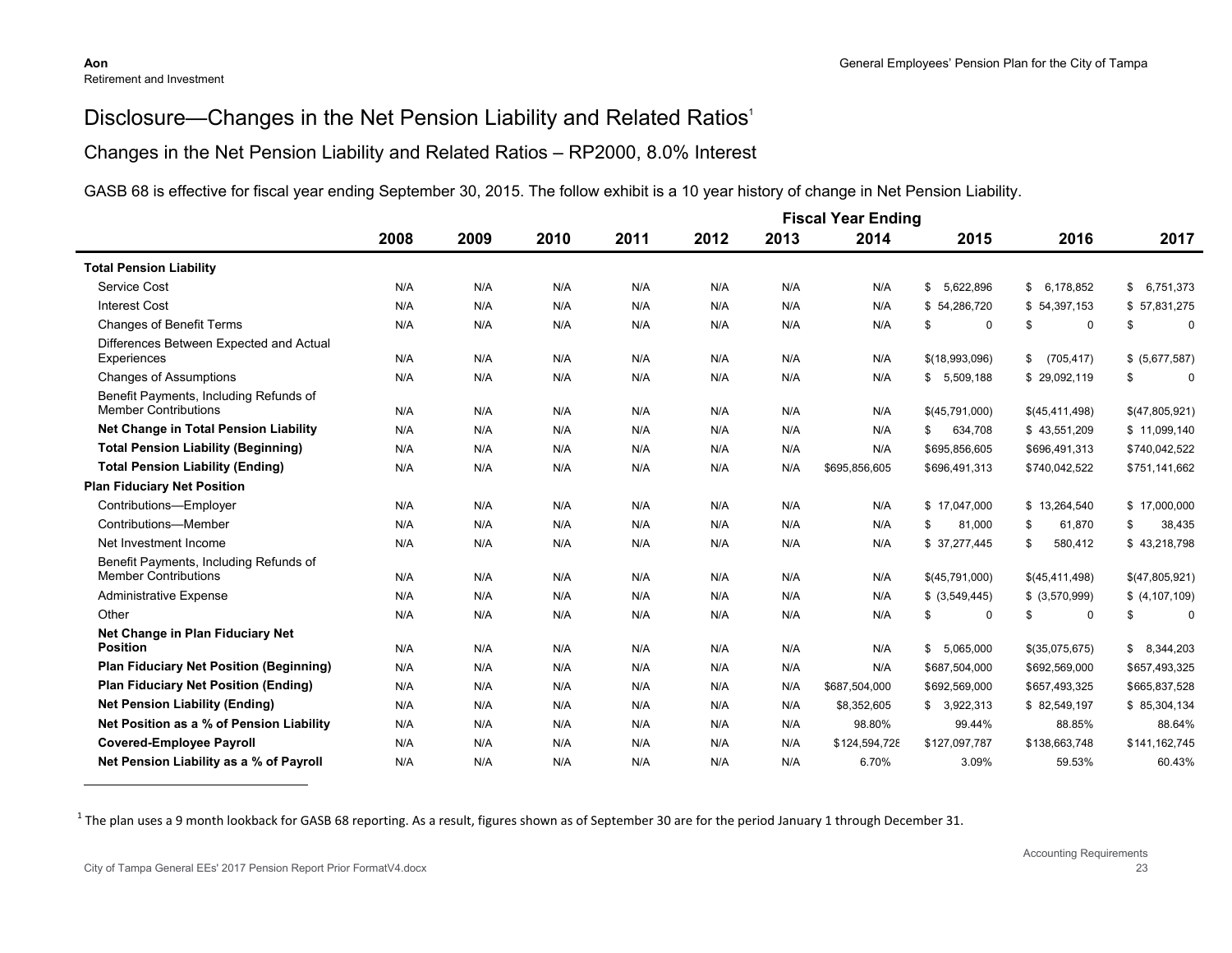## Disclosure—Contribution Schedule<sup>1</sup>

#### Contributions – 8.0% Interest

GASB 68 is effective for fiscal year ending September 30, 2015. The follow exhibit is a 10 year history of Contributions.

|                                                                                     |      | <b>Fiscal Year Ending</b> |      |      |      |      |                  |              |                   |                  |
|-------------------------------------------------------------------------------------|------|---------------------------|------|------|------|------|------------------|--------------|-------------------|------------------|
|                                                                                     | 2008 | 2009                      | 2010 | 2011 | 2012 | 2013 | 2014             | 2015         | 2016              | 2017             |
| <b>Actuarially Determined Contribution</b>                                          | N/A  | N/A                       | N/A  | N/A  | N/A  | N/A  | \$24,369,057     | \$16,757,642 | \$13,927,551      | N/A              |
| Contributions made in Relation to the<br><b>Actuarially Determined Contribution</b> | N/A  | N/A                       | N/A  | N/A  | N/A  | N/A  | \$24,627,660     | \$17,047,000 | \$13,264,540      | \$17,000,000     |
| Contribution Deficiency (excess)                                                    | N/A  | N/A                       | N/A  | N/A  | N/A  | N/A  | (258, 603)<br>\$ | \$(289,358)  | \$663,011         | N/A              |
| Covered-Employee Payroll                                                            | N/A  | N/A                       | N/A  | N/A  | N/A  | N/A  | \$124,594,728    | \$127.097.78 | \$138,663.74<br>8 | $$141,162,745^2$ |
| Contributions as a % of Payroll                                                     | N/A  | N/A                       | N/A  | N/A  | N/A  | N/A  | 19.77%           | 13.41%       | 9.57%             | 12.04%           |

#### **Notes to Schedule:**

Valuation Date: Actuarially determined contribution rates are calculated as of January 1, 1 year prior to the end of the fiscal year in which contributions are reported.

Methods and assumptions used to determine contribution rates:

- Actuarial Cost Method: Entry Age Normal with Frozen Initial Liability
- Asset Valuation Method: Actuarial Value 5-year smoothed market value.
- IRS Limit Increases: 4.5%

Salary Increases: Graded by age – see assumptions section for rates.

Investment Rate of Return:8.00%, net of pension plan investment expense, including inflation.

Retirement Age: Graded by age and Division – see assumption section for rates.

Mortality: RP-2000 Healthy Annuitant Mortality Table for Males (50% White Collar and 50% Blue Collar) or Females (100% White Collar), as appropriate, with generational projections for mortality improvements based on Scale BB.

City of Tampa General EEs' 2017 Pension Report Prior FormatV4.docx 24

 $^1$  The plan uses a 9 month lookback for GASB 68 reporting. As a result, figures shown as of September 30 are for the period January 1 through December 31.

<sup>&</sup>lt;sup>2</sup> Projected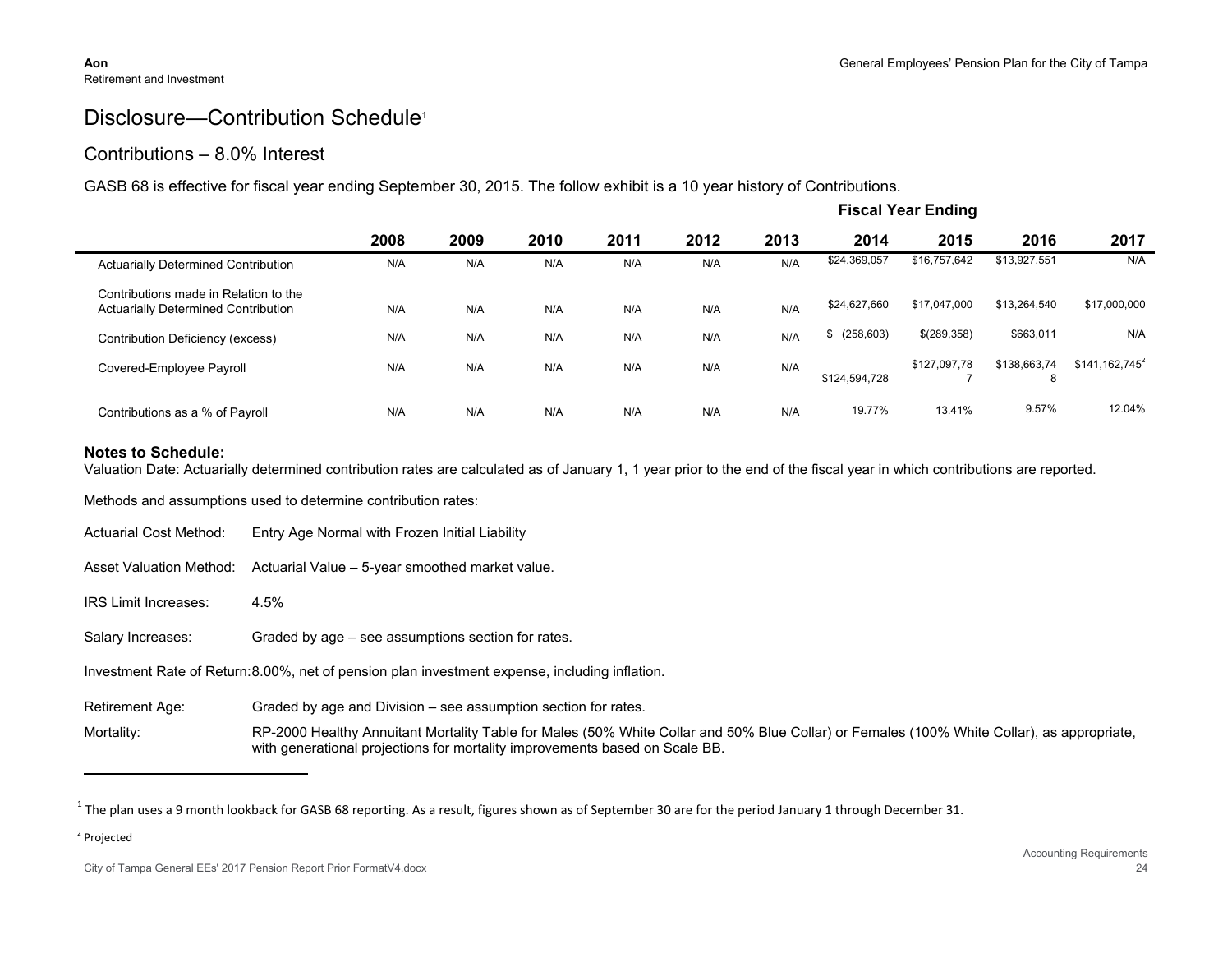## State Requirements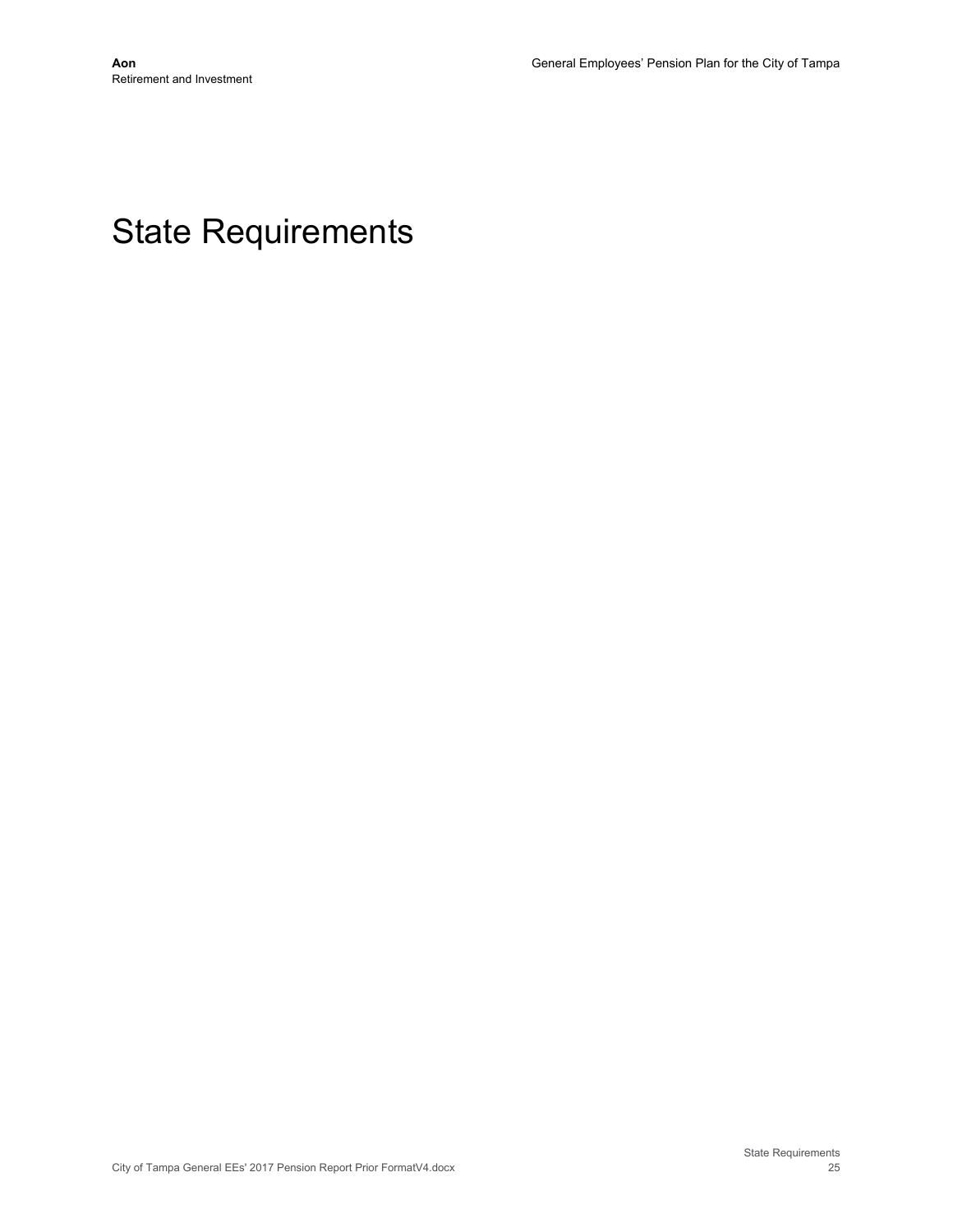## Sensitivity<sup>1</sup>

The following table illustrates the impact of interest rate sensitivity on the Net Pension Liability for fiscal year end September 30, 2016:

|     |                                    | 2% Decrease<br>$(6.00\%)$ | <b>Current Rate</b><br>$(8.00\%)$ | <b>FRS Interest</b><br>(7.65%) |
|-----|------------------------------------|---------------------------|-----------------------------------|--------------------------------|
| (1) | <b>Total Pension Liability</b>     | \$923,465,768             | \$740.042.522                     | \$767,476,121                  |
| (2) | <b>Plan Fiduciary Net Position</b> | 657,493,326               | 657,493,326                       | 657,493,326                    |
| (3) | Net Pension Liability              | \$265,972,442             | 82,549,196<br>S                   | \$109,982,795                  |

The following table illustrates the impact of interest rate sensitivity on the Net Pension Liability for fiscal year end September 30, 2017:

|     |                                | 2% Decrease<br>$(6.00\%)$ | <b>Current Rate</b><br>$(8.00\%)$ | <b>FRS Interest</b><br>$(7.60\%)$ |
|-----|--------------------------------|---------------------------|-----------------------------------|-----------------------------------|
| (1) | <b>Total Pension Liability</b> | \$935,735,982             | \$751,141,662                     | \$782,876,763                     |
| (2) | Plan Fiduciary Net Position    | 665,837,528               | 665,837,528                       | 665,837,528                       |
| (3) | <b>Net Pension Liability</b>   | \$269,898,454             | 85,304,134<br>S                   | \$117,039,235                     |

#### Adequacy of Assets

The following table illustrates the number of years and fractions for which the Market Value of Assets are adequate to sustain expected retirement benefits.

| <b>Assumptions</b>                  | <b>Years and Fractions</b> |
|-------------------------------------|----------------------------|
| RP 2000 Mortality and 8.0% Interest | 19.58                      |
| RP 2000 Mortality and 6.0% Interest | 15.67                      |

 $^1$  The plan uses a 9 month lookback for GASB 68 reporting. As a result, figures shown as of September 30 are for the period January 1 through December 31.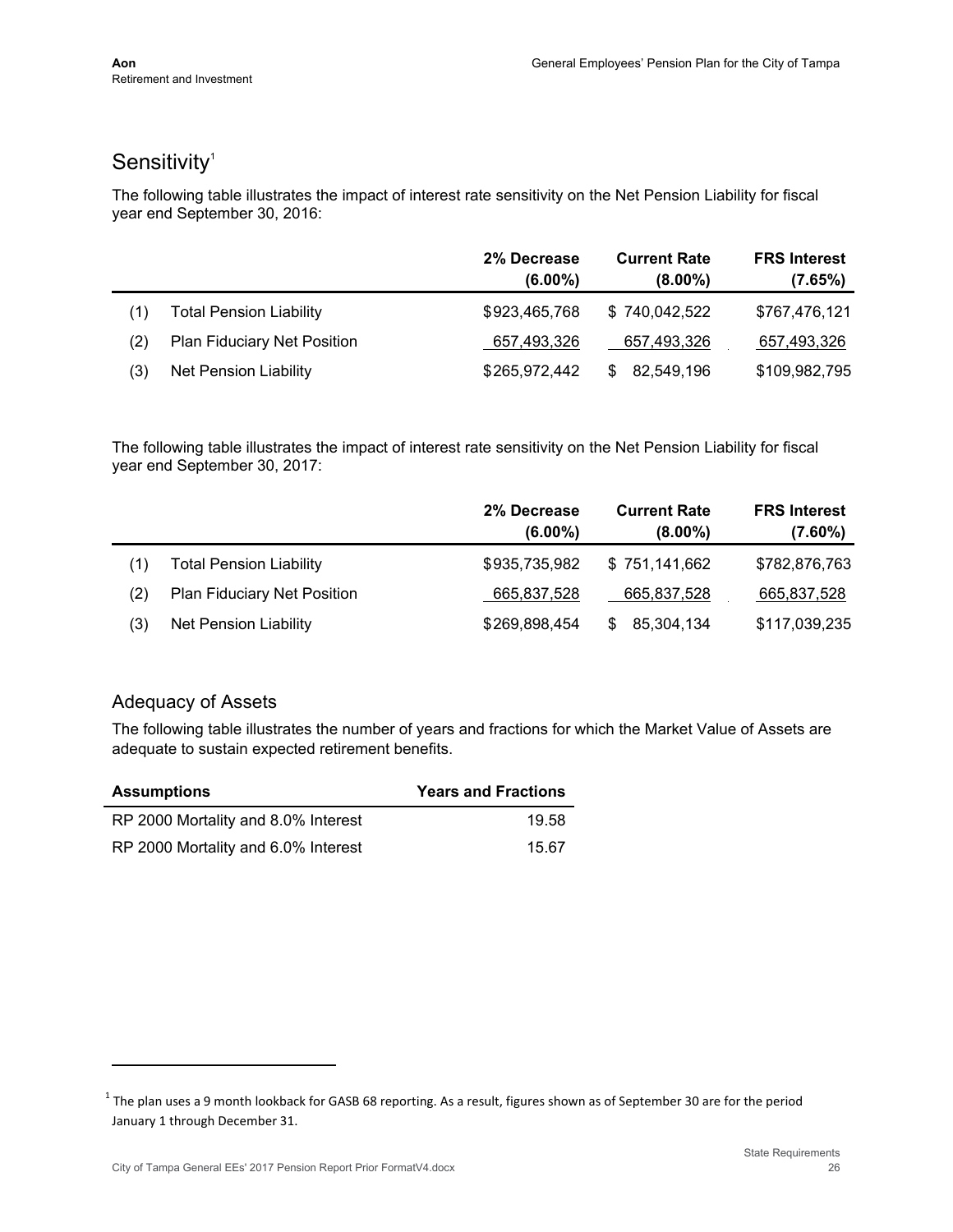## State Required Disclosure—Changes in the Net Pension Liability and Related Ratios<sup>1</sup>

#### Changes in the Net Pension Liability and Related Ratios – 6.0% Interest

GASB 68 is effective for fiscal year ending September 30, 2015. The follow exhibit is a 10 year history of change in Net Pension Liability.

|                                                                       |      |      |      |      |      |      |               | <b>Fiscal Year Ending</b> |                   |                    |
|-----------------------------------------------------------------------|------|------|------|------|------|------|---------------|---------------------------|-------------------|--------------------|
|                                                                       | 2008 | 2009 | 2010 | 2011 | 2012 | 2013 | 2014          | 2015                      | 2016              | 2017               |
| <b>Total Pension Liability</b>                                        |      |      |      |      |      |      |               |                           |                   |                    |
| Service Cost                                                          | N/A  | N/A  | N/A  | N/A  | N/A  | N/A  | N/A           | 9,288,710<br>\$           | \$10,172,963      | \$11,198,194       |
| <b>Interest Cost</b>                                                  | N/A  | N/A  | N/A  | N/A  | N/A  | N/A  | N/A           | \$50,846,033              | \$50,926,078      | \$54,645,660       |
| <b>Changes of Benefit Terms</b>                                       | N/A  | N/A  | N/A  | N/A  | N/A  | N/A  | N/A           | $\mathbf 0$<br>\$         | $\mathbf 0$<br>\$ | $\mathbf 0$<br>\$. |
| Differences Between Expected and Actual<br>Experiences                | N/A  | N/A  | N/A  | N/A  | N/A  | N/A  | N/A           | \$ (24, 204, 488)         | 1,823,341<br>\$   | \$ (5,767,719)     |
| <b>Changes of Assumptions</b>                                         | N/A  | N/A  | N/A  | N/A  | N/A  | N/A  | N/A           | \$10,120,838              | \$44,654,126      | $\mathbf 0$<br>\$  |
| Benefit Payments, Including Refunds of<br><b>Member Contributions</b> | N/A  | N/A  | N/A  | N/A  | N/A  | N/A  | N/A           | \$ (45,791,000)           | \$ (45, 411, 498) | \$ (47,805,921)    |
| Net Change in Total Pension Liability                                 | N/A  | N/A  | N/A  | N/A  | N/A  | N/A  | N/A           | 260,093<br>\$             | \$62,165,010      | \$12,270,214       |
| Total Pension Liability (Beginning)                                   | N/A  | N/A  | N/A  | N/A  | N/A  | N/A  | N/A           | \$861,040,665             | \$861,300,758     | \$923,465,768      |
| <b>Total Pension Liability (Ending)</b>                               | N/A  | N/A  | N/A  | N/A  | N/A  | N/A  | \$861,040,665 | \$861,300,758             | \$923,465,768     | \$935,735,982      |
| <b>Plan Fiduciary Net Position</b>                                    |      |      |      |      |      |      |               |                           |                   |                    |
| Contributions-Employer                                                | N/A  | N/A  | N/A  | N/A  | N/A  | N/A  | N/A           | \$17,047,000              | \$13,264,540      | \$17,000,000       |
| Contributions-Member                                                  | N/A  | N/A  | N/A  | N/A  | N/A  | N/A  | N/A           | 81.000<br>\$              | \$                |                    |
| Net Investment Income                                                 |      |      |      |      |      |      |               |                           | 61,870            | \$<br>38,435       |
|                                                                       | N/A  | N/A  | N/A  | N/A  | N/A  | N/A  | N/A           | \$ 37,277,445             | \$<br>580,412     | \$43,218,798       |
| Benefit Payments, Including Refunds of<br><b>Member Contributions</b> | N/A  | N/A  | N/A  | N/A  | N/A  | N/A  | N/A           | \$ (45,791,000)           | \$(45,411,498)    | \$(47,805,921)     |
| <b>Administrative Expense</b>                                         | N/A  | N/A  | N/A  | N/A  | N/A  | N/A  | N/A           | \$ (3,549,445)            | \$ (3,570,999)    | \$(4,107,109)      |
| Other                                                                 | N/A  | N/A  | N/A  | N/A  | N/A  | N/A  | N/A           | \$<br>$\mathbf 0$         | \$<br>$\mathbf 0$ | \$<br>$\mathbf 0$  |
| Net Change in Plan Fiduciary Net Position                             | N/A  | N/A  | N/A  | N/A  | N/A  | N/A  | N/A           | 5,065,000<br>\$           | \$(35,075,675)    | \$8,344,203        |
| Plan Fiduciary Net Position (Beginning)                               | N/A  | N/A  | N/A  | N/A  | N/A  | N/A  | N/A           | \$687,504,000             | \$692,569,000     | \$657,493,325      |
| Plan Fiduciary Net Position (Ending)                                  | N/A  | N/A  | N/A  | N/A  | N/A  | N/A  | \$687,504,000 | \$692,569,000             | \$657,493,325     | \$665,837,528      |
| Net Pension Liability (Ending)                                        | N/A  | N/A  | N/A  | N/A  | N/A  | N/A  | \$173,536,665 | \$168,731,758             | \$265,972,443     | \$269,898,454      |
| Net Position as a % of Pension Liability                              | N/A  | N/A  | N/A  | N/A  | N/A  | N/A  | 79.85%        | 80.41%                    | 71.20%            | 71.16%             |
| Covered-Employee Payroll                                              | N/A  | N/A  | N/A  | N/A  | N/A  | N/A  | \$124,594,728 | \$127,097,787             | \$138,663,748     | \$141,162,745      |
| Net Pension Liability as a % of Payroll                               | N/A  | N/A  | N/A  | N/A  | N/A  | N/A  | 139.28%       | 132.76%                   | 191.81%           | 191.20%            |

 $^1$  The plan uses a 9 month lookback for GASB 68 reporting. As a result, figures shown as of September 30 are for the period January 1 through December 31.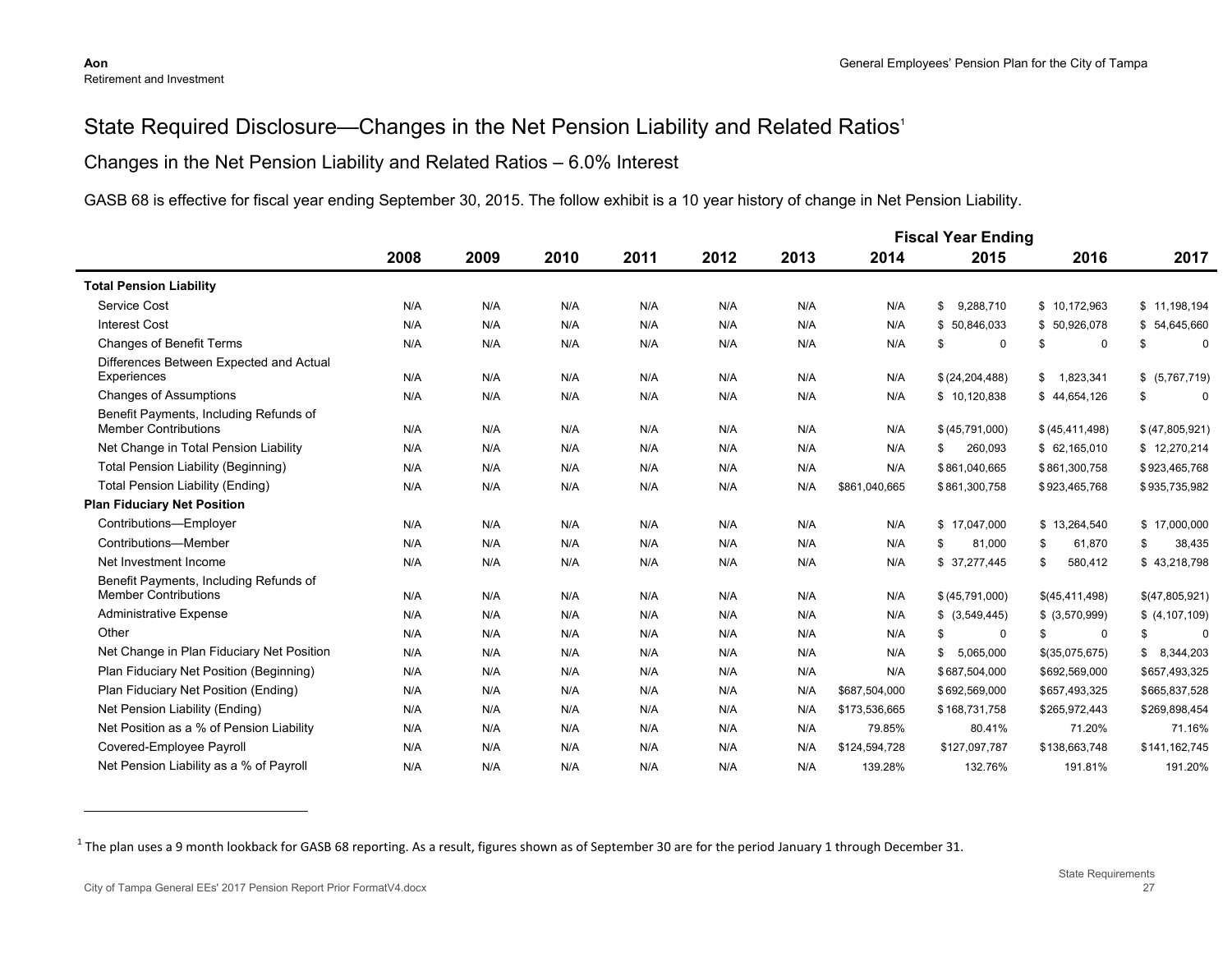## State Required Disclosure-Contribution Schedule<sup>1</sup>

#### Contributions – 6.0% Interest

GASB 68 is effective for fiscal year ending September 30, 2015. The follow exhibit is a 10 year history of Contributions.

|                                                                                     | <b>Fiscal Year Ending</b> |      |      |      |      |      |                  |               |               |                  |
|-------------------------------------------------------------------------------------|---------------------------|------|------|------|------|------|------------------|---------------|---------------|------------------|
|                                                                                     | 2008                      | 2009 | 2010 | 2011 | 2012 | 2013 | 2014             | 2015          | 2016          | 2017             |
| <b>Actuarially Determined Contribution</b>                                          | N/A                       | N/A  | N/A  | N/A  | N/A  | N/A  | \$24,369,057     | \$16,757,642  | \$13,927,551  | N/A              |
| Contributions made in Relation to the<br><b>Actuarially Determined Contribution</b> | N/A                       | N/A  | N/A  | N/A  | N/A  | N/A  | \$24,627,660     | \$17.047.000  | \$13,264,540  | \$17,000,000     |
| Contribution Deficiency (excess)                                                    | N/A                       | N/A  | N/A  | N/A  | N/A  | N/A  | (258, 603)<br>\$ | \$(289,358)   | \$663,011     | N/A              |
| Covered-Employee Payroll                                                            | N/A                       | N/A  | N/A  | N/A  | N/A  | N/A  | \$124.594.728    | \$127,097,787 | \$138,663,748 | $$141,162,745^2$ |
| Contributions as a % of Payroll                                                     | N/A                       | N/A  | N/A  | N/A  | N/A  | N/A  | 19.77%           | 13.41%        | 9.57%         | 12.04%           |

#### **Notes to Schedule:**

Valuation Date: Actuarially determined contribution rates are calculated as of January 1, 1 year prior to the end of the fiscal year in which contributions are reported.

Methods and assumptions used to determine contribution rates:

- Actuarial Cost Method: Entry Age Normal with Frozen Initial Liability
- Asset Valuation Method: Actuarial Value 5-year smoothed market value.
- IRS Limit Increases: 4.5%
- Salary Increases: Graded by age see assumptions section for rates.

Investment Rate of Return:6.00%, net of pension plan investment expense, including inflation.

Retirement Age: Graded by age and Division – see assumption section for rates.

Mortality: RP-2000 Healthy Annuitant Mortality Table for Males (50% White Collar and 50% Blue Collar) or Females (100% White Collar), as appropriate, with generational projections for mortality improvements based on Scale BB.

<sup>2</sup> Projected

 $^1$  The plan uses a 9 month lookback for GASB 68 reporting. As a result, figures shown as of September 30 are for the period January 1 through December 31.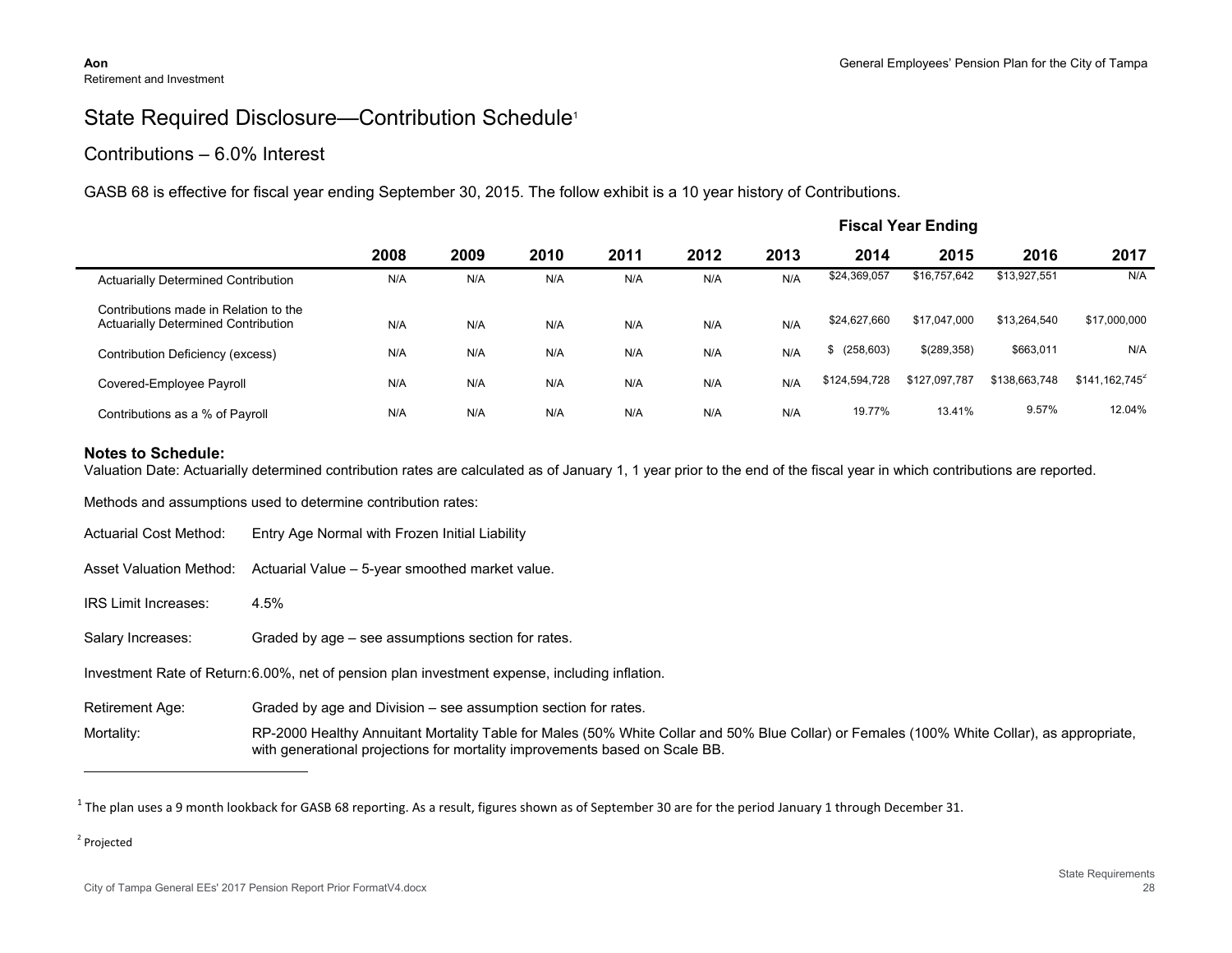## Actuarial Present Value of Accrued Benefits

|                                                                             | 01/01/16      |               | 01/01/17        |
|-----------------------------------------------------------------------------|---------------|---------------|-----------------|
| <b>Vested Benefits</b>                                                      |               |               |                 |
| <b>Participants Currently Receiving Payments</b>                            | \$497,443,258 | \$501,234,383 |                 |
| <b>DROP Balances</b>                                                        | 16,245,568    |               | 15,321,225      |
| All Other Participants                                                      | 166,218,652   |               | 172,001,721     |
| <b>Total Vested Benefits</b>                                                | \$679,907,478 | \$688,557,329 |                 |
| <b>Nonvested Benefits</b>                                                   | 3,594,796     |               | 5,226,222       |
| <b>Total Actuarial Present Value of Accumulated Plan</b><br><b>Benefits</b> | \$683,502,274 | \$693,783,551 |                 |
| Statement of Changes in Total Accrued Benefits                              |               |               |                 |
| Accrued Benefits at January 1, 2016                                         |               | \$683,502,274 |                 |
| Increase (Decrease) attributable to                                         |               |               |                 |
| <b>Plan Amendments</b>                                                      |               | \$            | 0               |
| <b>Changes in Actuarial Assumptions</b>                                     |               | \$            | 0               |
| Increase for Interest, Probability of Payment Due to                        |               |               |                 |
| Decrease in Discount Period and Benefits Accrued/(Forfeited)                |               | \$            | 59,011,541      |
| <b>Benefits Paid</b>                                                        |               |               | \$ (47,805,921) |
| <b>DROP Balances</b>                                                        |               | \$            | (924, 343)      |
| Other Changes (Transfers)                                                   |               | \$            | 0               |
| Net Increase (Decrease)                                                     |               | \$            | 10,281,277      |
| Accrued Benefits at January 1, 2017                                         |               | \$693,783,551 |                 |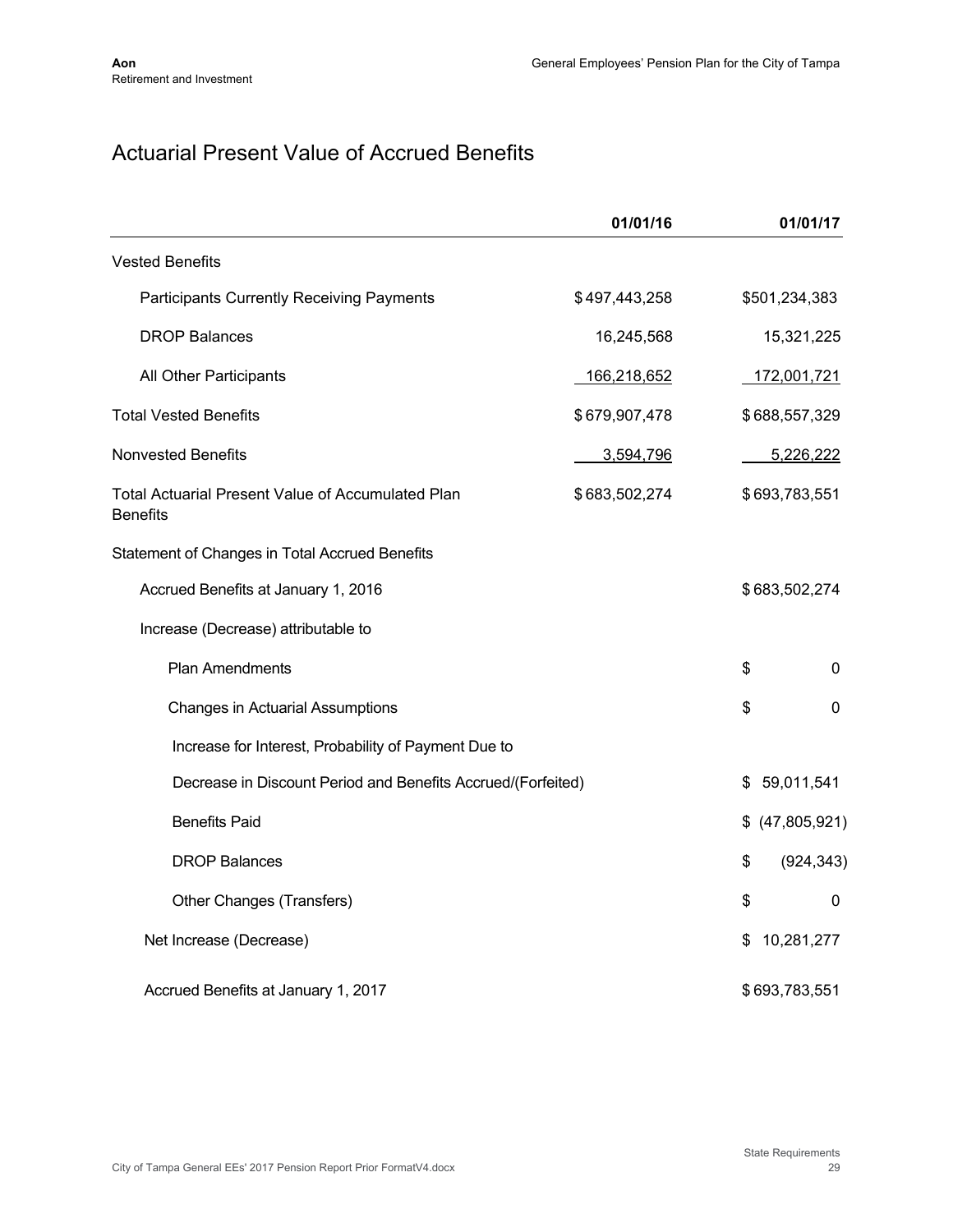| January 1 | <b>Expected Benefit Payments</b> |
|-----------|----------------------------------|
| 2017      | \$48,527,613                     |
| 2018      | \$50,419,412                     |
| 2019      | \$52,220,231                     |
| 2020      | \$53,940,552                     |
| 2021      | \$55,789,530                     |
| 2022      | \$57,657,747                     |
| 2023      | \$59,481,990                     |
| 2024      | \$61,199,785                     |
| 2025      | \$63,100,608                     |
| 2026      | \$64,987,089                     |
| 2027      | \$66,724,575                     |
| 2028      | \$68,215,726                     |
| 2029      | \$69,773,830                     |
| 2030      | \$71,146,487                     |
| 2031      | \$72,244,934                     |

### 15 Year Projection of Emerging Liabilities **January 1 Expected Benefit Payments**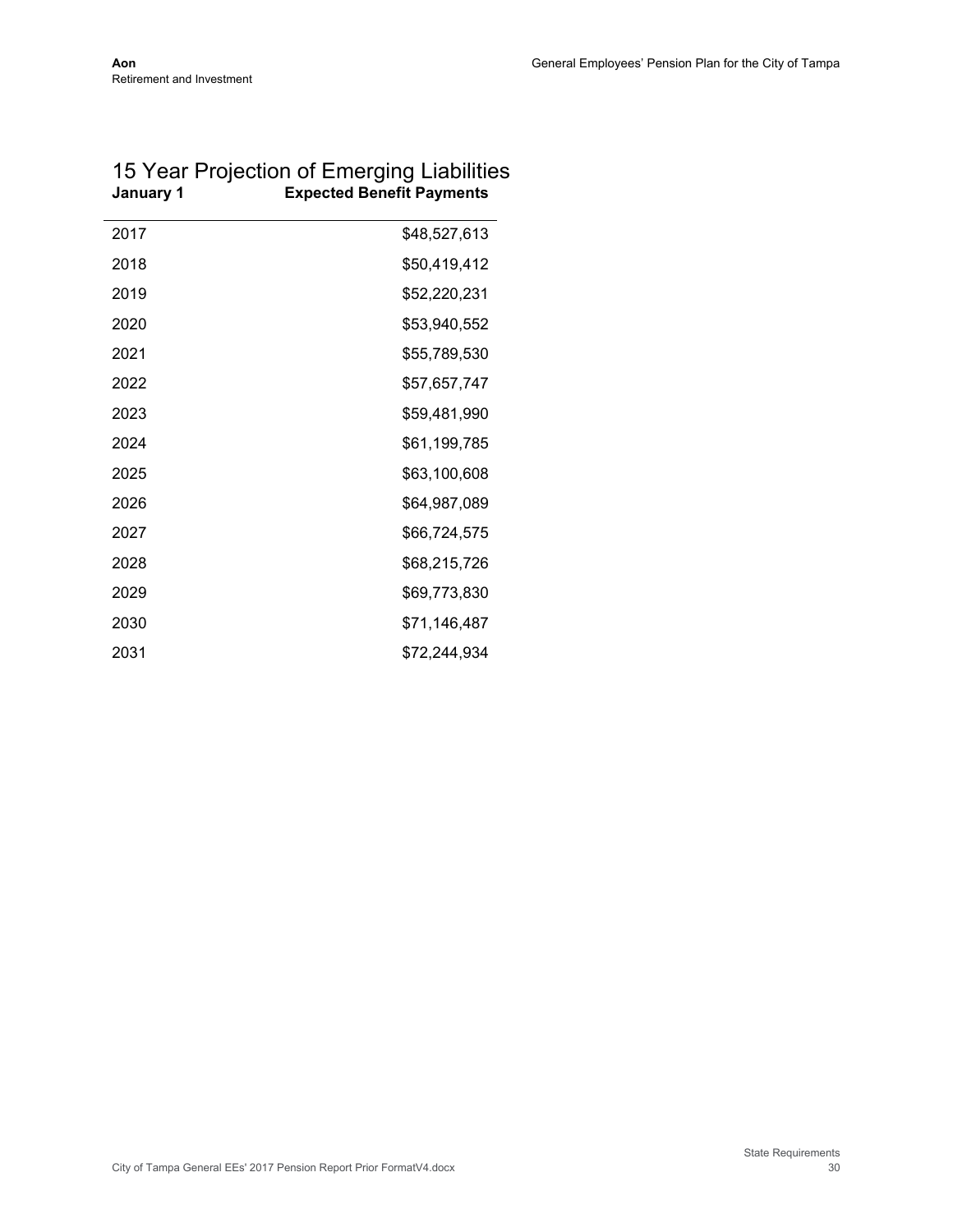## Appendix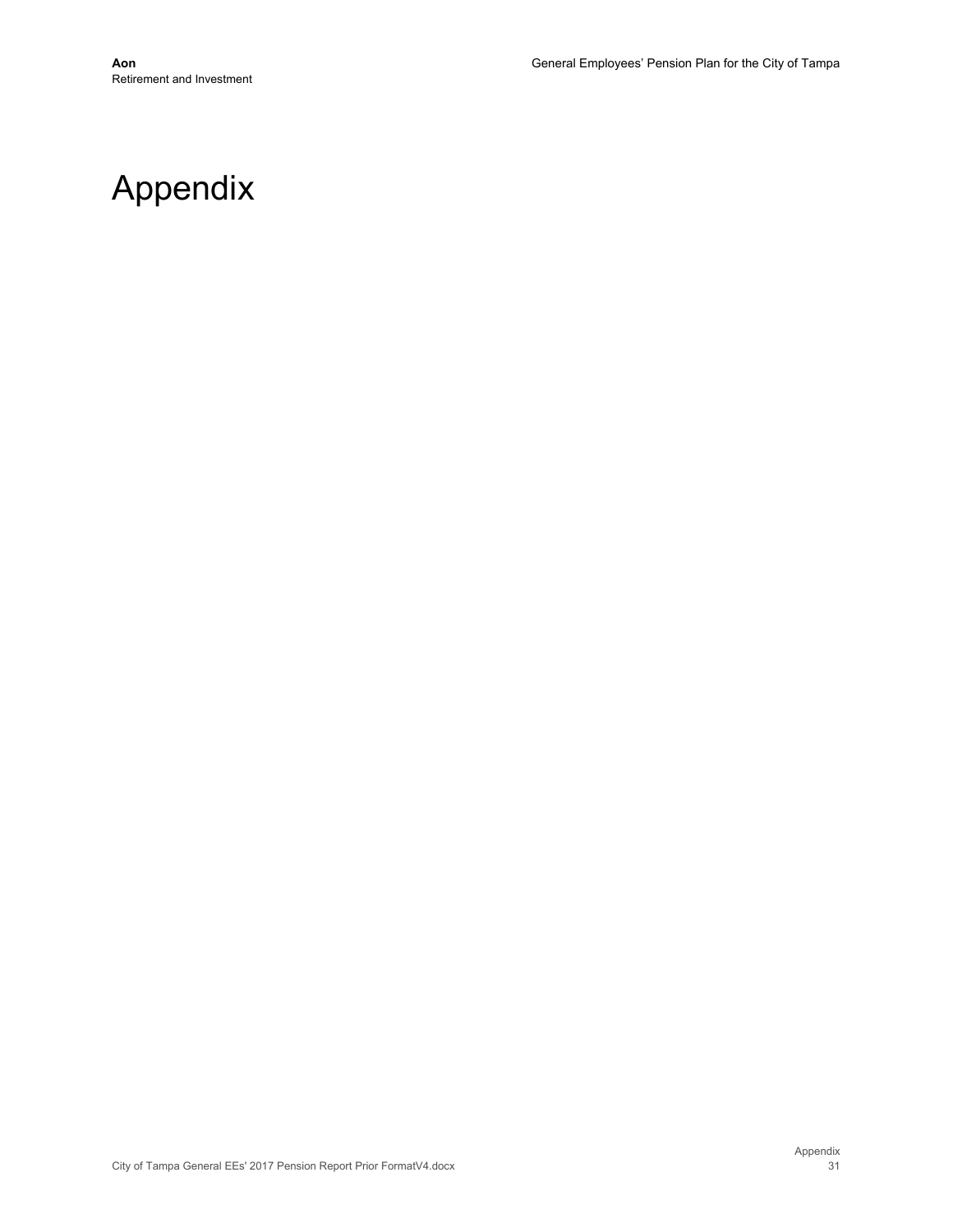## Participant Data

The actuarial valuation was based on personnel information from City of Tampa records as of January 1, 2017. Following are some of the pertinent characteristics from the personnel data as of that date. Prior year characteristics are also provided for comparison purposes. Both age and service have been determined using years and months as of the valuation date.

|                                                   | <b>January 1, 2016</b> | <b>January 1, 2017</b> |
|---------------------------------------------------|------------------------|------------------------|
| <b>Actives Participants</b>                       |                        |                        |
| Number                                            | 2,329                  | 2,367                  |
| <b>Average Current Age</b>                        |                        | 46.8<br>47.0           |
| Average Years of Service                          |                        | 13.3<br>12.9           |
| Average Compensation                              | 53,488<br>\$           | \$54,599               |
| <b>Inactives with Deferred Benefits</b><br>Number |                        | 558<br>580             |
|                                                   |                        |                        |
| <b>Average Current Age</b>                        |                        | 50.3<br>50.5           |
| Average Monthly Benefit <sup>1</sup>              | \$                     | \$<br>698<br>725       |
| <b>Inactives Receiving Payment</b>                |                        |                        |
| Number                                            | 2,168                  | 2,199                  |
| Average Current Age                               |                        | 71.9<br>71.7           |
| <b>Average Monthly Benefit</b>                    | \$<br>1,760            | \$1,763                |
| <b>Total Participants</b>                         |                        |                        |
| Number                                            | 5,055                  | 5,145                  |

 $1$  Before adjustment for assumed retirement age.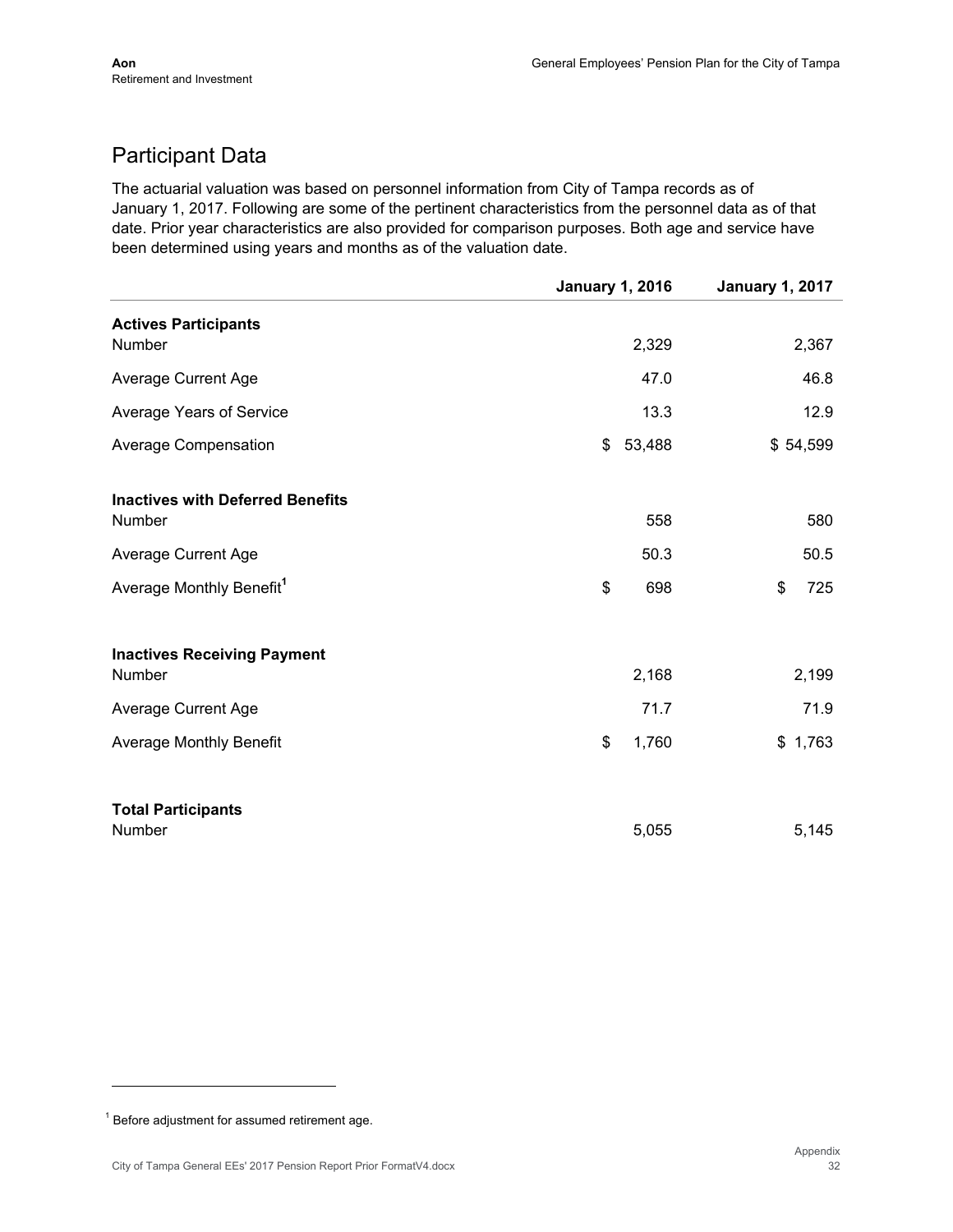l,

## Participant Data Summary

Reconciliation – Division A

|                                |               |             | <b>Terminated</b> |                 |                |                      |              |
|--------------------------------|---------------|-------------|-------------------|-----------------|----------------|----------------------|--------------|
|                                | <b>Active</b> | <b>DROP</b> | <b>Vested</b>     | <b>Disabled</b> | <b>Retired</b> | <b>Beneficiaries</b> | <b>Total</b> |
| <b>January 1, 2016</b>         | 9             | 43          | $\overline{2}$    | 22              | 752            | 371                  | 1,199        |
| <b>Changes During Year</b>     |               |             |                   |                 |                |                      |              |
| New Participants               |               |             |                   |                 |                |                      |              |
| Retirements                    |               | (11)        | (2)               |                 | 13             |                      |              |
| <b>Disabilities</b>            |               |             |                   |                 |                |                      |              |
| <b>Non-Vested Terminations</b> |               |             |                   |                 |                |                      |              |
| <b>Vested Terminations</b>     |               |             |                   |                 |                |                      |              |
| <b>DROP Enrollments</b>        | (3)           | 3           |                   |                 |                |                      |              |
| Deaths                         |               |             |                   |                 | (38)           | (22)                 | (60)         |
| <b>New Beneficiaries</b>       |               |             |                   |                 |                | 17                   | 17           |
| <b>Benefits Expired</b>        |               |             |                   |                 |                | (1)                  | (1)          |
| Other                          |               |             | 3                 |                 | (1)            | 1                    | 3            |
| <b>January 1, 2017</b>         | 6             | 35          | 3                 | 22              | 726            | 366                  | 1,158        |
| <b>Average Age</b>             | 58.5          | 60.3        | 65.5              | 73.0            | 73.8           | 79.4                 |              |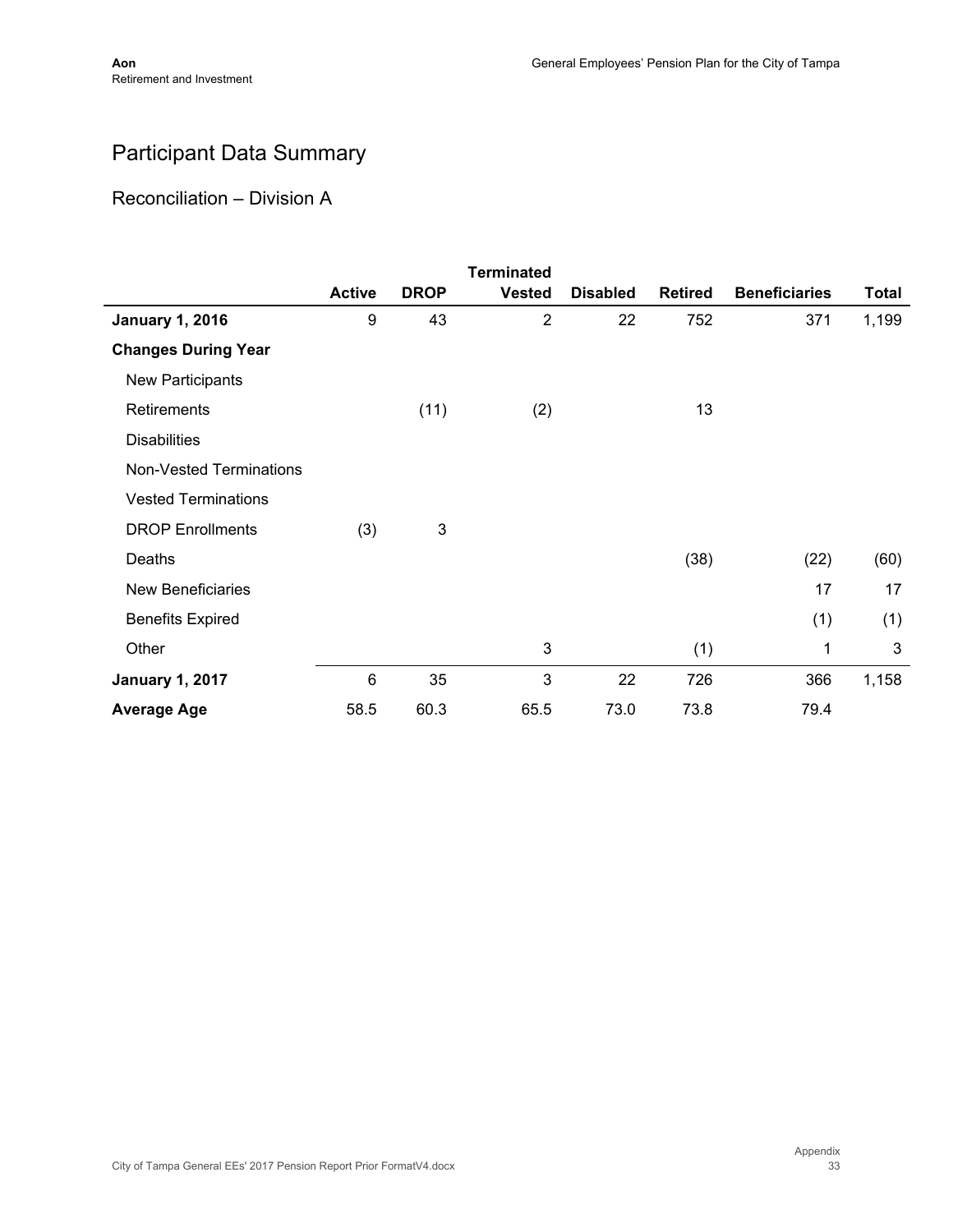## Reconciliation – Division B

|                                |               |             | <b>Terminated</b> |                 |                |                      |              |
|--------------------------------|---------------|-------------|-------------------|-----------------|----------------|----------------------|--------------|
|                                | <b>Active</b> | <b>DROP</b> | <b>Vested</b>     | <b>Disabled</b> | <b>Retired</b> | <b>Beneficiaries</b> | <b>Total</b> |
| <b>January 1, 2016</b>         | 2,320         | 142         | 556               | 56              | 670            | 112                  | 3,856        |
| <b>Changes During Year</b>     |               |             |                   |                 |                |                      |              |
| New Participants               | 233           |             | (3)               |                 |                |                      | 230          |
| Retirements                    | (20)          | (39)        | (19)              |                 | 78             |                      |              |
| <b>Disabilities</b>            | (6)           |             | (1)               | 7               |                |                      |              |
| <b>Non-Vested Terminations</b> | (78)          |             |                   |                 |                |                      | (78)         |
| <b>Vested Terminations</b>     | (50)          |             | 50                |                 |                |                      |              |
| <b>DROP Enrollments</b>        | (36)          | 36          |                   |                 |                |                      |              |
| Deaths                         | (2)           |             | (2)               | (4)             | (17)           | (5)                  | (30)         |
| <b>New Beneficiaries</b>       |               |             |                   |                 |                | 13                   | 13           |
| <b>Benefits Expired</b>        |               |             |                   |                 |                |                      |              |
| Other                          |               |             | (1)               |                 | (1)            | $\overline{2}$       | $\mathbf 0$  |
| <b>January 1, 2017</b>         | 2,361         | 139         | 580               | 59              | 730            | 122                  | 3,991        |
| <b>Average Age</b>             | 46.8          | 64.6        | 50.6              | 57.2            | 69.9           | 68.4                 |              |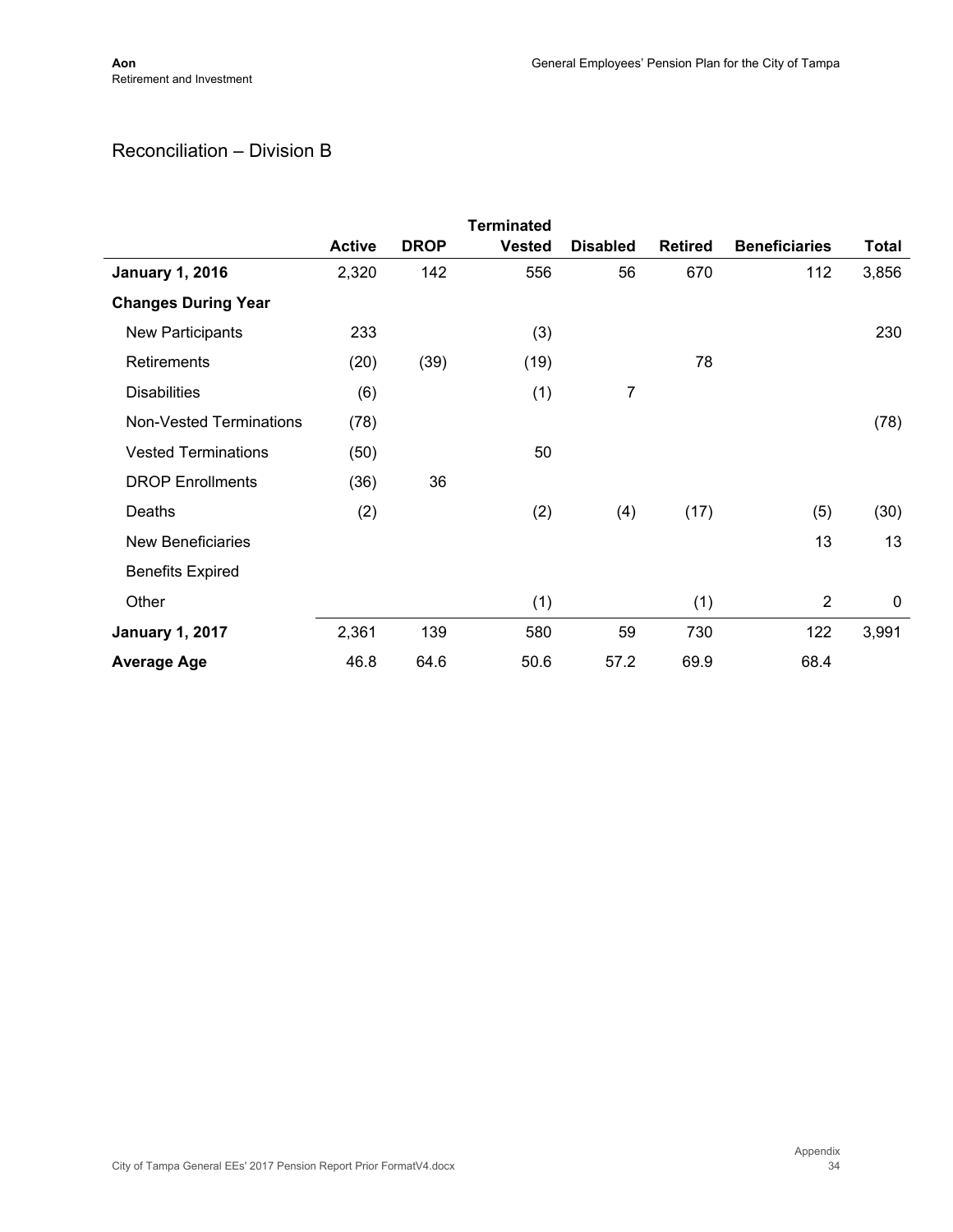### Reconciliation - Total

|                                |               |             | <b>Terminated</b> |                 |                |                      |              |
|--------------------------------|---------------|-------------|-------------------|-----------------|----------------|----------------------|--------------|
|                                | <b>Active</b> | <b>DROP</b> | <b>Vested</b>     | <b>Disabled</b> | <b>Retired</b> | <b>Beneficiaries</b> | <b>Total</b> |
| <b>January 1, 2016</b>         | 2,329         | 185         | 558               | 78              | 1,422          | 483                  | 5,055        |
| <b>Changes During Year</b>     |               |             |                   |                 |                |                      |              |
| New Participants               | 233           |             | (3)               |                 |                |                      | 230          |
| Retirements                    | (20)          | (50)        | (21)              |                 | 91             |                      |              |
| <b>Disabilities</b>            | (6)           |             | (1)               | 7               |                |                      |              |
| <b>Non-Vested Terminations</b> | (78)          |             |                   |                 |                |                      | (78)         |
| <b>Vested Terminations</b>     | (50)          |             | 50                |                 |                |                      |              |
| <b>DROP Enrollments</b>        | (39)          | 39          |                   |                 |                |                      |              |
| Deaths                         | (2)           |             | (2)               | (4)             | (55)           | (27)                 | (90)         |
| <b>New Beneficiaries</b>       |               |             |                   |                 |                | 30                   | 30           |
| <b>Benefits Expired</b>        |               |             |                   |                 |                | (1)                  | (1)          |
| Other                          |               |             | $\overline{2}$    |                 | (2)            | 3                    | 3            |
| <b>January 1, 2017</b>         | 2,367         | 174         | 583               | 81              | 1,456          | 488                  | 5,149        |
| <b>Average Age</b>             | 46.8          | 63.7        | 50.7              | 61.5            | 71.9           | 76.7                 |              |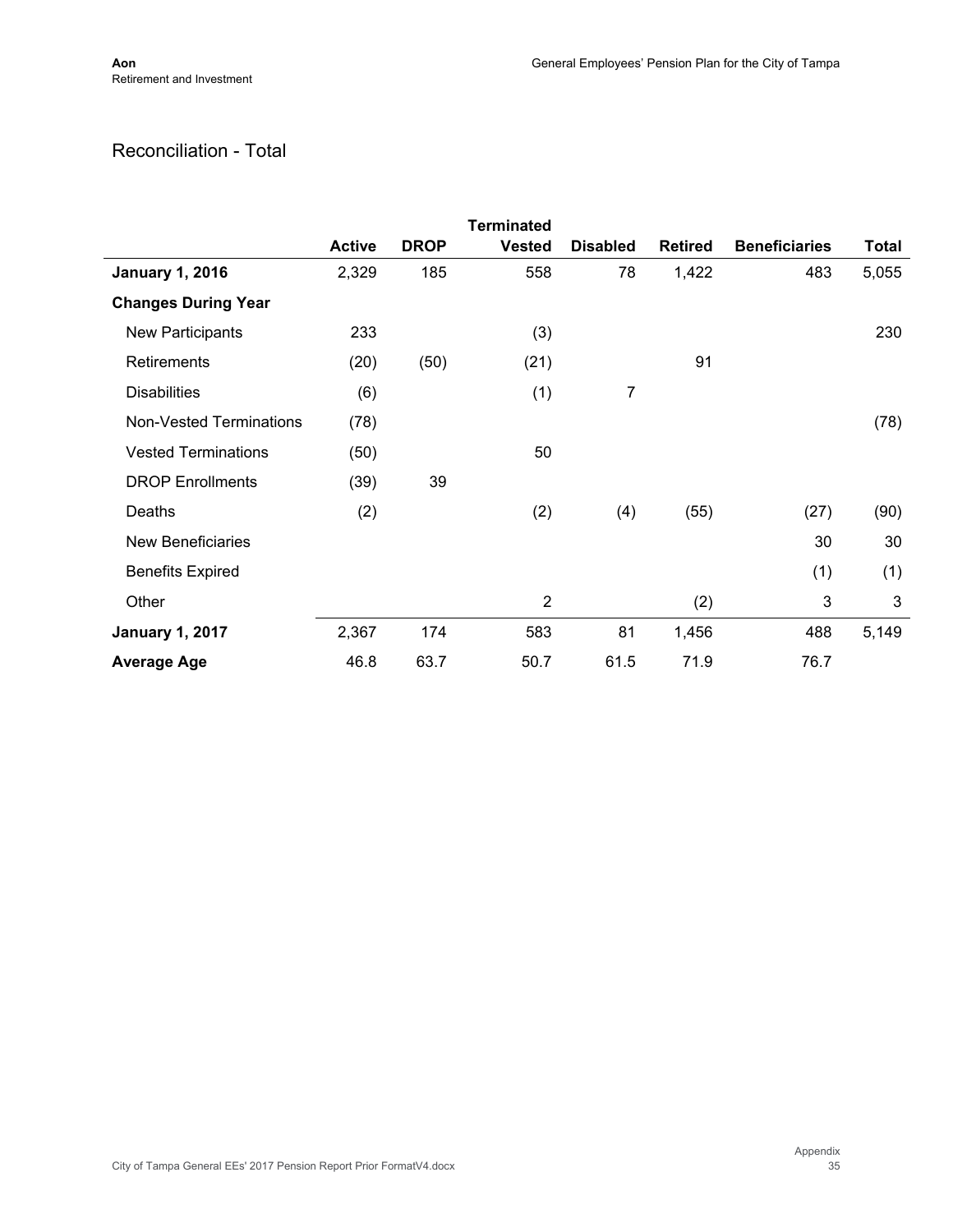## Active Participants Age / Years of Service Distribution

Shown below is the distribution of active participants based on age and years of service since their hire date.

|             | Years of Service as of 01/01/2017 |       |           |         |           |       |                |              |  |
|-------------|-----------------------------------|-------|-----------|---------|-----------|-------|----------------|--------------|--|
| Age         | $0 - 4$                           | $5-9$ | $10 - 14$ | $15-19$ | $20 - 24$ | 25-29 | $30+$          | <b>Total</b> |  |
| Under 25    | 98                                | 1     |           |         |           |       |                | 99           |  |
| 25-29       | 82                                | 28    | 6         |         |           |       |                | 117          |  |
| $30 - 34$   | 93                                | 46    | 44        | 5       |           |       |                | 188          |  |
| $35 - 39$   | 97                                | 41    | 58        | 24      | 3         |       |                | 223          |  |
| $40 - 44$   | 93                                | 54    | 66        | 51      | 25        |       |                | 289          |  |
| 45-49       | 72                                | 38    | 85        | 68      | 52        | 44    | $\overline{2}$ | 361          |  |
| 50-54       | 80                                | 46    | 83        | 87      | 51        | 70    | 65             | 482          |  |
| 55-59       | 52                                | 28    | 58        | 56      | 54        | 57    | 76             | 381          |  |
| 60-64       | 18                                | 28    | 34        | 30      | 25        | 16    | 31             | 182          |  |
| 65 and over | 10                                | 11    | 9         | 6       | 2         | 1     | 6              | 45           |  |
| Total       | 695                               | 322   | 443       | 327     | 212       | 188   | 180            | 2,367        |  |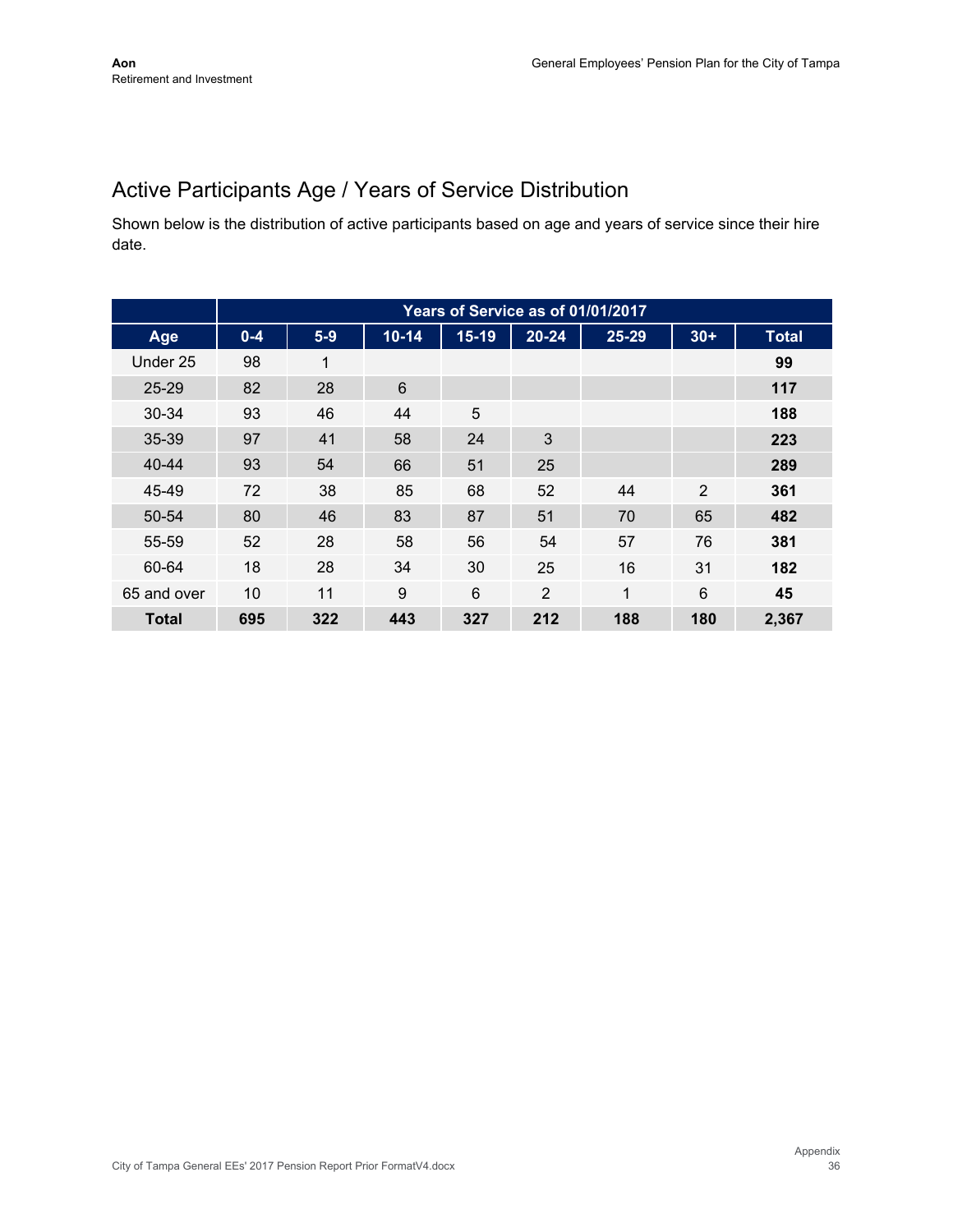## Asset Allocation

The following table illustrates the allocation of the Plan Fiduciary Net Position as of December 31, 2016:

| <b>Asset Class</b> | <b>Total</b><br><b>Allocation</b> |
|--------------------|-----------------------------------|
| <b>Bonds</b>       | 27%                               |
| Equity             | 65%                               |
| <b>Real Estate</b> | 6%                                |
| Cash               | 2%                                |
| Total              | 100%                              |

The following table illustrates the expected rate of return for each of the asset classes in Plan Fiduciary Net Position as of December 31, 2016:

| <b>Asset Class</b> | <b>Expected</b><br><b>Nominal</b><br><b>Return</b> | <b>Expected Real</b><br><b>Rate of Return</b> |
|--------------------|----------------------------------------------------|-----------------------------------------------|
| <b>Bonds</b>       | 5.3%                                               | 2.8%                                          |
| Equity             | $7.1\%$                                            | 4.6%                                          |
| <b>Real Estate</b> | 5.7%                                               | 3.2%                                          |
| Cash               | 3.1%                                               | 0.6%                                          |

#### Five Year History of Asset Returns and Portfolio Percentages

| <b>Year Ended</b><br>December 31, | <b>Assumed</b><br><b>Return</b> | <b>Actual</b><br>Return | Percentage<br>of Bonds | Percentage<br>of Stocks | Percentage of<br><b>Real Estate</b> | Percentage<br>of Cash |
|-----------------------------------|---------------------------------|-------------------------|------------------------|-------------------------|-------------------------------------|-----------------------|
| 2012                              | 8.0%                            | 14.5%                   | 30%                    | 62%                     | 5%                                  | 3%                    |
| 2013                              | $8.0\%$                         | 18.8%                   | 26%                    | 66%                     | 5%                                  | 3%                    |
| 2014                              | $8.0\%$                         | 5.6%                    | 29%                    | 65%                     | 5%                                  | $1\%$                 |
| 2015                              | $8.0\%$                         | 0.1%                    | 27%                    | 65%                     | 6%                                  | 2%                    |
| 2016                              | $8.0\%$                         | 6.8%                    | 27%                    | 65%                     | 6%                                  | 2%                    |

The actual experience figures are the approximate time-weighted rates of return for the particular year. Income includes dividends, interest, and unrealized and realized gains (losses), based upon statements of Fund Balances. The time-weighted balance reflects estimated transaction dates for income, employer contributions, expenses, and disbursements.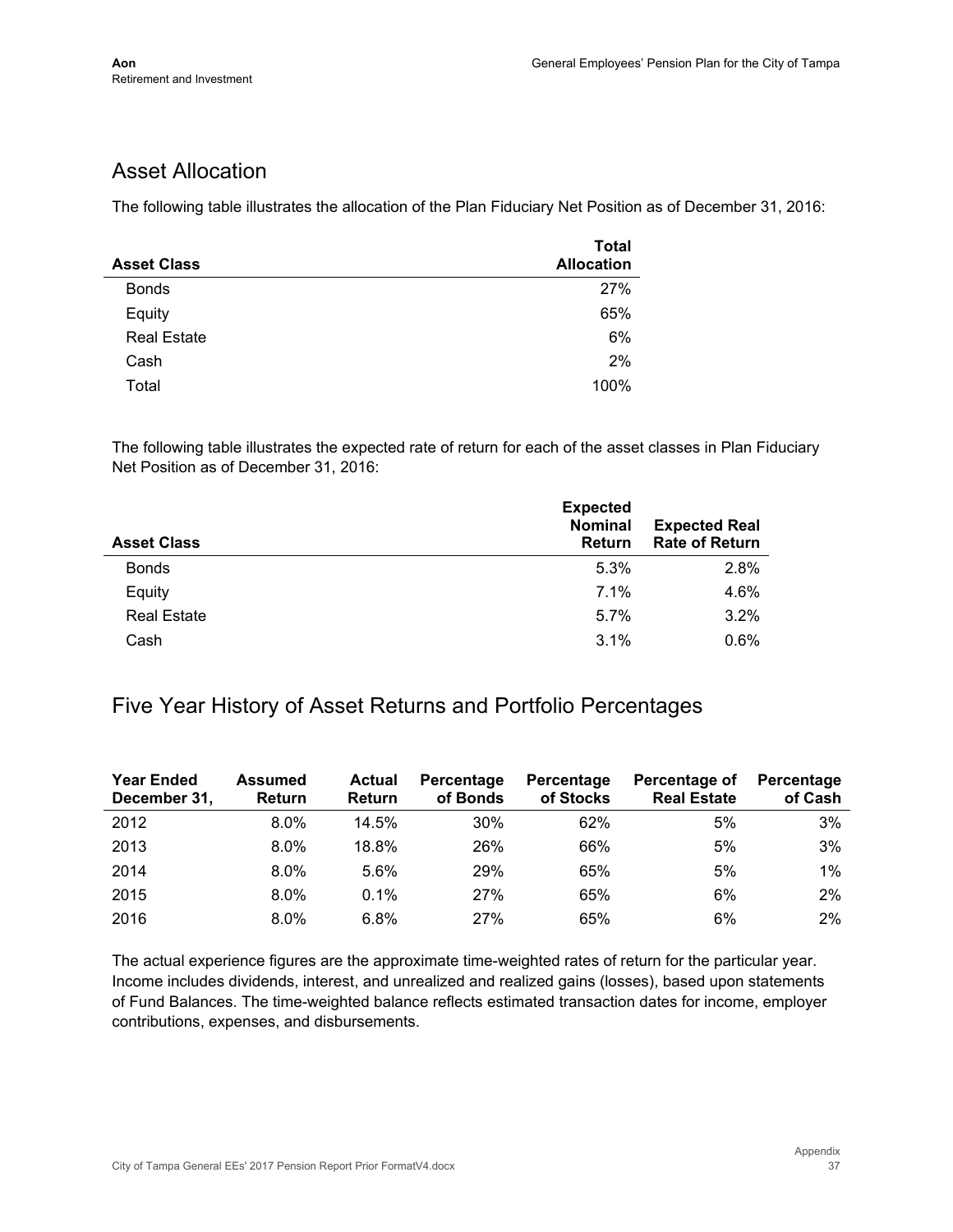.

## Five Year History of Actual verses Assumed Salary Increases

| <b>Year Ended</b><br>December 31, | <b>Assumed</b><br><b>Increases</b> | Actual<br><b>Increases</b> |
|-----------------------------------|------------------------------------|----------------------------|
| 2012                              | 6.0%                               | 3.4%                       |
| 2013                              | 6.0%                               | 2.2%                       |
| 2014                              | Graded <sup>1</sup>                | 3.7%                       |
| 2015                              | Graded <sup>1</sup>                | $0.0\%$                    |
| 2016                              | Graded <sup>1</sup>                | 3.7%                       |

Each figure is the rate of increase in the average compensation from the prior year ("weighted" by each individual participant's compensation), as reported for the actuarial valuations. The average includes only continuing active employees who have a full year of compensation in both the current and prior years, based on their reported dates of employment.

<sup>&</sup>lt;sup>1</sup> Assumed salary increase is a graded scale going from 10.0% per year at age 15 to 2.0% at age 70.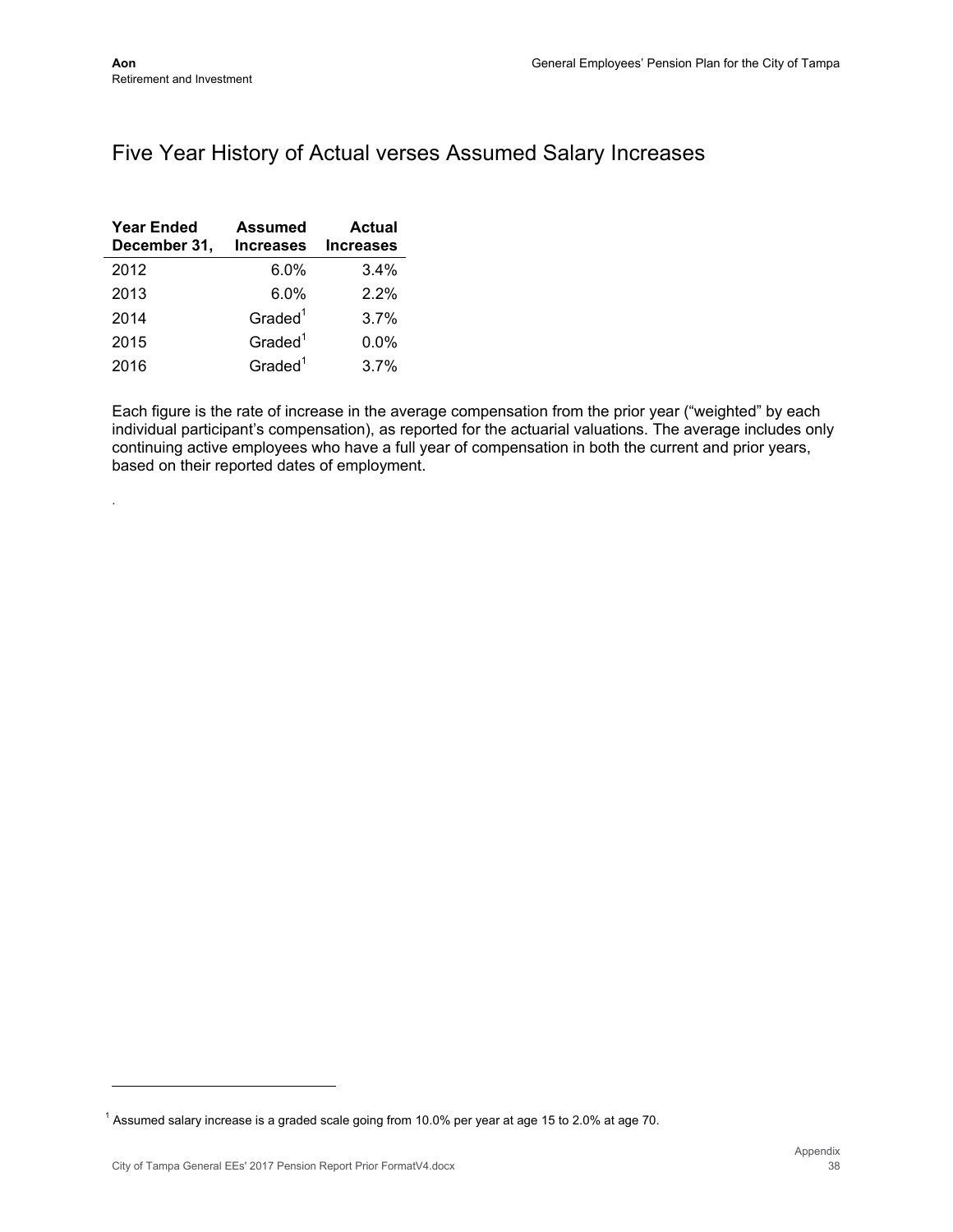## Actuarial Assumptions and Methods

| <b>Expected Return on Assets</b> | 8.00%.                                                                                                                                                                                                                                             |
|----------------------------------|----------------------------------------------------------------------------------------------------------------------------------------------------------------------------------------------------------------------------------------------------|
| <b>Discount Rate</b>             | $8.00\%$ <sup>1</sup> .                                                                                                                                                                                                                            |
| Salary Increases                 | Sample Rates                                                                                                                                                                                                                                       |
|                                  | Rate<br>Age<br>15<br>10.0%<br>9.0%<br>20<br>25<br>8.0%<br>7.0%<br>30<br>6.0%<br>35<br>5.0%<br>40<br>4.5%<br>45<br>4.0%<br>50<br>3.5%<br>55<br>3.0%<br>60<br>2.5%<br>65<br>70<br>2.0%                                                               |
| Payroll Growth                   | For purposes of projecting Total Participants'<br>Compensation (under maximum assumed<br>retirement age) from the calendar year forward nine<br>months to the plan year beginning October 1, a 2%<br>increase assumption is applied.               |
| General Inflation                | 2.5%                                                                                                                                                                                                                                               |
| Benefit and Compensation Limits  | N/A.                                                                                                                                                                                                                                               |
| Maximum Compensation             | Compensation is limited to \$265,000 per year,<br>projected to increase at the rate of 4.5% per year.                                                                                                                                              |
| <b>Maximum Benefit</b>           | The maximum accrued benefit payable as a life<br>annuity (the value of the Plan's Survivor Annuity is<br>not subject to this limitation) commencing between<br>ages 62 and 65 is \$210,000, projected to increase<br>at the rate of 4.5% per year. |
| <b>Mortality Rates</b>           | RP-2000 Fully Generational Scale BB. Male - 50%<br>Annuitant White Collar/ 50% Annuitant Blue Collar.<br>Female - 100% Annuitant White Collar                                                                                                      |

<sup>&</sup>lt;sup>1</sup> Based on the employer's funding policy, projected assets are projected to always be sufficient to cover projected benefit payments, so the EROA is used as the discount rate.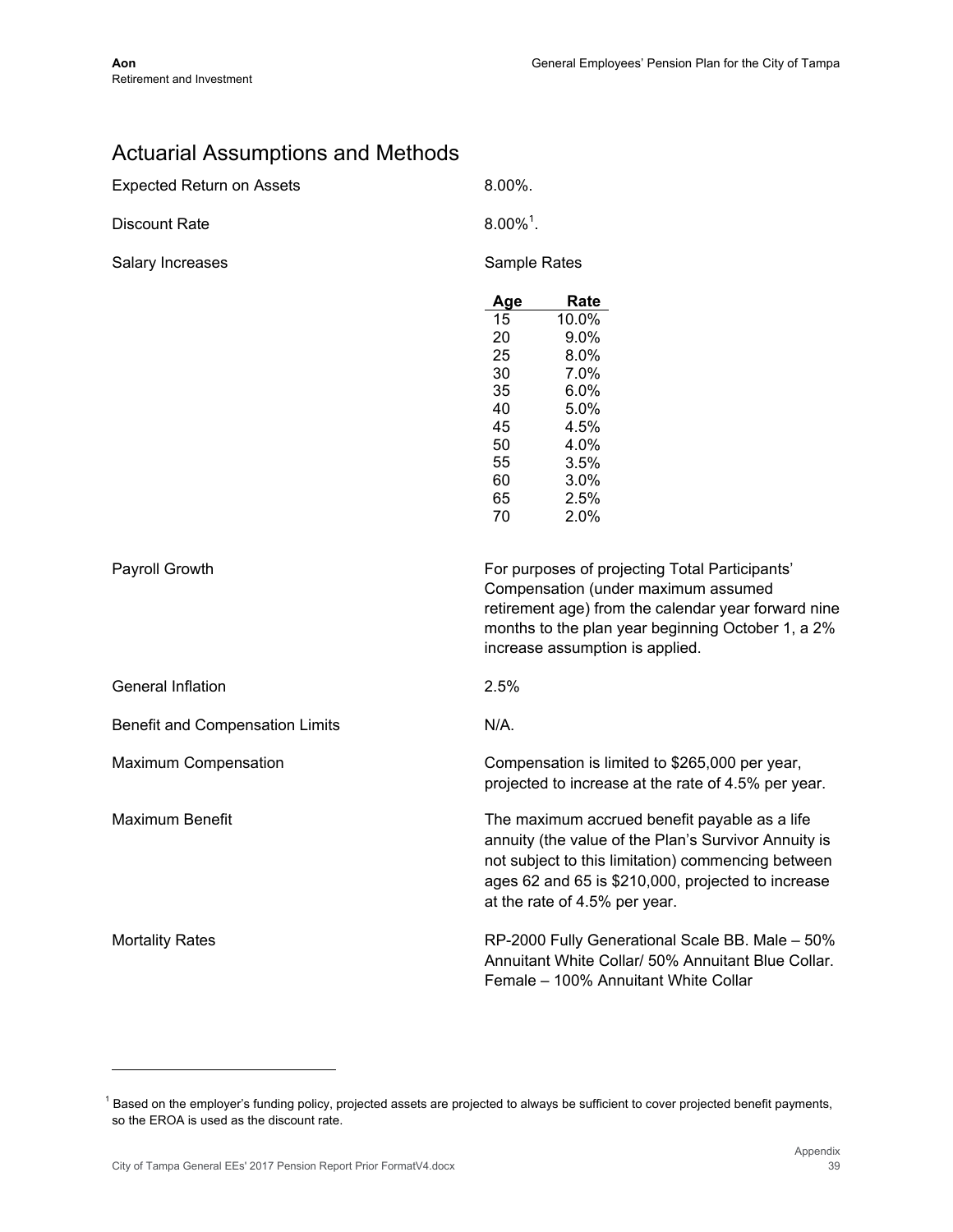| <b>Post-Disablement Mortality</b> | RP-2000 Disabled Male setback 4 years and<br>Disabled Female set forward 2 years                                                                                                                                                                                                                                                                                                  |                                                  |                                                  |                                                  |                                             |  |  |
|-----------------------------------|-----------------------------------------------------------------------------------------------------------------------------------------------------------------------------------------------------------------------------------------------------------------------------------------------------------------------------------------------------------------------------------|--------------------------------------------------|--------------------------------------------------|--------------------------------------------------|---------------------------------------------|--|--|
| <b>Withdrawal Rates</b>           | Sample Rates                                                                                                                                                                                                                                                                                                                                                                      |                                                  |                                                  |                                                  |                                             |  |  |
|                                   |                                                                                                                                                                                                                                                                                                                                                                                   |                                                  | <b>Years of Service</b>                          |                                                  |                                             |  |  |
|                                   | Age<br>20<br>30<br>40<br>50<br>60                                                                                                                                                                                                                                                                                                                                                 | 1<br>38.6%<br>19.4%<br>$9.0\%$<br>10.0%<br>10.0% | 2<br>38.6%<br>19.4%<br>$9.0\%$<br>10.0%<br>10.0% | 3<br>38.6%<br>19.4%<br>$9.0\%$<br>10.0%<br>10.0% | 4+<br>19.3%<br>9.7%<br>4.5%<br>5.0%<br>5.0% |  |  |
| <b>Disability Rates</b>           | Sample Rates                                                                                                                                                                                                                                                                                                                                                                      |                                                  |                                                  |                                                  |                                             |  |  |
|                                   | Age<br>20<br>30<br>40<br>50<br>60                                                                                                                                                                                                                                                                                                                                                 | Rate<br>.09%<br>.11%<br>.15%<br>.33%<br>1.18%    |                                                  |                                                  |                                             |  |  |
| <b>Actuarial Value of Assets</b>  | Assets are valued using 5-year smoothed market<br>value without phase-in.                                                                                                                                                                                                                                                                                                         |                                                  |                                                  |                                                  |                                             |  |  |
| <b>Decrement Timing</b>           | Middle of year decrements, with 100% retirement<br>occurring at beginning of year.                                                                                                                                                                                                                                                                                                |                                                  |                                                  |                                                  |                                             |  |  |
| <b>Timing of Contribution</b>     | The contribution is assumed to be made at the<br>beginning of the fiscal year.                                                                                                                                                                                                                                                                                                    |                                                  |                                                  |                                                  |                                             |  |  |
| <b>Employees Covered</b>          | All Participants as of the actuarial valuation date.                                                                                                                                                                                                                                                                                                                              |                                                  |                                                  |                                                  |                                             |  |  |
| <b>Administrative Expenses</b>    | Expenses for the current plan year are assumed to<br>equal actual expenses for the second prior plan<br>year. If actual expenses for the second prior plan<br>year differ from the second prior plan year's<br>estimate, a make-up contribution or credit is<br>included.                                                                                                         |                                                  |                                                  |                                                  |                                             |  |  |
| <b>Marital Status</b>             | 70% of all active male participants are assumed to<br>be married; 55% of all active female participants<br>are assumed to be married. The marital status of a<br>terminated vested participant who has not yet<br>elected a form of benefit payment is assumed to be<br>that reported by the participant at his or her date of<br>termination and recorded in the Pension Office. |                                                  |                                                  |                                                  |                                             |  |  |
| Spouse's Ages                     | Unless actual data has been provided, male<br>spouses are assumed to be three years older than<br>female spouses.                                                                                                                                                                                                                                                                 |                                                  |                                                  |                                                  |                                             |  |  |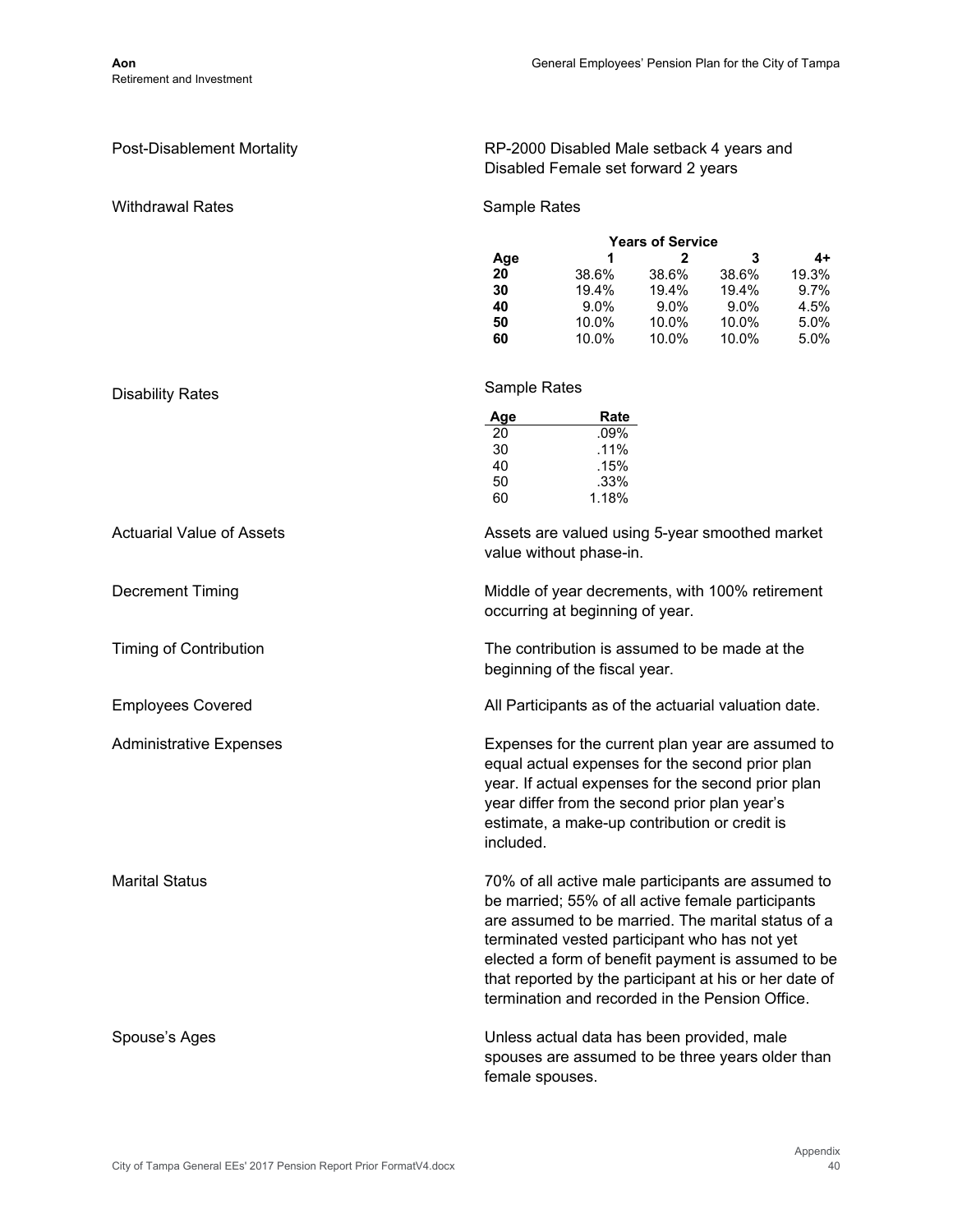|  | Remarriage |
|--|------------|
|  |            |
|  |            |
|  |            |

Sample Rates

| Age | Rate   |
|-----|--------|
| 25  | 8.755% |
| 30  | 6.280% |
| 35  | 4.107% |
| 40  | 2.614% |
| 45  | 1.768% |
| 50  | 1.178% |
| 55  | 744%   |
| 60  | .469%  |
| 65  | .290%  |
| 70  | .198%  |

Using the October 1, 2001, valuation results, an analysis was made of the impact of the reduction in the Survivor Annuity from 75% to 50% upon remarriage (Division A). Based on these remarriage rates, the analysis showed that the impact was equivalent to valuing (1) a 73.63% Survivor Annuity for active, terminated vested, retired and disabled participants and (2) a benefit equal to 99.16% of the actual monthly benefit for beneficiaries already receiving the Survivor Annuity.

Normal Costs. Actuarial Cost Method Entry Age Normal with Frozen Initial Liability – Changes in plan provisions, to the extent unfunded, are reflected in a supplemental component of the Unfunded Frozen Initial Liability. Changes in actuarial assumptions are reflected in future

are assumed to discontinue in the future.

|                                    | Normal Costs.                                                                                                                                          |
|------------------------------------|--------------------------------------------------------------------------------------------------------------------------------------------------------|
| <b>Fiscal Year End</b>             | September 30, 2017.                                                                                                                                    |
| Measurement Date                   | January 1, 2017.                                                                                                                                       |
| Measurement Period                 | January 1, 2016 to January 1, 2017.                                                                                                                    |
| <b>Valuation Date</b>              | January 1, 2017.                                                                                                                                       |
| Census Data                        | As of January 1, 2017.                                                                                                                                 |
| <b>Completeness of Assumptions</b> | All benefits and expenses to be provided by the<br>Plan are recognized in the valuation. All known<br>events are taken into account; no current trends |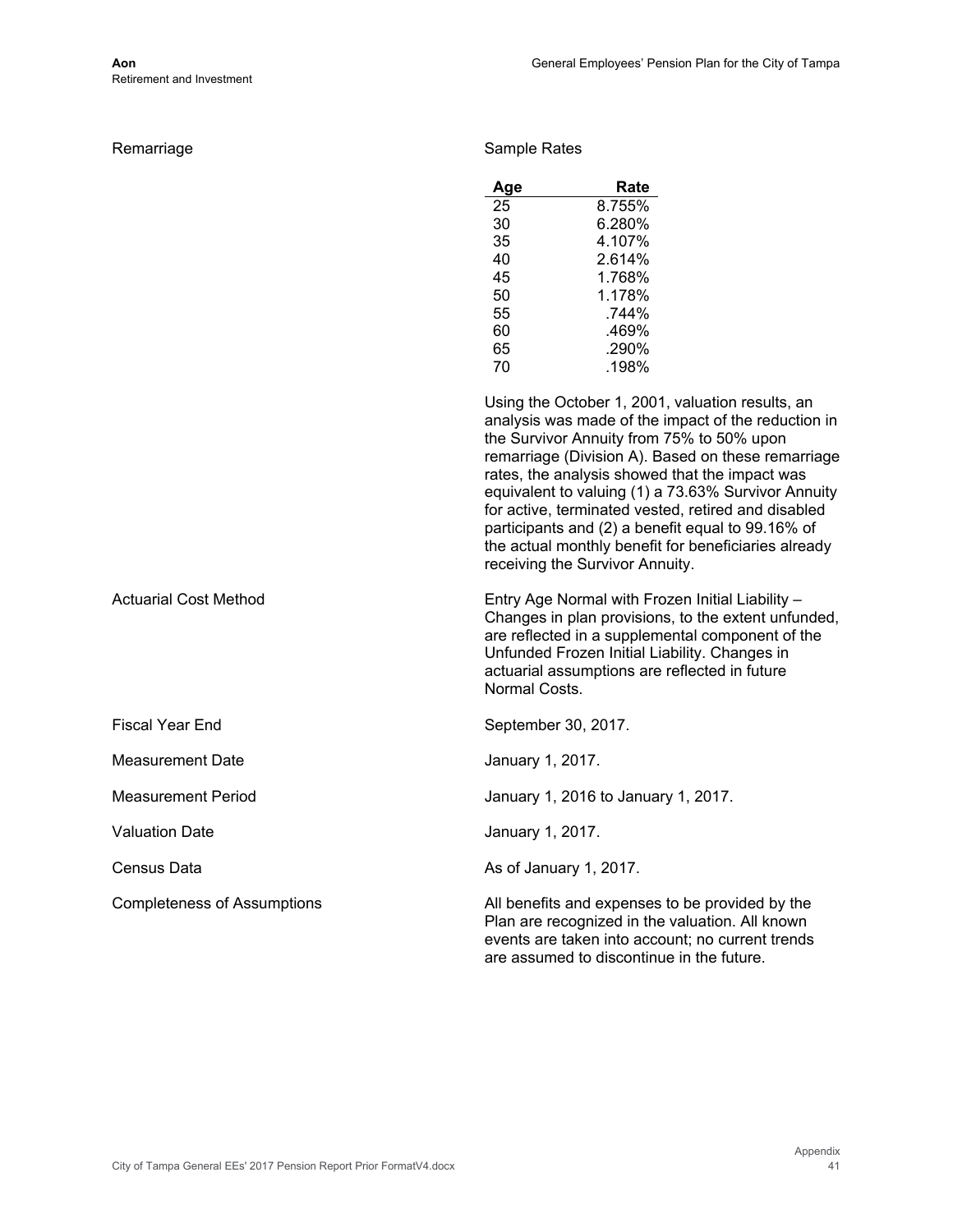## Changes in Methods/Assumptions Since the Prior Year

**Method Changes**  None

**Assumption Changes**  None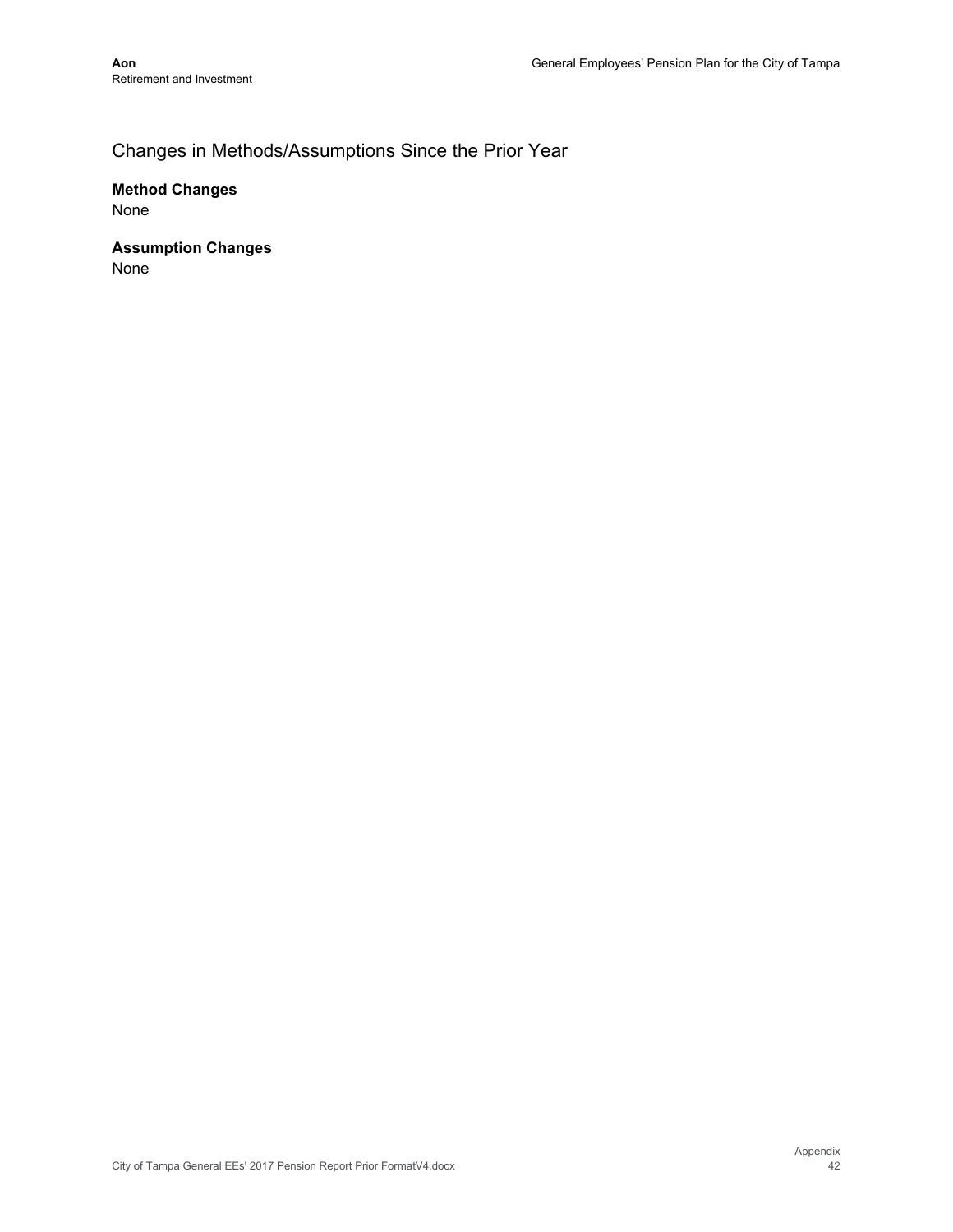## Actuarial Assumptions and Methods

#### Discussion of Actuarial Assumptions and Methods

City of Tampa selected the economic and demographic assumptions and prescribed them for use for purposes of compliance with GASB 68. Aon provided guidance with respect to these assumptions, and it is our belief that the assumptions represent reasonable expectations of anticipated plan experience.

#### Calculation of Normal Costs and Liabilities

The method used to calculate the service cost and projected benefit obligation for determining pension expense is the entry age normal cost method. Under this cost method, the actuarial accrued liability is based on a prorated portion of the present value of all benefits earned to date over expected future working life time as defined by GASB. The proration is determined so that the cost with respect to service accrued from date of hire is recognized as a level percentage of pay each year. The Normal Cost is equal to the prorated cost for the year of the valuation.

#### Accounting Information Under GASB 68

Benefit obligations and expense/(income) are calculated under U.S. Generally Accepted Accounting Principles as set forth in Government Accounting Standards Board Statement 68.

The total pension liability represents the actuarial present value of benefits based on the entry age normal cost method as of the measurement date. The service cost represents the actuarial present value of benefits that are attributed to the 2017 fiscal year, reflecting the effect of assumed future pay increases.

The pension expense is the annual amount to be recognized in the income statement as the cost of pension benefits for this plan for the period ending September 30, 2017.

#### Description of Actuarial Cost Method for Funding

The Entry Age Normal with Frozen Initial Liability cost method spreads the funding of a portion of the pension benefits over the future service of all active Members and the balance is funded in a separate amortization schedule.

The Frozen Initial Liability is determined and fixed in the first year the cost method is adopted, although it may be redetermined or a supplemental piece added when the Plan is amended. The Frozen Initial Liability is the excess of the Present Value of Benefits over the sum of (a) the Present Value of Future Entry Age Normal Costs, (b) the Present Value of Future Employee Contributions, and (c) the Actuarial Value of Assets in the Trust Fund. The Entry Age Normal Cost is the annual cost determined by assuming the current Plan was always in effect and calculating the amount needed to produce level funding of benefits for all current Members from the date they would have entered the Plan. The Frozen Initial Liability may be amortized over as many as 40 years.

In each subsequent year, the order of steps is reversed. The Present Value of Future Normal Costs is calculated as the excess of the Present Value of Benefits over the sum of (a) the unfunded portion of the Frozen Initial Liability, (b) the Actuarial Value of Assets and (c) the Present Value of Future Employee Contributions.

The Normal Cost is developed by spreading the Present Value of Future City Normal Costs over the future compensation of all Members as a level percentage of pay, i.e., by dividing it by the Present Value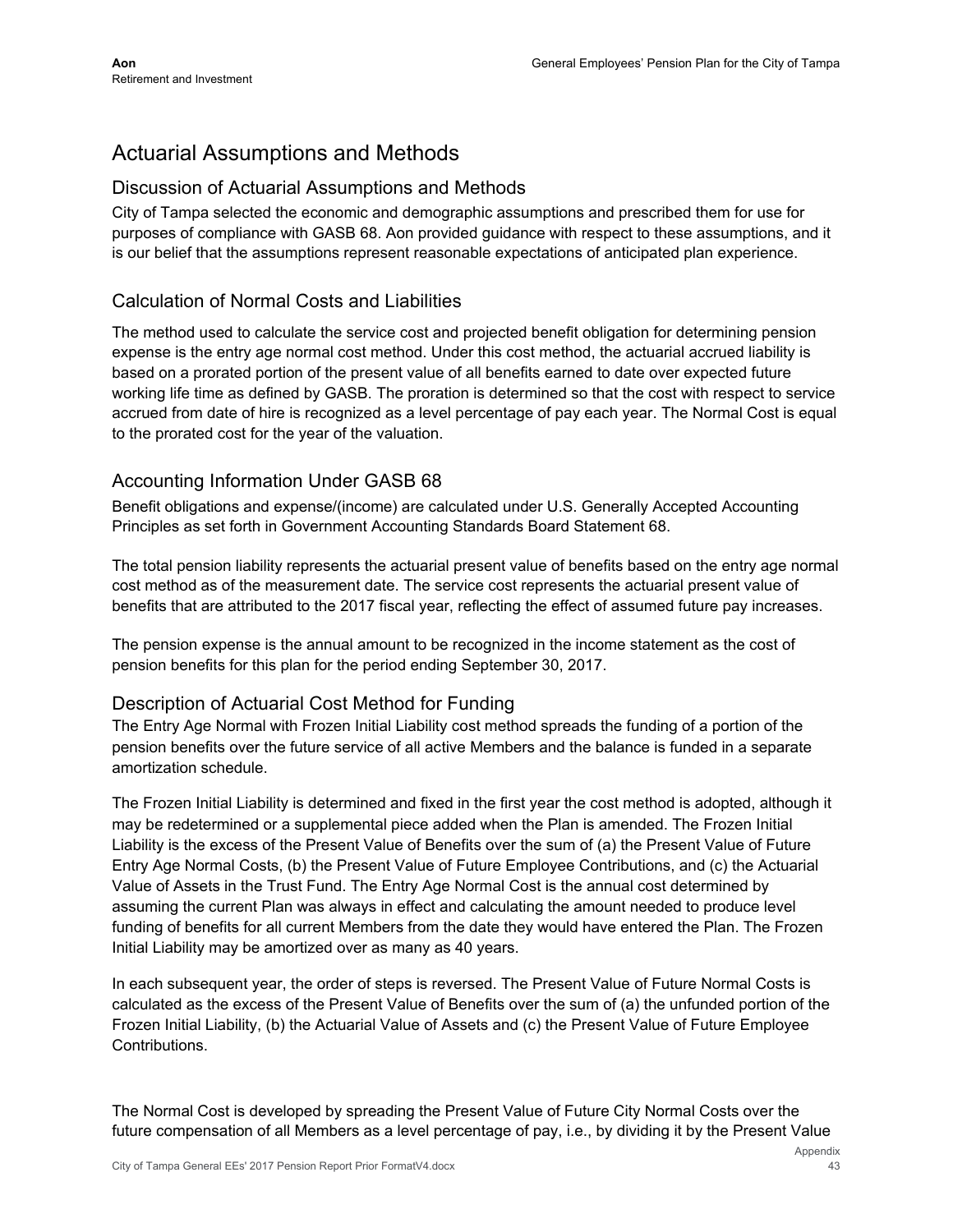of Future Compensation to get the Normal Cost Rate. The Normal Cost Rate is presumed to remain constant from the January 1 valuation date to the following Plan Year, October 1 through September 30. The Normal Cost is the product of the Normal Cost Rate and the current Members' Compensation, after the latter is projected forward nine months with a payroll growth assumption. Actuarial gains or losses are included in the Present Value of Future Normal Costs, and are reflected in the Normal Cost Rate and thereby spread over the remaining future service of the Members in the Normal Cost. The Frozen Initial Liability is not adjusted for actuarial gains or losses.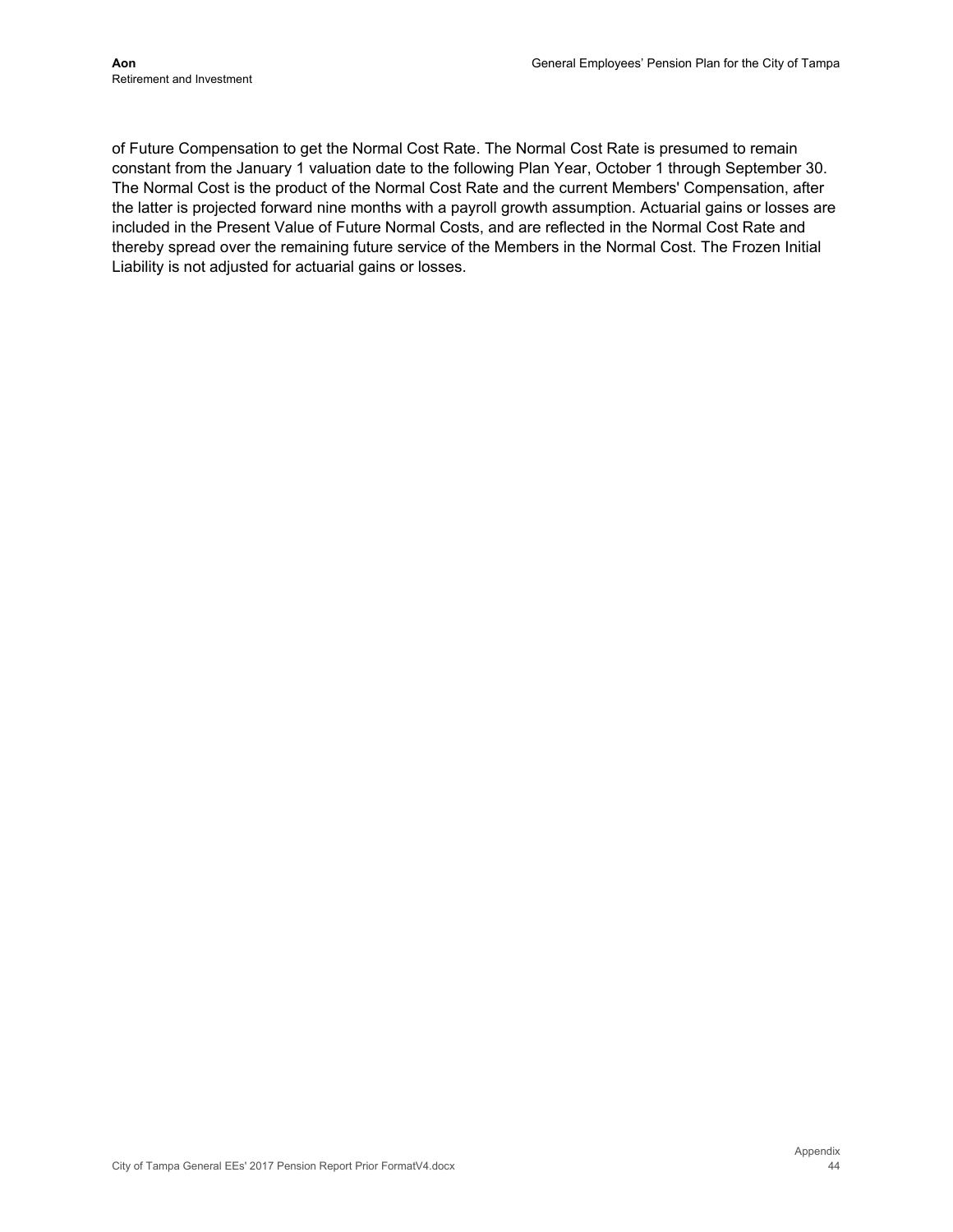## Plan Provisions

| <b>Effective Date</b>                 | Created as Chapter 23559, Laws of Florida of 1945.<br>Restated in its present form as of October 1, 1981.<br>Summary includes all amendments through Chapter<br>2004-431, Special Act of 2004. Summary also includes<br>the amendment passed by the 2005 Florida Legislature,<br>which became effective October 1, 2005, the<br>amendment passed by the 2006 Florida Legislature,<br>which became effective October 1, 2006, and the<br>amendment passed by the 2011 Florida Legislature,<br>which became effective October 1, 2011.                                                                                                                                                                                                                                                                                                                                                                                                                                                                                                                                                                                                                                                                                                                                                                                                                                                                                                                                                                                  |
|---------------------------------------|-----------------------------------------------------------------------------------------------------------------------------------------------------------------------------------------------------------------------------------------------------------------------------------------------------------------------------------------------------------------------------------------------------------------------------------------------------------------------------------------------------------------------------------------------------------------------------------------------------------------------------------------------------------------------------------------------------------------------------------------------------------------------------------------------------------------------------------------------------------------------------------------------------------------------------------------------------------------------------------------------------------------------------------------------------------------------------------------------------------------------------------------------------------------------------------------------------------------------------------------------------------------------------------------------------------------------------------------------------------------------------------------------------------------------------------------------------------------------------------------------------------------------|
| Plan Year                             | October 1 to September 30.                                                                                                                                                                                                                                                                                                                                                                                                                                                                                                                                                                                                                                                                                                                                                                                                                                                                                                                                                                                                                                                                                                                                                                                                                                                                                                                                                                                                                                                                                            |
| Eligibility                           | All permanent employees including elective officers,<br>department heads, and appointive officers, who are not<br>covered by another pension plan. Those hired before<br>October 1, 1981, shall be in Division A. Those hired on<br>or after October 1, 1981, and those Division A<br>employees who elect to change, shall be in Division B.                                                                                                                                                                                                                                                                                                                                                                                                                                                                                                                                                                                                                                                                                                                                                                                                                                                                                                                                                                                                                                                                                                                                                                          |
| <b>Current Employee Contributions</b> |                                                                                                                                                                                                                                                                                                                                                                                                                                                                                                                                                                                                                                                                                                                                                                                                                                                                                                                                                                                                                                                                                                                                                                                                                                                                                                                                                                                                                                                                                                                       |
| Division A                            | 7.00% of Compensation.                                                                                                                                                                                                                                                                                                                                                                                                                                                                                                                                                                                                                                                                                                                                                                                                                                                                                                                                                                                                                                                                                                                                                                                                                                                                                                                                                                                                                                                                                                |
| Division B                            | None after October 1, 1981.                                                                                                                                                                                                                                                                                                                                                                                                                                                                                                                                                                                                                                                                                                                                                                                                                                                                                                                                                                                                                                                                                                                                                                                                                                                                                                                                                                                                                                                                                           |
| Compensation                          | Wages and salaries earned by an employee including<br>regular longevity bonuses, overtime and shift premiums,<br>but excluding other premiums, allowances, special<br>payments or any casual nonrecurring or unpredictable<br>bonuses; payments for unused accrued bona fide sick,<br>vacation, or other leave; payments received by an<br>employee pursuant to a nonqualified unfunded deferred<br>salary or wages plan; and severance pay that is paid<br>after an employee severs employment with the City.<br>However, salaries or wages earned but not paid to the<br>employee by the employee's severance date with the<br>City shall be considered Compensation for Plan<br>purposes. Compensation shall also include elective<br>amounts that are excludible from the employee's gross<br>income under Sections 125 (including amounts that are<br>not available to the employee in cash in lieu of group<br>health coverage because the employee is unable to<br>certify that he or she has other health coverage, but only<br>if the employer does not request or collect information<br>regarding the employee's other health coverage as part<br>of the enrollment for the health plan); 403(b) (tax-<br>sheltered annuity); 457 (Section 457 plan); and 132(f)(4)<br>of the Internal Revenue Code of 1986, as amended, and<br>the regulations thereunder. Compensation shall be<br>limited to the cap under Section 401(a)(17) if the Code,<br>as adjusted by the IRS for changes in the cost of living. |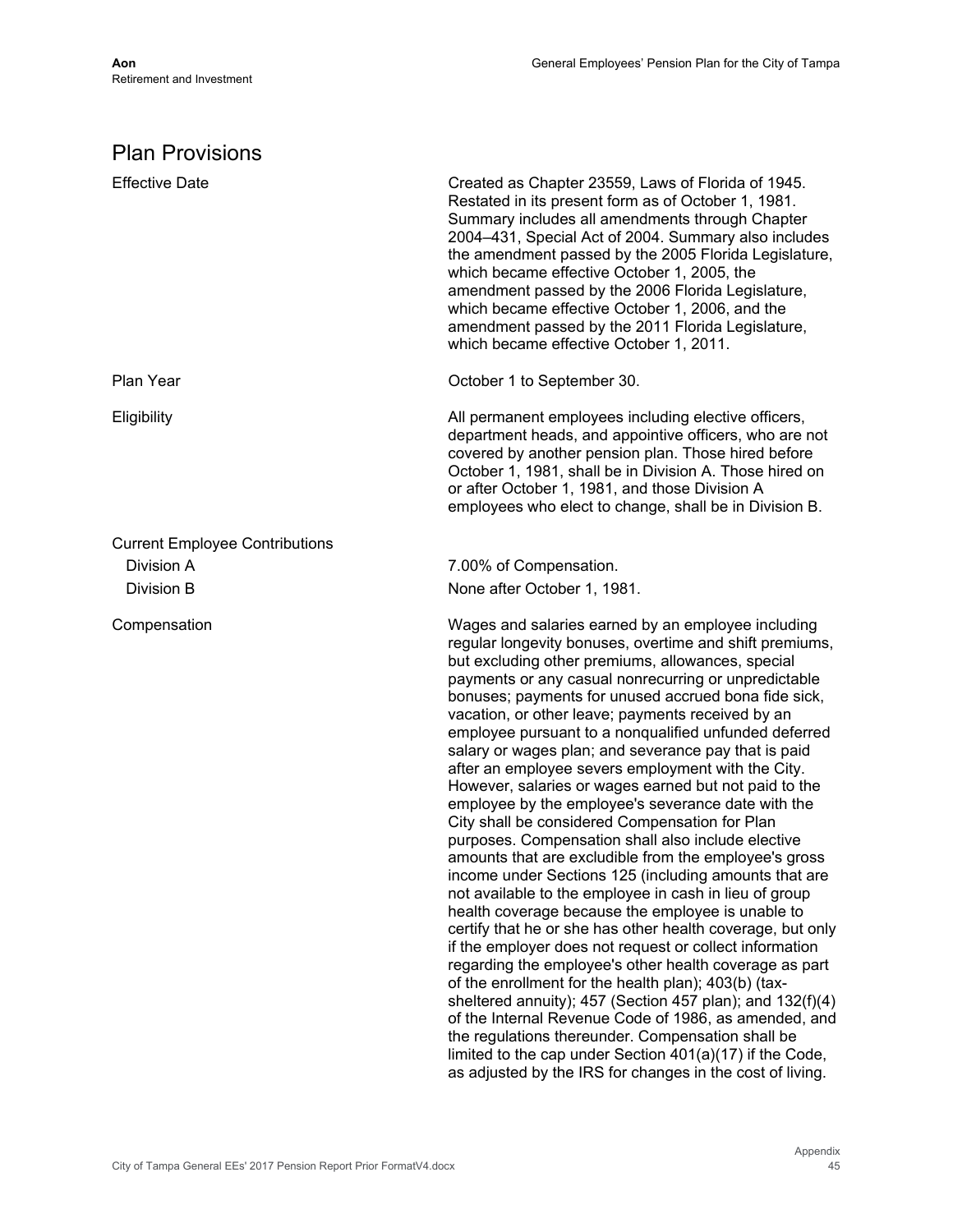| Average Monthly Compensation                    | The total Compensation received during the 3 years out<br>of the last 6 years of Continuous Service which produces<br>the highest average, divided by 36.                                                                                                                                                                                                                                                                                                                                                                                                                                                                                                                                                                                                                                                                                                                                                                                                                                                                                                                                                                                                                                                                                                                                                                                                                     |
|-------------------------------------------------|-------------------------------------------------------------------------------------------------------------------------------------------------------------------------------------------------------------------------------------------------------------------------------------------------------------------------------------------------------------------------------------------------------------------------------------------------------------------------------------------------------------------------------------------------------------------------------------------------------------------------------------------------------------------------------------------------------------------------------------------------------------------------------------------------------------------------------------------------------------------------------------------------------------------------------------------------------------------------------------------------------------------------------------------------------------------------------------------------------------------------------------------------------------------------------------------------------------------------------------------------------------------------------------------------------------------------------------------------------------------------------|
| <b>Accrued Pension</b>                          | The amount determined by applying the benefit formula<br>to an employee's Average Monthly Compensation and<br>Service at the date of termination of employment.                                                                                                                                                                                                                                                                                                                                                                                                                                                                                                                                                                                                                                                                                                                                                                                                                                                                                                                                                                                                                                                                                                                                                                                                               |
| Continuous Service (Service)                    | Unbroken service by an employee. Temporary<br>interruptions of service caused by military service, illness<br>or involuntary severance through no fault of the<br>employee, provided he is reinstated, shall not be<br>deemed to be breaks in continuous service. Also, certain<br>time spent on authorized leave of absence shall be<br>recognized (subject to payment of employee<br>contributions). Under certain conditions specified in the<br>Plan provisions, a terminated or retired employee who is<br>rehired may have his prior Service reinstated.                                                                                                                                                                                                                                                                                                                                                                                                                                                                                                                                                                                                                                                                                                                                                                                                                |
| <b>Retirement and Death Benefits-Division A</b> |                                                                                                                                                                                                                                                                                                                                                                                                                                                                                                                                                                                                                                                                                                                                                                                                                                                                                                                                                                                                                                                                                                                                                                                                                                                                                                                                                                               |
| a. Eligibility (Normal Retirement Date)         | Completion of at least 6 years of Service and the<br>attainment of age 55.                                                                                                                                                                                                                                                                                                                                                                                                                                                                                                                                                                                                                                                                                                                                                                                                                                                                                                                                                                                                                                                                                                                                                                                                                                                                                                    |
| <b>b. Normal Retirement Benefit</b>             | A monthly pension commencing on or after Normal<br>Retirement Date payable for life equal to 2% of Average<br>Monthly Compensation times years of Service, plus an<br>additional .5% of Average Monthly Compensation times<br>years of Service in excess of 15 years, for years served<br>after January 1, 1975. A maximum of 30 years of<br>Service is recognized.                                                                                                                                                                                                                                                                                                                                                                                                                                                                                                                                                                                                                                                                                                                                                                                                                                                                                                                                                                                                           |
| c. Early Retirement Benefit                     | None.                                                                                                                                                                                                                                                                                                                                                                                                                                                                                                                                                                                                                                                                                                                                                                                                                                                                                                                                                                                                                                                                                                                                                                                                                                                                                                                                                                         |
| d. Postretirement Death Benefit                 | The spouse of a deceased retired participant shall<br>receive a monthly benefit equal to 75% of the<br>participant's benefit, paid as a Survivor Annuity.<br>Dependent children under 18 of a deceased participant<br>shall receive a benefit of \$100 per month. The total<br>benefit payable to the spouse and children shall not<br>exceed the amount being received by the deceased<br>participant. Orphaned children under 18 shall receive the<br>spouse's benefit. The Survivor Annuity ceases upon<br>death of the spouse or upon marriage or attainment of<br>age 18 by the dependent/orphaned children; it reduces<br>to 50% of the participant's benefit upon remarriage of the<br>spouse. Dependent parents shall receive the spouse's<br>benefit, if there is no spouse or children, until their death.<br>Dependent parents may elect to withdraw employee<br>contributions in a lump sum in lieu of the monthly benefit.<br>(Upon the death of a terminated vested participant, the<br>same Survivor Annuity is payable on or after the date<br>age 55 would have been attained by the participant.) If a<br>retired participant dies and is not survived by a spouse,<br>children, or dependent parents, the excess, if any, of<br>such participant's total contributions without interest over<br>the total benefits received until death shall be paid in a |

lump sum to the legal heirs.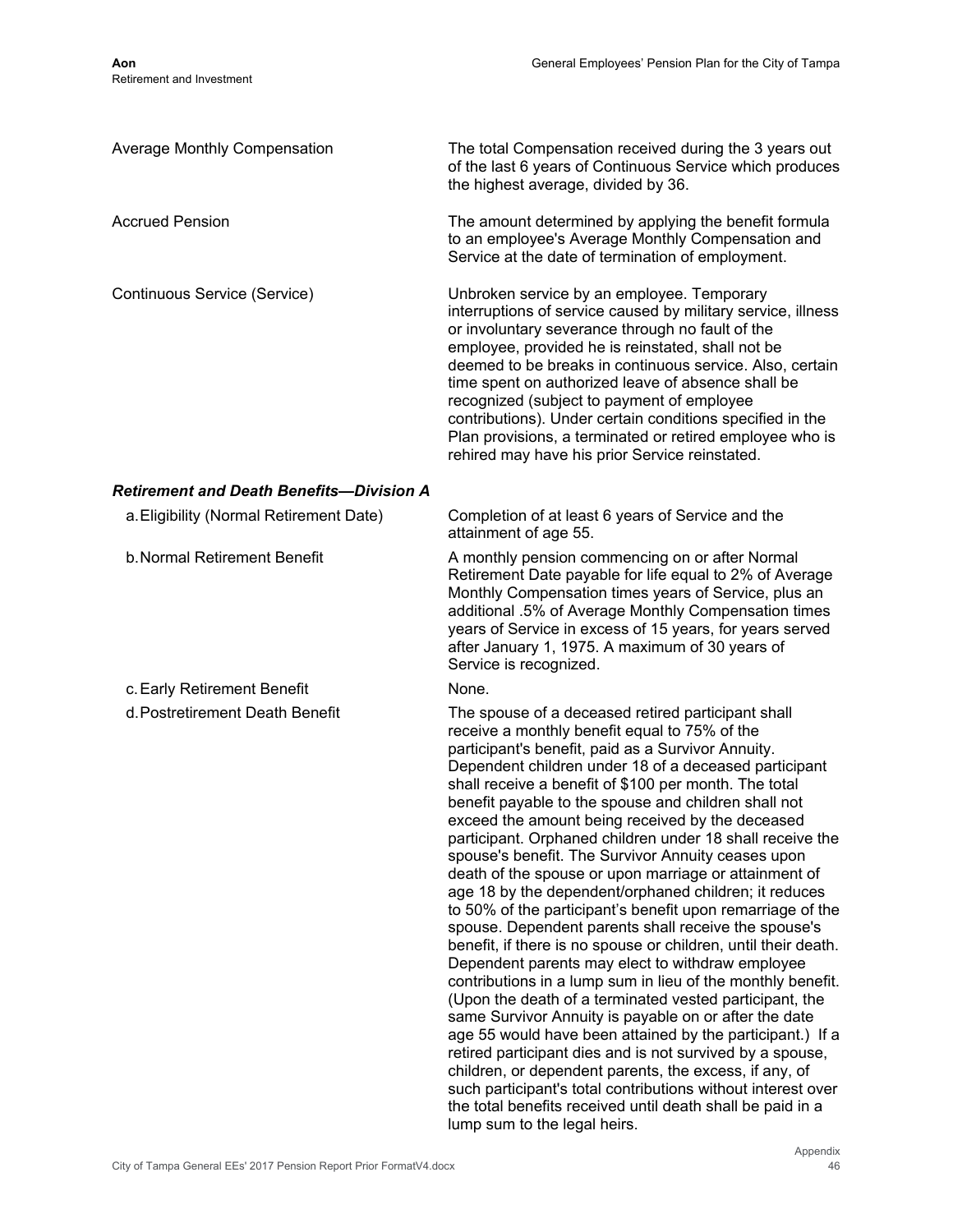| e. Preretirement Death Benefit            | Before completing 6 years of Service, the full amount of<br>the deceased participant's contributions, without interest,<br>shall be paid to the legal heirs. After completing 6 years<br>of Service, the spouse, children, or dependent parents of<br>a participant who dies prior to retiring shall receive the<br>immediate Survivor Annuity described above, payable as<br>of the date of death. However, if the participant is not<br>survived by a spouse, children, or dependent parents,<br>the full amount of contributions, without interest, shall be<br>paid to the legal heirs.                                              |
|-------------------------------------------|------------------------------------------------------------------------------------------------------------------------------------------------------------------------------------------------------------------------------------------------------------------------------------------------------------------------------------------------------------------------------------------------------------------------------------------------------------------------------------------------------------------------------------------------------------------------------------------------------------------------------------------|
| f. Cost-of-Living Adjustment              | On January 1, 2005, and each January 1 thereafter, the<br>pension benefit being paid to each retiree or beneficiary<br>(whether attributable to retirement, termination, death or<br>disability benefits) will be increased annually by 2.2%.                                                                                                                                                                                                                                                                                                                                                                                            |
| Retirement and Death Benefits--Division B |                                                                                                                                                                                                                                                                                                                                                                                                                                                                                                                                                                                                                                          |
| a. Eligibility (Normal Retirement Date)   | Completion of at least 6 years of Service and the<br>attainment of age 62.                                                                                                                                                                                                                                                                                                                                                                                                                                                                                                                                                               |
| <b>b. Normal Retirement Benefit</b>       | A monthly pension commencing on or after Normal<br>Retirement Date payable for life equal to 1.20% of<br>Average Monthly Compensation multiplied by years of<br>Service. (The minimum benefit under Section 8(B)(2) for<br>participants who elected to be in Division B is presumed<br>to be no longer controlling.)                                                                                                                                                                                                                                                                                                                     |
| c. Early Retirement Benefit               | After the completion of at least 6 years of Service and the<br>attainment of age 55, an active participant may elect to<br>retire and receive a reduced benefit. The reduced benefit is<br>the Accrued Pension reduced 5/12 of one percent for each<br>month by which the benefit commencement date precedes<br>the Normal Retirement Date.                                                                                                                                                                                                                                                                                              |
| d. Postretirement Death Benefit           | The spouse of a deceased retired participant shall<br>receive a monthly benefit equal to 50% of the<br>participant's benefit, paid as a Survivor Annuity. (Upon<br>the death of a terminated vested participant, the same<br>Survivor Annuity is payable to the spouse on or after the<br>date age 62 would have been attained by the<br>participant.) No Survivor Annuity is payable unless the<br>spouse and the participant were married on the date of<br>retirement of the Participant. Former Division A<br>participants shall also have a lump sum benefit equal to<br>their contributions, without interest, less benefits paid. |
| e. Preretirement Death Benefit            | Upon the death of an active employee after completing<br>at least 6 years of Service, a lump sum equal to the<br>annual salary is paid to the legal heirs. Also, a surviving<br>spouse shall receive a monthly benefit equal to 50% of<br>the participant's Accrued Pension, payable as of the<br>employee's Normal Retirement Date, or as of his Early<br>Retirement Date with the 5/12 of one percent per month<br>reduction.                                                                                                                                                                                                          |
| f. Cost-of-Living Adjustment              | On January 1, 2005, and each January 1 thereafter, the<br>pension benefit being paid to each retiree or beneficiary<br>(whether attributable to retirement, termination, death or<br>disability benefits) will be increased annually by 1.2%.                                                                                                                                                                                                                                                                                                                                                                                            |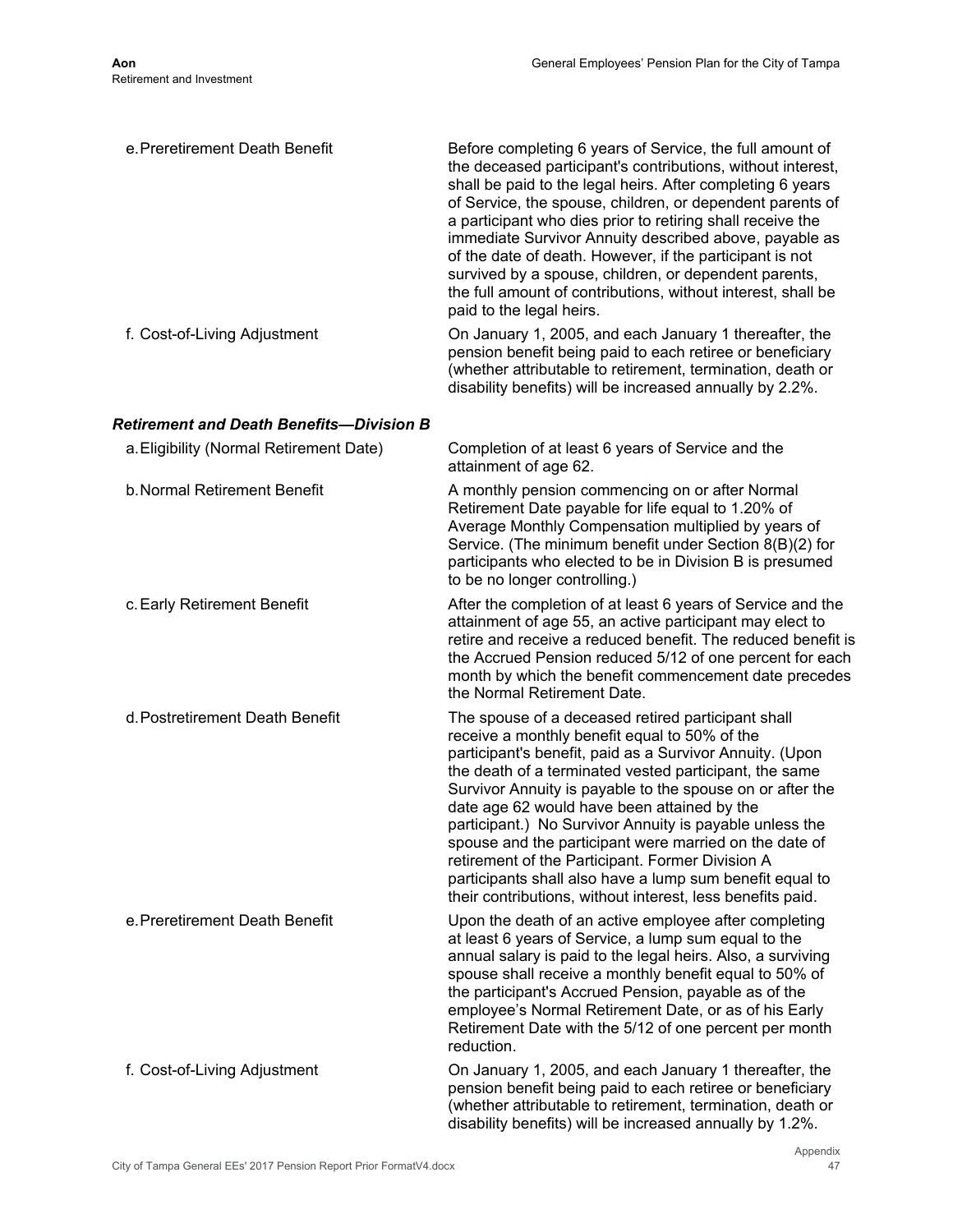| <b>Disability Benefit</b>                 |                                                                                                                                                                                                                                                                                                                                                                                                                                                                                                                                                                                                                                                                                                                                                                                                                                                                                                 |
|-------------------------------------------|-------------------------------------------------------------------------------------------------------------------------------------------------------------------------------------------------------------------------------------------------------------------------------------------------------------------------------------------------------------------------------------------------------------------------------------------------------------------------------------------------------------------------------------------------------------------------------------------------------------------------------------------------------------------------------------------------------------------------------------------------------------------------------------------------------------------------------------------------------------------------------------------------|
| a. Eligibility                            | Total and permanent disability after the completion of at<br>least 6 years of Service.                                                                                                                                                                                                                                                                                                                                                                                                                                                                                                                                                                                                                                                                                                                                                                                                          |
| b. Disability Benefit                     | The participant's Accrued Pension, payable immediately.                                                                                                                                                                                                                                                                                                                                                                                                                                                                                                                                                                                                                                                                                                                                                                                                                                         |
| c. Form of Benefit                        | A monthly annuity for the life of the participant, subject to<br>a requirement to resume employment and discontinue<br>the Disability Benefit in the case of recovery. After the<br>participant's death, a Survivor Annuity is provided as<br>described above for the applicable Division A or B<br>benefit, beginning at the date of death.                                                                                                                                                                                                                                                                                                                                                                                                                                                                                                                                                    |
| <b>Vested Termination</b>                 |                                                                                                                                                                                                                                                                                                                                                                                                                                                                                                                                                                                                                                                                                                                                                                                                                                                                                                 |
| a. Eligibility                            | Completion of 6 years of Service.                                                                                                                                                                                                                                                                                                                                                                                                                                                                                                                                                                                                                                                                                                                                                                                                                                                               |
| b. Termination Benefit                    | The participant's Accrued Pension payable as of his<br>Normal Retirement Date, provided Employee Contributions<br>are not refunded. No Early Retirement Benefit is available.                                                                                                                                                                                                                                                                                                                                                                                                                                                                                                                                                                                                                                                                                                                   |
| c. Form of Benefit                        | A monthly annuity for the life of the participant. After the<br>participant's death, a Survivor Annuity is provided as<br>described above for the applicable Division A or B<br>benefit, beginning at the latter of the participant's Normal<br>Retirement Date or date of death.                                                                                                                                                                                                                                                                                                                                                                                                                                                                                                                                                                                                               |
| Non-Vested Termination                    |                                                                                                                                                                                                                                                                                                                                                                                                                                                                                                                                                                                                                                                                                                                                                                                                                                                                                                 |
| a. Eligibility                            | Any actively employed Division A participant.                                                                                                                                                                                                                                                                                                                                                                                                                                                                                                                                                                                                                                                                                                                                                                                                                                                   |
| b.Benefit                                 | Refund of Employee Contributions without interest.                                                                                                                                                                                                                                                                                                                                                                                                                                                                                                                                                                                                                                                                                                                                                                                                                                              |
| c. Form of Benefit                        | Lump sum.                                                                                                                                                                                                                                                                                                                                                                                                                                                                                                                                                                                                                                                                                                                                                                                                                                                                                       |
| Deferred Retirement Option Program (DROP) |                                                                                                                                                                                                                                                                                                                                                                                                                                                                                                                                                                                                                                                                                                                                                                                                                                                                                                 |
| a. Eligibility                            | Completion of at least 6 years of Service and the<br>attainment of age 55.                                                                                                                                                                                                                                                                                                                                                                                                                                                                                                                                                                                                                                                                                                                                                                                                                      |
| b. Benefit Amount                         | The participant's Accrued Normal or Early Retirement<br>Pension calculated as of the beginning of the DROP<br>period, accumulated annually with interest (whether<br>positive or negative) and annual cost-of-living adjustments,<br>as described above for the applicable Division A or B<br>benefit, during the DROP period. Prior to each Plan Year,<br>DROP Members elect to have interest accumulate<br>annually during the DROP calculation period at either (i) a<br>rate reflecting the Fund's net investment performance, as<br>determined by the Board of Trustees, or (ii) a rate<br>reflective of a low risk variable rate selected annually by<br>the Board of Trustees, in its sole discretion, that minimizes<br>exposure to market fluctuations. The Trustees are<br>expected to select an actual, separate investment vehicle<br>that will provide the return for option (ii). |